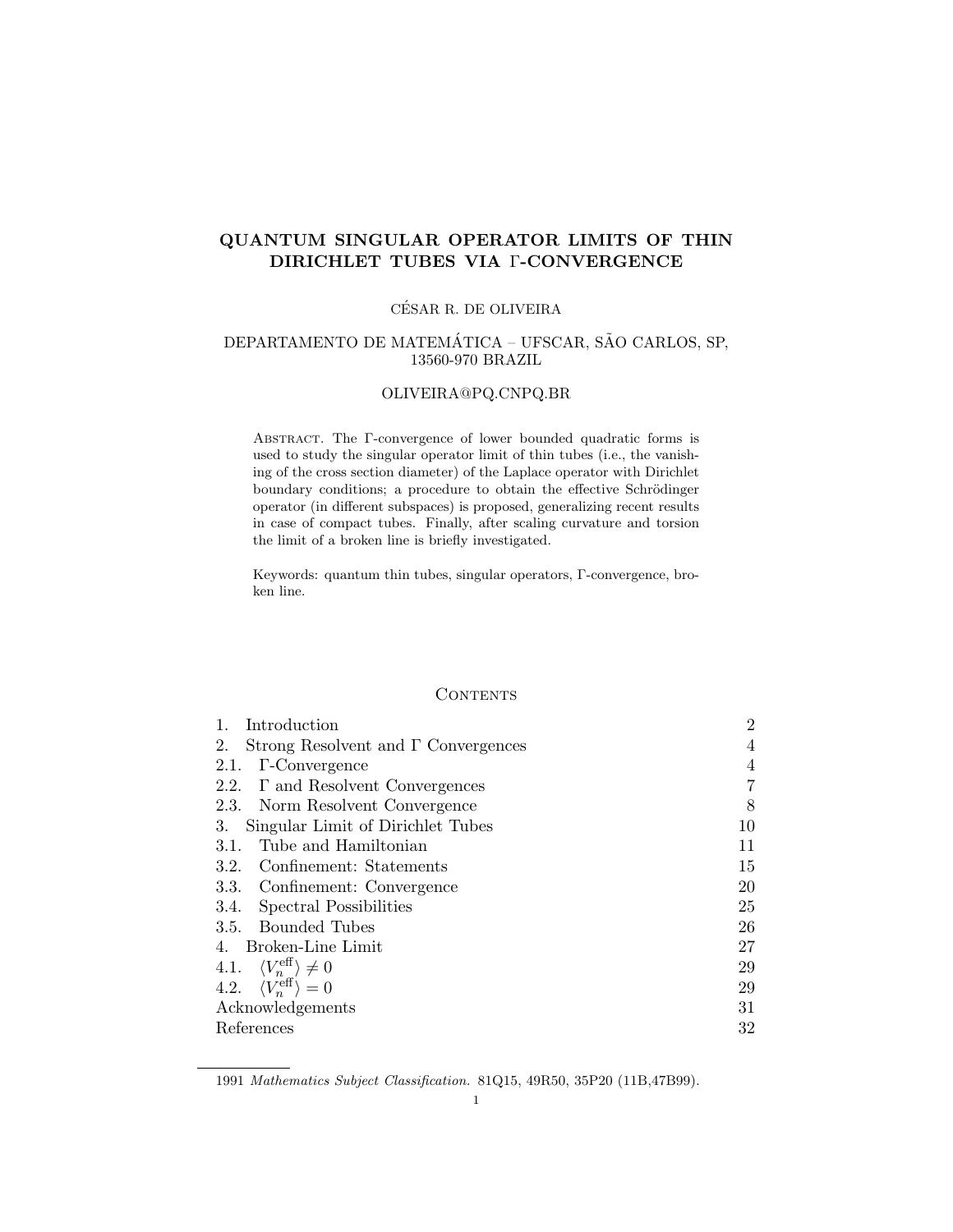#### 2 CESAR R. DE OLIVEIRA ´

#### 1. INTRODUCTION

Among the tools for studying limits of self-adjoint operators in Hilbert spaces are the resolvent convergence and the sesquilinear form convergence. In the context of quantum mechanics, it is well known that in case of monotone sequences of operators these approaches are strictly related, as discussed, for example, in Section 10.4 of [1] and Section VIII.7 (Supplementary Material) of [2]. These form convergences have the advantage of dealing with some singular limits in quantum mechanics, which is well exemplified by mathematical arguments supporting the Aharonov-Bohm Hamiltonian [3, 4].

Let 1 denote the identity operator and  $0 \leq T_j$  be a sequence of positive (or uniformly lower bounded in general) self-adjoint operators acting in the Hilbert space  $H$ . From the technical point of view what happens is that the monotone increasing of the sequence of resolvent operators  $R_{-\lambda}(T_i) :=$  $(T_j + \lambda \mathbf{1})^{-1}$   $(\lambda > 0)$  implies the monotone decreasing of the corresponding sequence of sesquilinear forms and vice versa. Due to monotonicity, in such cases one clearly understands the existence of limits and have some insight in limit form domains. However, in principle it is not at all clear what are the relations between strong resolvent convergence of operators and sesquilinear form convergence in more general cases, say, if one requires that the selfadjoint operators or closed forms are only uniformly bounded from below. It happens that such relations are well known among people interested in variational convergences and applied mathematics, and it is directly related to the concept of Γ-convergence; but when addressing sesquilinear forms these variational problems are usually formulated in real Hilbert spaces and the theory has been developed under this condition. However, in quantum mechanics the Hilbert spaces are usually complex, and an adaptation of the main results to complex Hilbert spaces will appear elsewhere [5]. Due to the particular class of applications we have in mind, here it will be enough to reduce some key arguments to real Hilbert spaces.

In Section 2 the very basics of Γ-convergence are recalled in a suitable way; for details the reader is referred to the important monographs in the field  $[6, 7]$ .

As an application of Γ-convergence of forms we study the limit operator obtained from the Laplacian (with Dirichlet boundary conditions) restricted to a tube in  $\mathbb{R}^3$  that shrinks to a smooth curve. This problem has been considered in the interesting work [8], where the strong Γ-convergence was employed to study the limit operator and convergence of eigenvalues and eigenvectors, but the curve was supposed to have finite length L and the convergence restricted to the subspace of vectors of the form  $w(s)u_0(y)$  ("the first sector"), with  $w \in H_0^1[0, L]$  (i.e., the usual Sobolev space) and  $u_0$  being the first eigenfunction of the restriction of the Laplacian to the tube cross section (s denotes the curve arc length and  $y = (y_1, y_2)$  the cross section variables). Here we indicate how the proofs in [8] can be worked out to get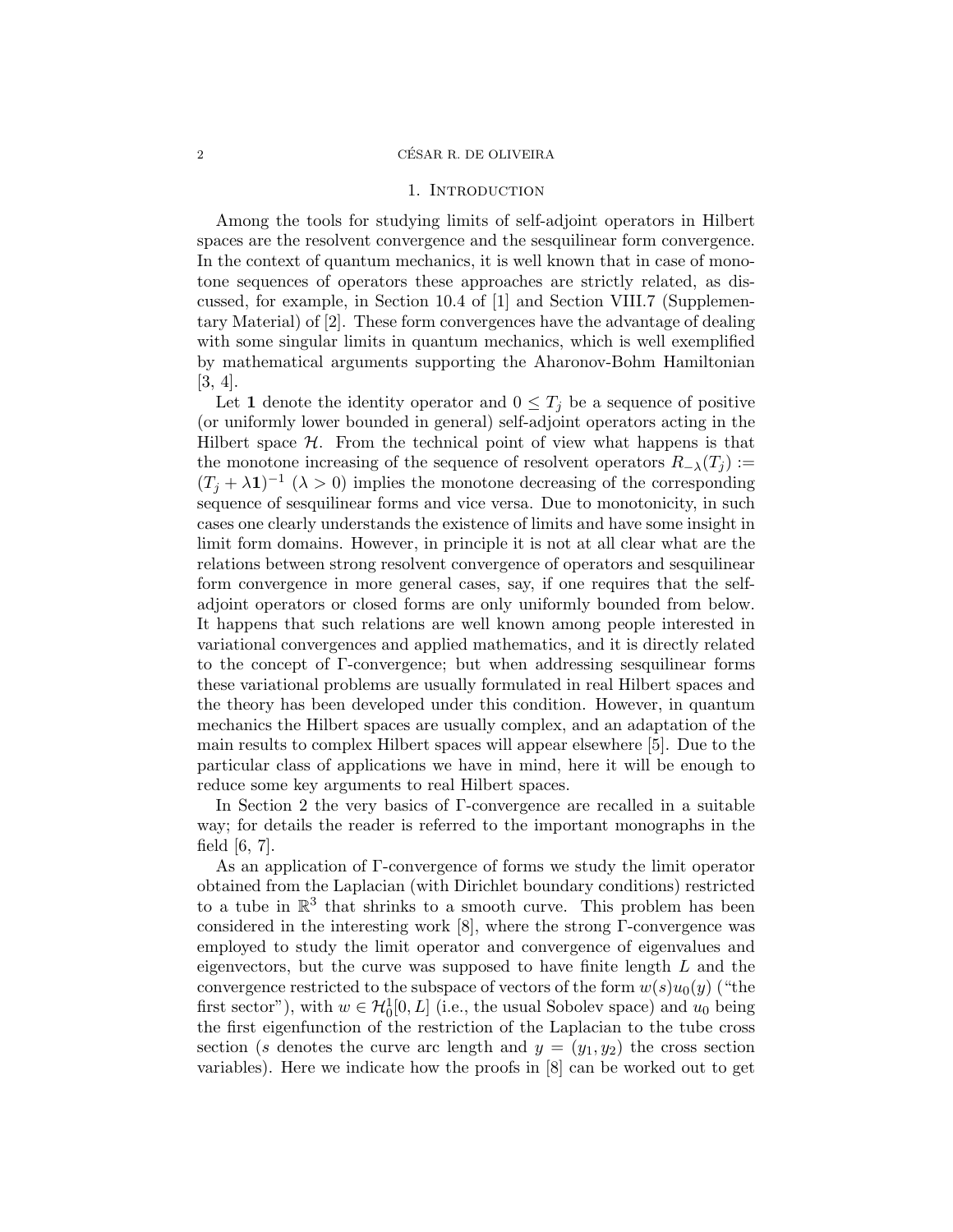an effective operator in case of curves of infinite length; in fact it will be necessary to go a step further and we prove both strong and weak Γ-convergences of forms which imply the strong resolvent convergence of operators to an effective Schrödinger operator on the curve. We also give an alternative proof of the spectral convergence discussed in [8] in case of finite length curves: compactness arguments due to the boundedness of the tube in this case will be essential; our proof also clarifies the mechanism behind the spectral convergence. These issues are discussed in Section 3.

The use of quadratic forms, and the possibility of considering Γ-convergence, in the application mentioned above is important because due to the intricate geometry of the allowed tubes the expressions of the actions of the involved operators are rather complicated, with the presence of mixed derivatives and nonlinear coefficients. In case the curve lives in  $\mathbb{R}^2$  there are results about the limit operator in [9, 10] and the effective potential is written in terms of the curvature; the main novelty in case of  $\mathbb{R}^3$  considered in [8] is the additional presence of "twisting" and torsion in the effective potential, since the case of untwisted tubes has also been previously studied in [11] (see also [12, 13]). Since in both  $\mathbb{R}^2$  and untwisted tubes in  $\mathbb{R}^3$  we have simpler expressions for the involved operators, it is possible to deal directly with the strong resolvent convergence and consider more general spaces than that related only to the first eigenfunction of the laplace operator in the cross section (i.e., the first sector). So, based on the Γ-convergence of sesquilinear forms, we propose here a rather natural procedure to handle the strong convergence in case of vectors of the form  $w(s)u_n(y)$ , i.e., the  $(n + 1)$ th sector spanned by the general eigenvector  $u_n$  of the Laplacian restricted to the cross section, and we will impose that each eigenvalue of this operator is simple in order to simplify the implementation of the  $\Gamma$ -convergence of  $b_n^{\varepsilon}$ and the strong resolvent convergence of the associated self-adjoint operators  $H_n^{\varepsilon}$ ,  $n \geq 1$ , which are introduced in Definition 2. It turned out that the resulting effective operator depends on the sector considered, an effect not present in  $\mathbb{R}^2$  [9, 10]. This "new" effect is understood since in  $\mathbb{R}^2$  there is a separation of variables s and y (see the top of page 14 of [10], but be aware of the different notations), which in general does not occur in  $\mathbb{R}^3$  and so the necessity of introducing a specific procedure. These developments are also presented in Section 3. Roughly speaking, from the dynamical point of view the dependence of the limit operator on the sector of the Hilbert space would correspond to the dependence of the effective potential on the initial condition, a phenomenon already noticed in [14, 15].

It must be mentioned that the author has no intention to claim that Γ-convergence should replace the traditional operator techniques in such kind of problems with no separation of variables [16, 17, 18, 19], including some important spectral results for twisted tubes [22]. Further, we need a combination of strong and weak Γ-convergences of quadratic forms in order to get strong resolvent convergence of the related operators, and other assumptions and tools must be added to get norm resolvent convergence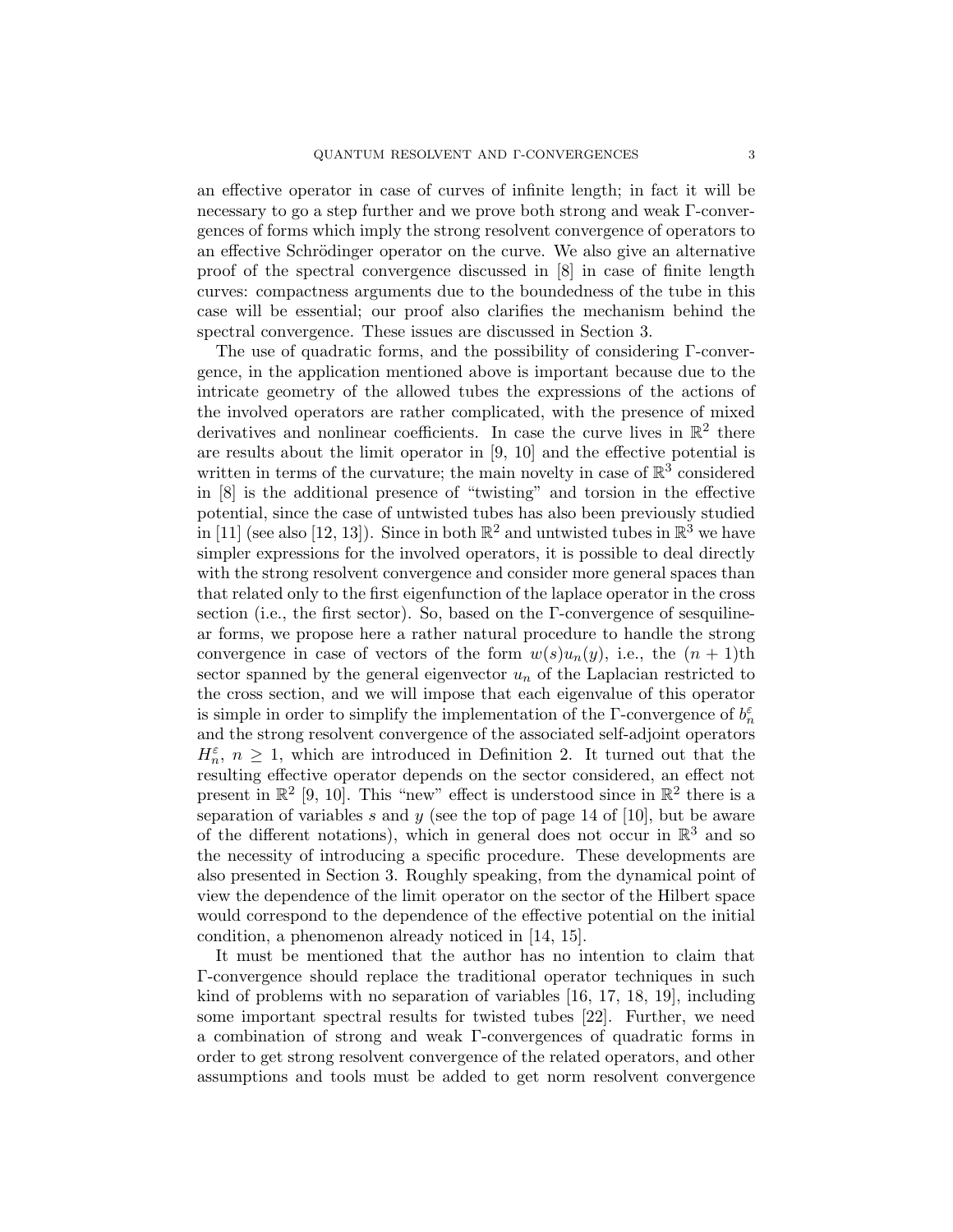#### 4 CESAR R. DE OLIVEIRA ´

(see, for instance, Subsection 3.5). The  $\Gamma$ -convergence in this context must be seen as just another available tool for mathematical physicists.

With the effective limit operator at hand, we finally discuss the limit of a smooth curve approaching a broken line, similarly to [9, 10], but here we confine ourselves to take one limit at a time, that is, first we constrain the particle motion from the tube to the curve (as discussed above), then we take the limit when the curve approaches the broken line; we shall closely follow a discussion in [10]. Besides the negative term related to the curvature, in our case the effective potential  $V^{\text{eff}}(s)$  has the additional presence of a positive term related to "twist" and torsion so that the technical condition

$$
\int_{\mathbb{R}} V^{\text{eff}}(s) ds \neq 0
$$

assumed in [10] might not hold in some cases. We have then checked that it is still possible to follow the same proofs, but with suitable adaptations, even if the above integral vanishes. The bottom line is that different self-adjoint realizations for the operator on the broken line are found. These broken-line limits are shortly discussed in Section 4.

Of course in this introduction we have skipped many technical details, some of them are fundamental to a correct understanding of the contents of this work. In the following sections I shall try to fill out those gaps. I expect this work will motivate researchers to seriously consider the Γ-convergence of forms as a useful way to study (singular) limits of observables in quantum mechanics.

### 2. Strong Resolvent and Γ Convergences

2.1. Γ-Convergence. Our sequences (more properly they should be called families) of self-adjoint operators  $T_{\varepsilon}$ , with domain dom  $T_{\varepsilon}$  in a separable Hilbert space  $\mathcal{H}$ , and the corresponding closed sesquilinear forms  $b_{\varepsilon}$  will be indexed by the parameter  $\varepsilon > 0$  and, by definiteness, we think of the limit  $\varepsilon \to 0$  and we want to study the limit T (resp. b) of  $T_{\varepsilon}$  (resp.  $b_{\varepsilon}$ ). The domain of T will not be supposed to be dense in  $H$  and its closure will be denoted by  $\mathcal{H}_0 = \overline{\text{dom }T}$  (with rng  $T \subset \mathcal{H}_0$ ); usually this is indicated by simply saying that "T is self-adjoint in  $\mathcal{H}_0$ ."

We assume that a sesquilinear form  $b(\zeta, \eta)$  is linear in the second entry and antilinear in the first one. As usual the real-valued function  $\zeta \mapsto b(\zeta, \zeta)$ will be simply denoted by  $b(\zeta)$  and called the associated quadratic form; we will use the terms sesquilinear and quadratic forms almost interchangeably, since usually the context makes it clear which one is being referred to. It will also be assumed that  $b$  is positive (or lower bounded in general) and  $b(\zeta) = \infty$  if  $\zeta$  does not belong to its domain dom b; this is important in order to guarantee that in some cases  $b$  is lower semicontinuous, which is equivalent to b be the sesquilinear form generated by a positive self-adjoint operator  $T$ , that is,

$$
b(\zeta, \eta) = \langle T^{1/2}\zeta, T^{1/2}\eta \rangle, \quad \zeta, \eta \in \text{dom } b = \text{dom } T^{1/2};
$$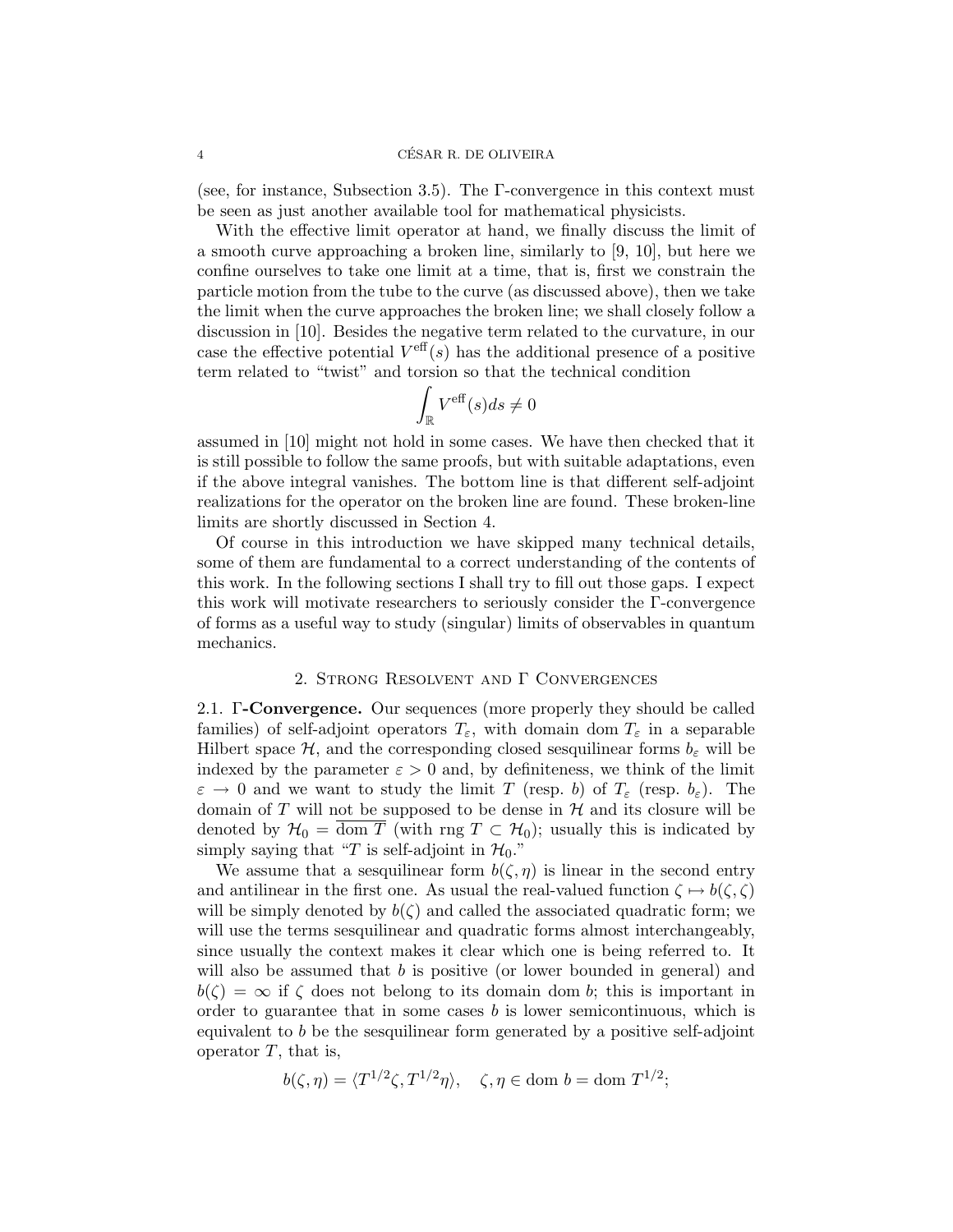see Theorem 9.3.11 in [1]. By allowing  $b(\zeta) = \infty$  we have a handy way to work in the larger space H instead of only in  $\mathcal{H}_0 = \overline{\text{dom } T}$ . If  $\lambda \in \mathbb{R}$ , then  $b + \lambda$  indicates the sesquilinear form  $(b + \lambda)(\zeta, \eta) := b(\zeta, \eta) + \lambda(\zeta, \eta)$ , whose corresponding quadratic form is  $b(\zeta) + \lambda ||\zeta||^2$ .

It is known that (Lemma 10.4.4 in [1]), for any  $\lambda > 0$ , one has  $b_{\varepsilon_1} \leq b_{\varepsilon_2}$ iff  $R_{-\lambda}(T_{\varepsilon_2}) \leq R_{-\lambda}(T_{\varepsilon_1})$ , so that a sequence of quadratic forms is monotone iff the corresponding sequence of resolvent operators is monotone. This has been explored in the quantum mechanics literature in order to get strong resolvent limits of self-adjoint operators through the study of quadratic forms (see, for instance, Section 10.4 of  $|1|$  and Section VIII.7 of  $|2|$ ). For more general sequences of operators, the form counterpart of the strong resolvent convergence is not so direct and it was found that the correct concept comes from the so-called  $\Gamma$ -convergence [6]. In what follows the concept of  $\Gamma$ -convergence will be recalled in a suitable way, and then applied to the study of singular limits of Dirichlet tubes in other sections.

The general concept of Γ-convergence is not restricted to quadratic forms and can be applied to quite general topological spaces, but in this section the ideas will mostly be suitably adapted to our framework; e.g., we try to restrict the discussion to Hilbert spaces and to lower semicontinuous functions, since the quadratic forms we are interested in have this property. The general theory is nicely presented in the book [6], to which we will often refer. H always denote a separable Hilbert space and  $B(\zeta;\delta)$  the open ball cantered at  $\zeta \in \mathcal{H}$  of radius  $\delta > 0$ ; finally  $\overline{\mathbb{R}} := \mathbb{R} \cup {\infty}$  and the symbol l.sc. will be a shorthand to lower semicontinuous.

**Definition 1.** The lower Γ-limit of a sequence of l.sc. functions  $f_{\varepsilon}: \mathcal{H} \to \mathbb{R}$ is the function  $f^- : \mathcal{H} \to \overline{\mathbb{R}}$  given by

 $f^-(\zeta) = \lim_{\delta \to 0} \liminf_{\varepsilon \to 0} \inf \{ f_\varepsilon(\eta) : \eta \in B(\zeta; \delta) \}, \quad \zeta \in \mathcal{H}.$ 

The upper  $\Gamma$ -limit  $f^+(\zeta)$  of  $f_{\varepsilon}$  is defined by replacing liming by lim sup in the above expression. If  $f^- = f^+ =: f$  we say that such function is the Γ-limit of  $f_{\varepsilon}$  and it will be denoted by

$$
f = \Gamma \cdot \lim_{\varepsilon \to 0} f_{\varepsilon}.
$$

**Remark 1.** It was assumed in Definition 1 that the topology of  $H$  is the usual norm topology, and in this case we speak of strong  $\Gamma$ -convergence. If the weak topology is considered, the balls  $B(\zeta;\delta)$  must be replaced by the set of all open weak neighborhoods of  $\zeta$  [6], and in this case we speak of weak Γ-convergence. Both concepts will be important here, and in general they are not equivalent since the norm is not continuous in the weak topology (see Example 6.6 in  $[6]$ ). When convenient, the symbols

$$
f_{\varepsilon} \xrightarrow{\text{ST}} f
$$
,  $f_{\varepsilon} \xrightarrow{\text{WT}} f$ 

will be used to indicate that  $f_{\varepsilon}$   $\Gamma$ -converges to f in the strong and weak sense in H, respectively. See also Proposition 1 and Remark 4.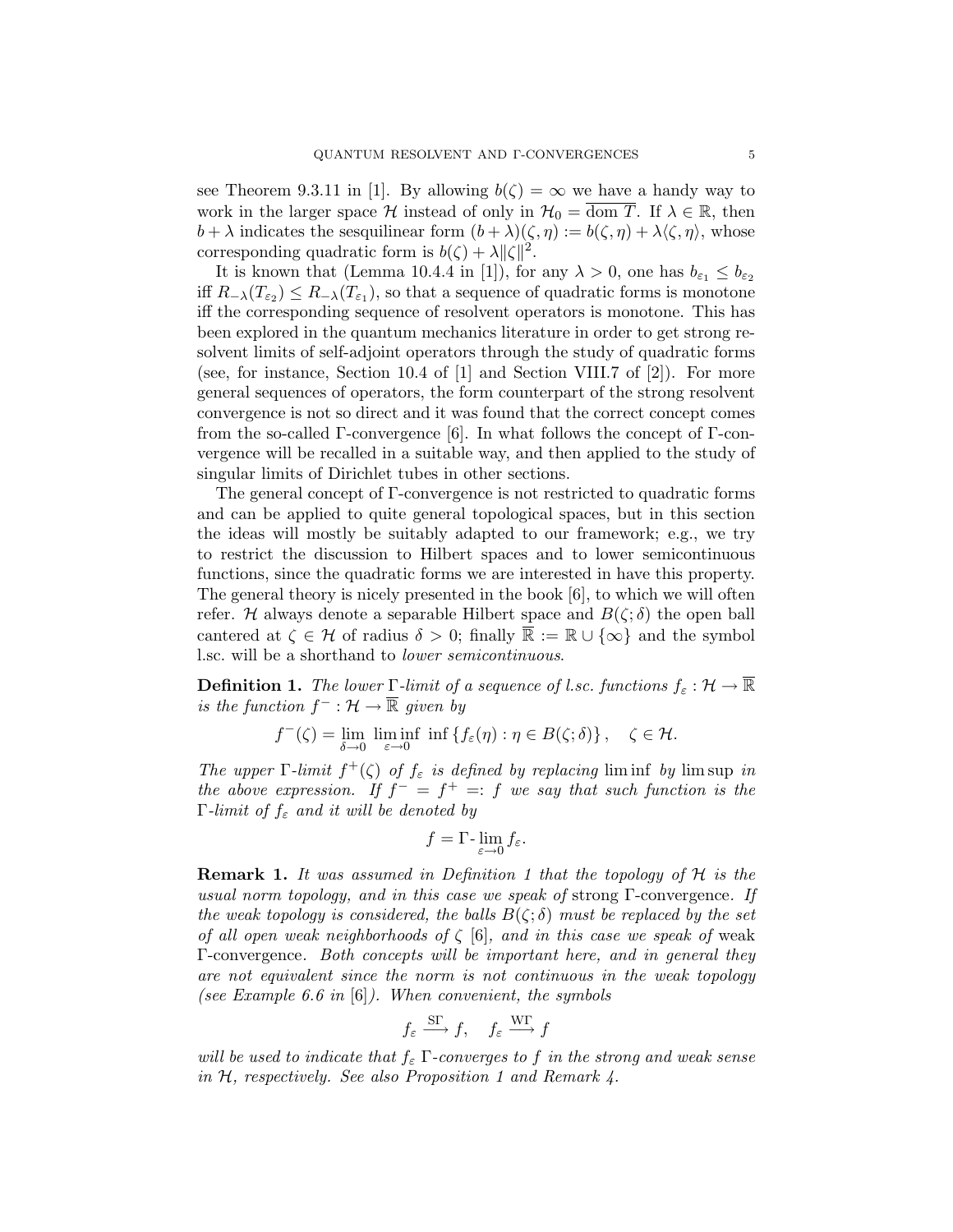**Example 1.** The sequence  $f_{\varepsilon} : \mathbb{R} \to \mathbb{R}$ ,  $f_{\varepsilon}(x) = \sin(x/\varepsilon)$ , Γ-converges to the constant function  $f(x) = -1$  as  $\varepsilon \to 0$ . This simple example nicely illustrates the property of "convergence of minima" that motivated the introduction of the  $\Gamma$ -convergence. In quantum mechanics one is used to the convergence of averages, so that the natural guess (if any) for the limit in this example would be the null function.

Remark 2. The Γ-convergence is usually different from both the pointwise and weak limit of functions and roughly it can be illustrated as follows. Assume one is studying a heterogeneous material subject to strong tensions whose intensity in some regions is measured by the parameter  $1/\varepsilon$  and it will undergo a kind of phase transition as  $\varepsilon \to 0$ ; for each  $\varepsilon > 0$  one computes the equilibrium configuration of this material via a minimum of certain energy functional; this transition would be computed as the limit of the equilibria (i.e., minima of such functionals), and this limit (i.e., minimum of an "effective limit functional") would be quite singular. In many instances  $\Gamma$ -convergence is the correct concept to describe such situations [7, 6] and its importance in the asymptotics of variational problems relies here.

**Remark 3.** From some points of view the notion of  $\Gamma$ -convergence is quite subtle, as exemplified by the following facts:

a) Due to the prominent role played by minima, in general

$$
\Gamma\text{-}\lim_{\varepsilon\to 0} f_{\varepsilon}\neq -\left(\Gamma\text{-}\lim_{\varepsilon\to 0}(-f_{\varepsilon})\right).
$$

- b) Assume that  $f = \Gamma$ - $\lim_{\varepsilon \to 0} f_{\varepsilon}$  and  $g = \Gamma$ - $\lim_{\varepsilon \to 0} g_{\varepsilon}$ ; it may happen that  $(f_{\varepsilon} + g_{\varepsilon})$  is not  $\Gamma$ -convergent.
- c) Clearly it is not necessary to restrict the definition of  $\Gamma$ -convergence to l.sc. functions. If  $f_{\varepsilon} = f$ , for all  $\varepsilon$ , and f is not l.sc., then  $\Gamma$ -lim<sub> $\varepsilon\rightarrow 0$ </sub> f is the greatest lower semicontinuous function majorized by f (the so-called l.sc. envelope of f), and so different from f!

Since  $H$  satisfies the first axiom of countability, Proposition 8.1 of [6] implies the following handy characterization of strong and weak Γ-convergence:

**Proposition 1.** The sequence  $f_{\varepsilon}: \mathcal{H} \to \overline{\mathbb{R}}$  strongly  $\Gamma$ -converges to f (that is,  $f_{\varepsilon} \stackrel{\text{ST}}{\longrightarrow} f$ ) iff the following two conditions are satisfied:

i) For every  $\zeta \in \mathcal{H}$  and every  $\zeta_{\varepsilon} \to \zeta$  in  $\mathcal{H}$  one has

$$
f(\zeta) \leq \liminf_{\varepsilon \to 0} f_{\varepsilon}(\zeta_{\varepsilon}).
$$

ii) For every  $\zeta \in \mathcal{H}$  there exists a sequence  $\zeta_{\varepsilon} \to \zeta$  in H such that

$$
f(\zeta) = \lim_{\varepsilon \to 0} f_{\varepsilon}(\zeta_{\varepsilon}).
$$

**Remark 4.** If instead of strong convergence  $\zeta_{\varepsilon} \to \zeta$  one considers weak convergence  $\zeta_{\varepsilon} \rightharpoonup \zeta$  in Proposition 1, then we have a characterization of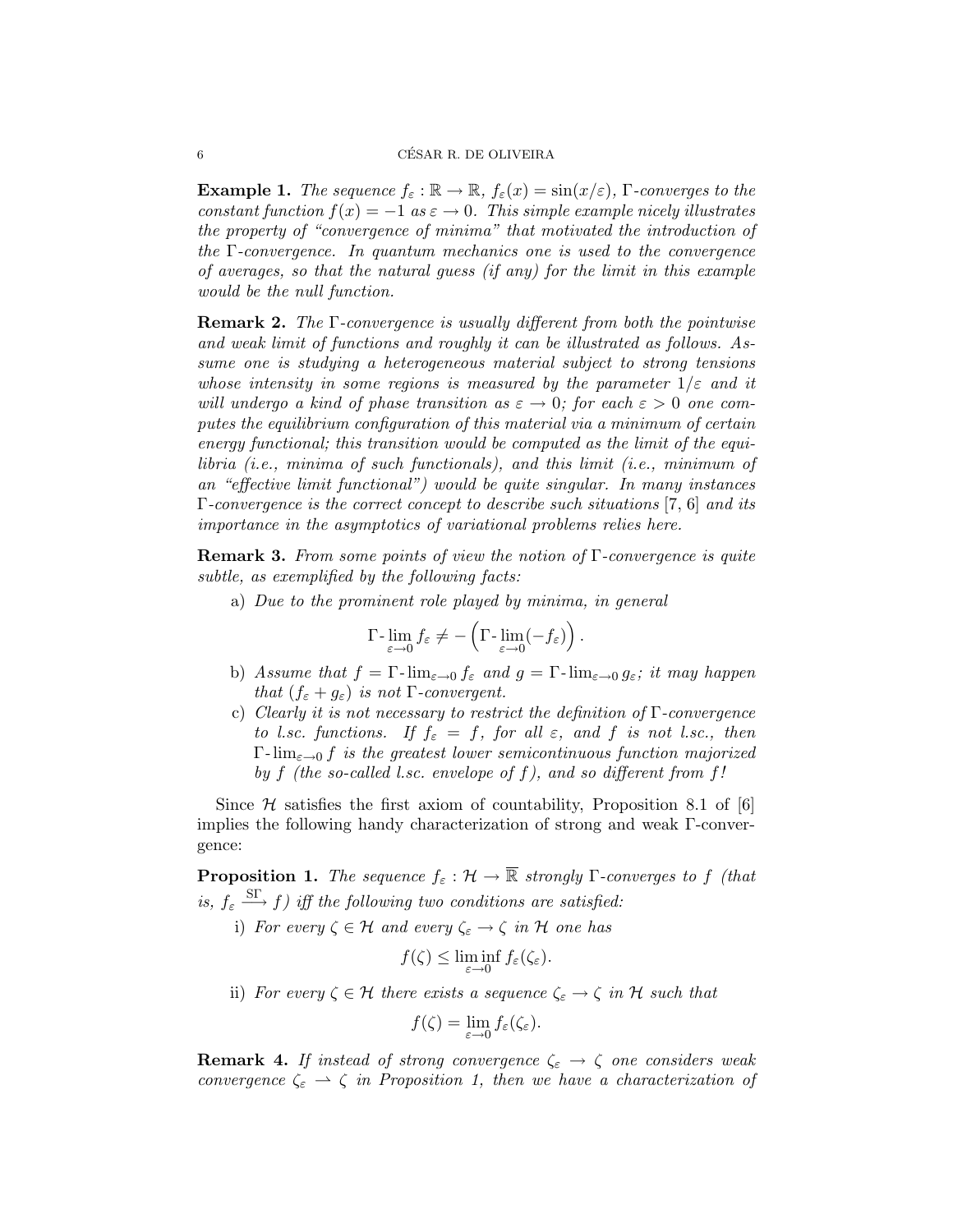$f_{\varepsilon} \stackrel{\text{WT}}{\longrightarrow} f$ . Here this characterization will be used in practice, and so it justifies the lack of details with respect to weak Γ-convergence in Remark 1.

Recall that a function  $f: \mathcal{H} \to \overline{\mathbb{R}}$  is *coercive* if for every  $x \in \mathbb{R}$  the set  $f^{-1}(-\infty, x]$  is precompact in H. Since H is reflexive, it turns out that a function f is coercive in the weak topology of H iff  $\lim_{||\zeta|| \to \infty} f(\zeta) = \infty$ . A sequence of functions  $f_{\varepsilon}: \mathcal{H} \to \overline{\mathbb{R}}$  is *equicoercive* if there exists a coercive  $\varphi: \mathcal{H} \to \overline{\mathbb{R}}$  such that  $f_{\varepsilon} \geq \varphi$ , for all  $\varepsilon > 0$ . The following results, stated as Theorems 1 and 2, will be useful later on. The first one is about convergence of minimizers (for the proof see [6], Chapter 7), whereas the second one gives some conditions guaranteeing that the Γ-convergence is stable under continuous perturbations (see Proposition 6.21 in the book [6].).

**Theorem 1.** Assume that  $f_{\varepsilon}: \mathcal{H} \to \overline{\mathbb{R}}$  Γ-converges to f and let  $\zeta_{\varepsilon}$  be a minimizer of  $f_{\varepsilon}$ , for all  $\varepsilon$ . Then any cluster point of  $(\zeta_{\varepsilon})$  is a minimizer of f. Further, if  $f_{\varepsilon}$  is equicoercive and f has a unique minimizer  $x_0$ , then  $\zeta_{\varepsilon}$  converges to  $x_0$ .

**Theorem 2.** Let  $b_{\varepsilon}, b \geq \beta > -\infty$  be closed and (uniformly) lower bounded sesquilinear forms in H and  $f : \mathcal{H} \to \mathbb{R}$  a continuous function. Then  $b_{\varepsilon}$ Γ-converges to b iff  $(b<sub>ε</sub> + f)$  Γ-converges to  $(b + f)$ . In particular, in case of both weak and strong  $\Gamma$ -convergences in  $\mathcal{H}$ , it holds for the functional  $f(\cdot) = \langle \eta, \cdot \rangle + \langle \cdot, \eta \rangle$ , defined for each fixed  $\eta \in \mathcal{H}$ .

2.2. Γ and Resolvent Convergences. Now we recall the main results with respect to the relation between the strong resolvent convergence of self-adjoint operators and Γ-convergence of the associated sesquilinear forms [6, 5].

**Theorem 3.** Let  $b_{\varepsilon}$ , b be positive (or uniformly lower bounded) closed sesquilinear forms in the Hilbert space  $\mathcal{H}$ , and  $T_{\varepsilon}$ , T the corresponding associated positive self-adjoint operators. Then the following statements are equivalent:

- i)  $b_{\varepsilon} \stackrel{\text{ST}}{\longrightarrow} b$  and, for each  $\zeta \in H$ ,  $b(\zeta) \leq \liminf_{\varepsilon \to 0} b_{\varepsilon}(\zeta_{\varepsilon})$ ,  $\forall \zeta_{\varepsilon} \to \zeta$  in H.
- ii)  $b_{\varepsilon} \xrightarrow{\text{ST}} b$  and  $b_{\varepsilon} \xrightarrow{\text{WT}} b$ .
- iii)  $b_{\varepsilon} + \lambda \stackrel{\text{ST}}{\longrightarrow} b + \lambda$  and  $b_{\varepsilon} + \lambda \stackrel{\text{WT}}{\longrightarrow} b + \lambda$ , for some  $\lambda > 0$  (and so for all  $\lambda > 0$ ).
- iv) For all  $\eta \in \mathcal{H}$  and  $\lambda > 0$ , the sequence

$$
\min_{\zeta \in \mathcal{H}} \left[ b_{\varepsilon}(\zeta) + \lambda ||\zeta||^2 + \frac{1}{2} (\langle \eta, \zeta \rangle + \langle \zeta, \eta \rangle) \right]
$$

converges to

$$
\min_{\zeta \in \mathcal{H}} \left[ b(\zeta) + \lambda ||\zeta||^2 + \frac{1}{2} (\langle \eta, \zeta \rangle + \langle \zeta, \eta \rangle) \right].
$$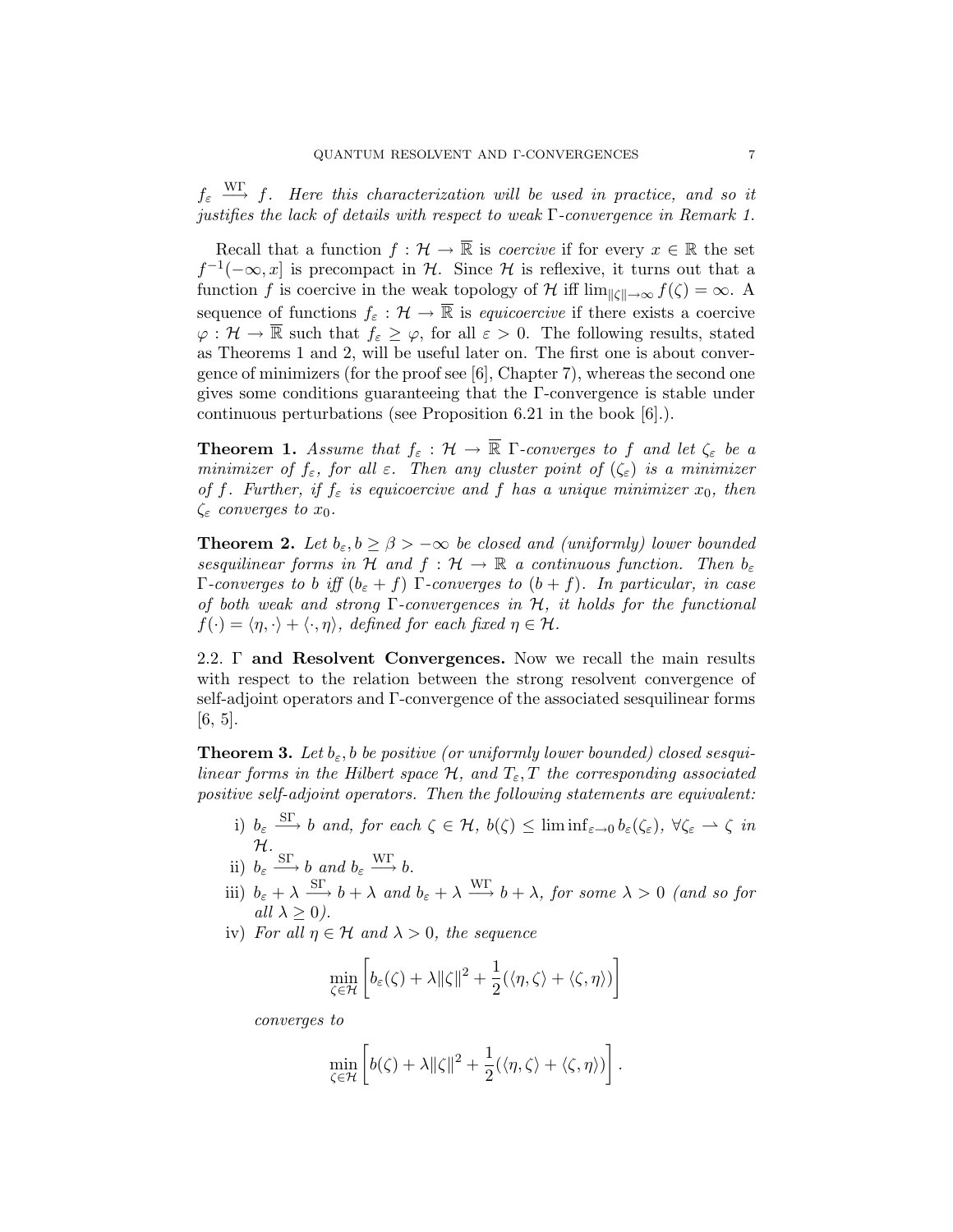v)  $T_{\varepsilon}$  converges to T in the strong resolvent sense in  $\mathcal{H}_0 = \overline{\text{dom } T} \subset \mathcal{H}$ , that is,

$$
\lim_{\varepsilon\to 0}R_{-\lambda}(T_{\varepsilon})\zeta=R_{-\lambda}(T)P_0\zeta,\quad\forall\zeta\in\mathcal{H},\forall\lambda>0,
$$

where  $P_0$  is the orthogonal projection onto  $\mathcal{H}_0$ .

The next two results are included mainly because they help to elucidate the connection between forms, operator actions and domains on the one hand, and minimalization of suitable functionals on the other hand; this sheds some light on the role played by Γ-convergence in the convergence of self-adjoint operators.

**Proposition 2.** Let  $b \geq 0$  be a closed sesquilinear form on the Hilbert space  $\mathcal{H}, T \geq 0$  the self-adjoint operator associated with b and  $P_0$  be the orthogonal projection onto  $\mathcal{H}_0 = \overline{\text{dom } T} \subset \mathcal{H}$ . Then  $\zeta \in \text{dom } T$  and  $T\zeta =$  $P_0\eta$  iff  $\zeta$  is a minimum point (also called minimizer) of the functional

$$
g: \mathcal{H} \to \overline{\mathbb{R}}, \qquad g(\zeta) = b(\zeta) - \langle \eta, \zeta \rangle - \langle \zeta, \eta \rangle.
$$

**Proposition 3.** Let  $T : \text{dom } T \to \mathcal{H}$  be a positive self-adjoint operator,  $\overline{\text{dom }T} = \mathcal{H}_0$ , and  $b^T : \mathcal{H} \to \overline{\mathbb{R}}$  the quadratic form generated by T. Then

$$
b^T(\zeta) = \sup_{\eta \in \text{dom } T} [\langle T\eta, \zeta \rangle + \langle \zeta, T\eta \rangle - \langle T\eta, \eta \rangle] = \sup_{\eta \in \text{dom } T} [b^T(\eta) + \langle T\eta, \zeta \rangle + \langle \zeta, T\eta \rangle - 2\langle T\eta, \eta \rangle],
$$

for all  $\zeta \in \mathcal{H}_0$  and  $b^T(\zeta) = \infty$  if  $\zeta \in \mathcal{H} \setminus \mathcal{H}_0$ .

Finally we recall Theorem 13.5 in [6]:

**Theorem 4.** Let  $b_{\varepsilon}, b \geq \beta > 0$  be sesquilinear forms on the Hilbert space H and  $T_{\varepsilon}, T \geq \beta \mathbf{1}$  the corresponding associated self-adjoint operators, and let  $\overline{\text{dom }T} = \mathcal{H}_0 \subset \mathcal{H}$ . Then the following statements are equivalent:

- i)  $b_{\varepsilon} \xrightarrow{\text{WT}} b$ .
- ii)  $R_0(T_\varepsilon)$  converges weakly to  $R_0(T)P_0$ , where  $P_0$  is the orthogonal projection onto  $\mathcal{H}_0$ .

2.3. Norm Resolvent Convergence. Before turning to an application of Theorem 3 in the next section, we introduce additional conditions in order to get norm resolvent convergence of operators from Γ-convergence. This condition will be used to recover a spectral convergence proved in [8] and, from the technical point of view, can be considered our first contribution.

**Proposition 4.** Let  $b_{\varepsilon}, b \geq \beta > -\infty$  be closed sesquilinear forms and  $T_{\varepsilon}, T \geq \beta 1$  the corresponding associated self-adjoint operators, and let  $\overline{\text{dom }T} =$  $\mathcal{H}_0 \subset \mathcal{H}$ . Assume that the following three conditions hold:

- a)  $b_{\varepsilon} \xrightarrow{\text{ST}} b$  and  $b_{\varepsilon} \xrightarrow{\text{WT}} b$ .
- b) The resolvent operator  $R_{-\lambda}(T)$  is compact in  $\mathcal{H}_0$  for some real number  $\lambda > |\beta|$ .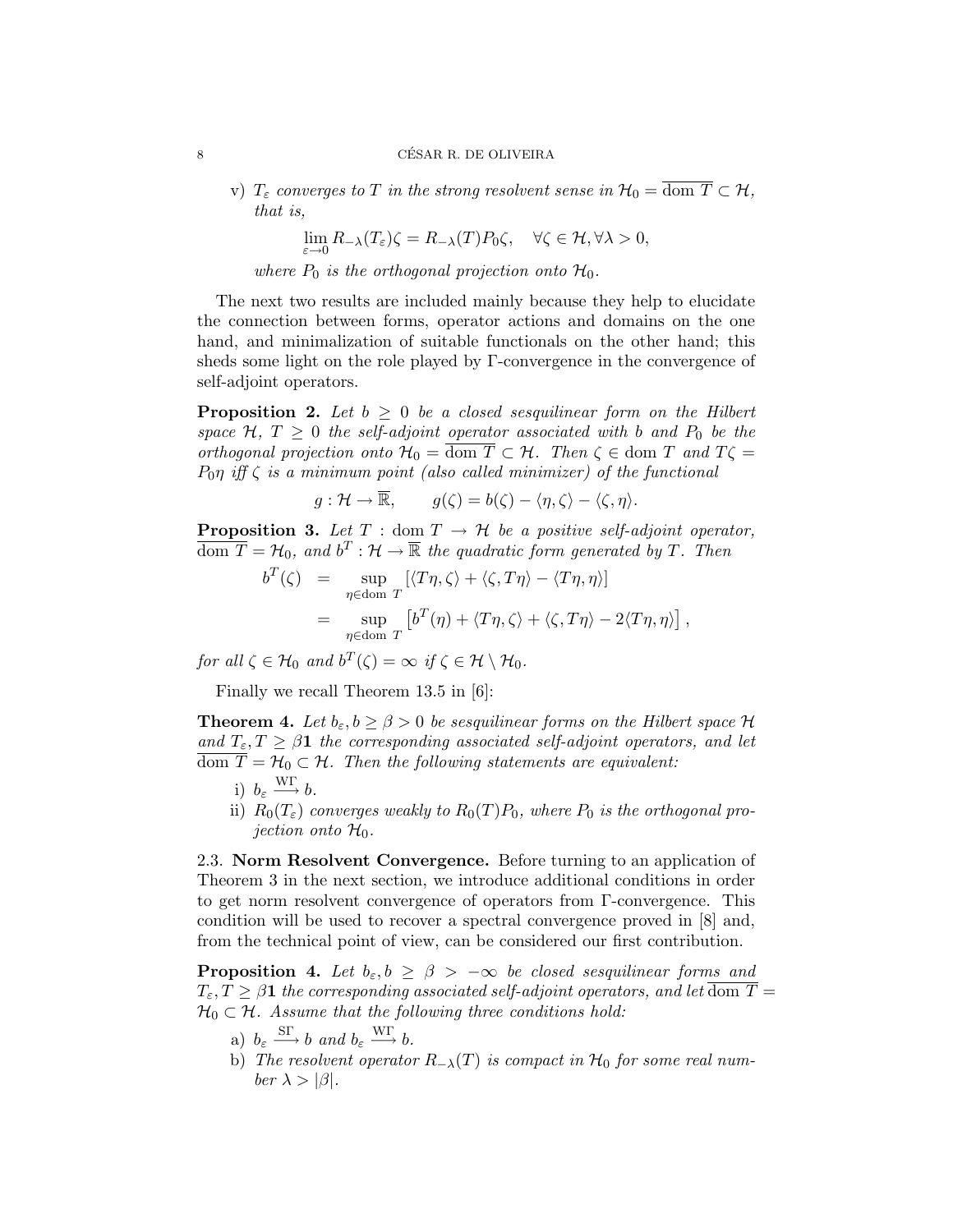- c) There exists a Hilbert space K, compactly embedded in  $H$ , so that if the sequence  $(\psi_{\varepsilon})$  is bounded in H and  $(b_{\varepsilon}(\psi_{\varepsilon}))$  is also bounded, then  $(\psi_{\varepsilon})$  is a bounded subset of K.
- Then,  $T_{\varepsilon}$  converges in norm resolvent sense to T in  $\mathcal{H}_0$  as  $\varepsilon \to 0$ .

*Proof.* We must show that  $R_{-\lambda}(T_{\varepsilon})$  converges in operator norm to  $R_{-\lambda}(T)P_0$ , where  $P_0$  is the orthogonal projection onto  $\mathcal{H}_0$ ; to simplify the notation the projection  $P_0$  will be ignored.

If  $R_{-\lambda}(T_{\varepsilon})$  does not converge in norm to  $R_{-\lambda}(T)$ , there exist  $\delta_0 > 0$  and vectors  $\eta_{\varepsilon}$ ,  $\|\eta_{\varepsilon}\|=1$ , for a subsequence (we tacitly keep the same notation after taking subsequences) of indices  $\varepsilon \to 0$  so that

$$
||R_{-\lambda}(T_{\varepsilon})\eta_{\varepsilon} - R_{-\lambda}(T)\eta_{\varepsilon}|| \ge \delta_0, \quad \forall \varepsilon > 0.
$$

We will argue to get a contradiction with this inequality, so proving the proposition. Denote  $\zeta_{\varepsilon} := R_{-\lambda}(T_{\varepsilon})\eta_{\varepsilon}$ . By the reflexivity of H one can suppose that  $\eta_{\varepsilon} \to \eta$ , for some  $\eta \in \mathcal{H}$ , and since  $R_{-\lambda}(T)$  is compact we have  $R_{-\lambda}(T)\eta_{\varepsilon} \to R_{-\lambda}(T)\eta$  in H. The general inequalities

$$
||R_{-\lambda}(T_{\varepsilon})\eta_{\varepsilon}|| \le \frac{1}{|\beta-\lambda|}
$$
 and  $||T_{\varepsilon}R_{-\lambda}(T_{\varepsilon})\eta_{\varepsilon}|| \le ||\eta_{\varepsilon}|| = 1$ ,  $\forall \varepsilon$ ,

imply that

$$
|b_{\varepsilon}(\zeta_{\varepsilon})| = |\langle T_{\varepsilon} \zeta_{\varepsilon}, \zeta_{\varepsilon} \rangle| \leq \|T_{\varepsilon} \zeta_{\varepsilon}\| \, \|\zeta_{\varepsilon}\| \, \leq \, \frac{1}{|\beta - \lambda|}, \quad \forall \varepsilon,
$$

and so it follows by c) that  $(R_{-\lambda}(T_{\varepsilon})\eta_{\varepsilon})$  is a bounded sequence in K, and since this space is compactly embedded in  $\mathcal H$  there exists a (strongly) convergent subsequence so that

$$
R_{-\lambda}(T_{\varepsilon})\eta_{\varepsilon}\to \zeta
$$

for some  $\zeta \in \mathcal{H}$ . Next we will employ the Γ-convergence to show that  $\zeta = R_{-\lambda}(T)\eta$ .

By Proposition 2, for each  $\varepsilon$  fixed,  $\zeta_{\varepsilon}$  is the minimizer in H of the functional

$$
g_{\varepsilon}(\phi) = b_{\varepsilon}(\phi) + \lambda ||\phi||^2 - \langle \eta_{\varepsilon}, \phi \rangle - \langle \phi, \eta_{\varepsilon} \rangle,
$$

whereas  $\zeta = R_{-\lambda}(T)\eta$  is the unique minimizer of

$$
g(\phi) = b(\phi) + \lambda ||\phi||^2 - \langle \eta, \phi \rangle - \langle \phi, \eta \rangle.
$$

Since  $\lambda > |\beta|$  it follows that  $g_{\varepsilon}$  is weakly equicoercive (see the discussion after Remark 4) and, by Theorem 1,  $\zeta_{\varepsilon} \to \zeta$ . By this weak convergence and Theorem 3 iv), for all  $\mu \geq \lambda$ , one has

$$
b(\zeta)+\mu\|\zeta\|^2-\langle\eta,\zeta\rangle-\langle\zeta,\eta\rangle=\lim_{\varepsilon\to 0}[b_\varepsilon(\zeta_\varepsilon)+\mu\|\zeta_\varepsilon\|^2-\langle\eta,\zeta_\varepsilon\rangle-\langle\zeta_\varepsilon,\eta\rangle].
$$

Theorem 3 and again  $\zeta_{\varepsilon} \rightharpoonup \zeta$  imply

$$
b(\zeta) + \lambda ||\zeta||^2 \leq \liminf_{\varepsilon \to 0} [b_{\varepsilon}(\zeta_{\varepsilon}) + \lambda ||\zeta_{\varepsilon}||^2],
$$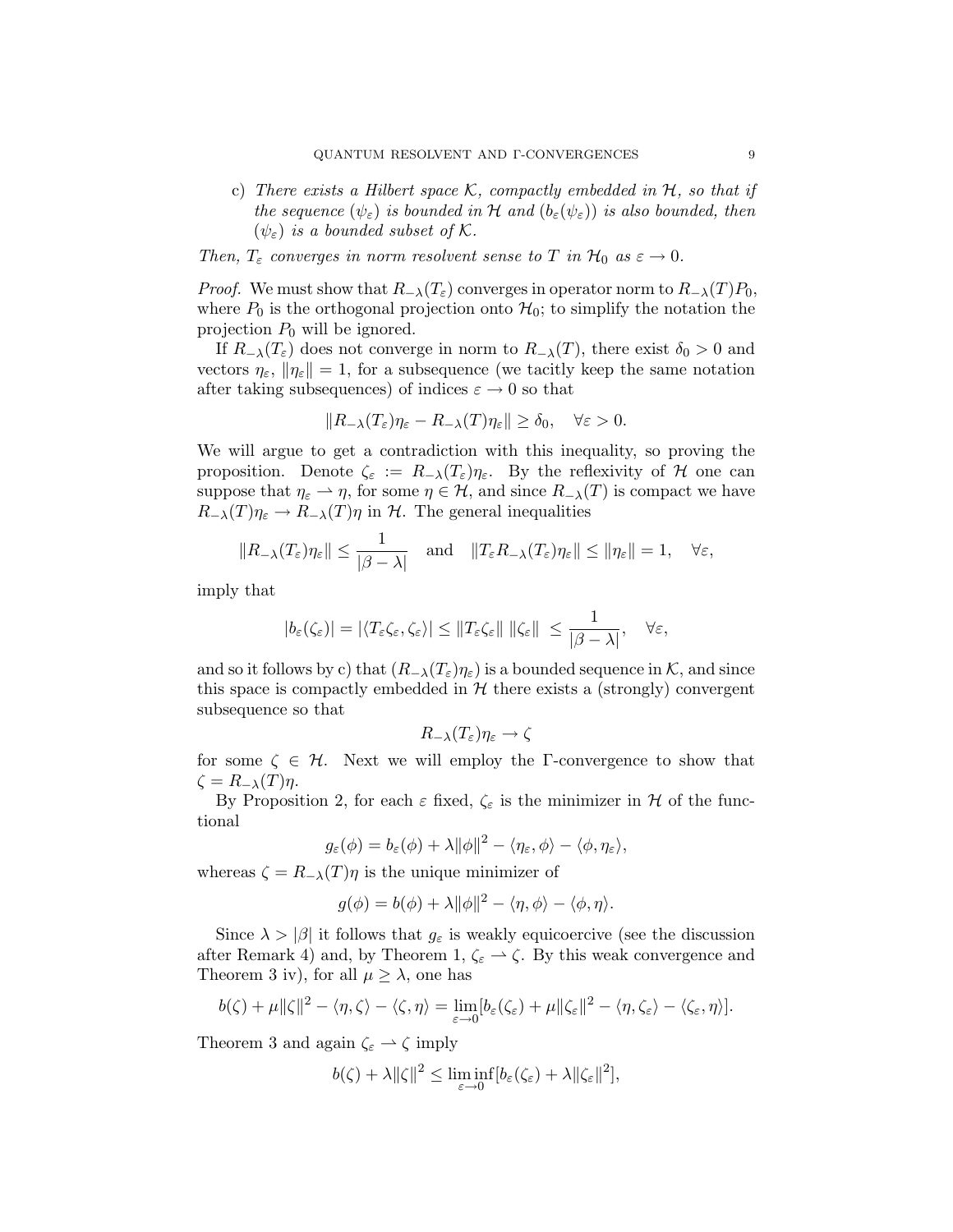whereas the lower semicontinuity of the norm with respect to weak convergence gives

$$
(\mu - \lambda) \|\zeta\|^2 \le \liminf_{\varepsilon \to 0} (\mu - \lambda) \|\zeta_{\varepsilon}\|^2, \quad \mu > \lambda.
$$

The last three relations imply  $\|\zeta\| = \lim_{\varepsilon \to 0} \|\zeta_{\varepsilon}\|$ , and together with  $\zeta_{\varepsilon} \to \zeta$ one obtains the strong convergence  $\zeta_{\varepsilon} \to \zeta$ , that is,

$$
R_{-\lambda}(T_{\varepsilon})\eta_{\varepsilon} \to R_{-\lambda}(T)\eta,
$$

which contradicts the existence of  $\delta_0 > 0$  above. The proof of the proposition is complete.  $\Box$ 

#### 3. Singular Limit of Dirichlet Tubes

There are many occasions in which particles or waves are restricted to propagate in thin domains along one-dimensional structures, as a graph. Optical fibers, carbon nanotubes and the motion of valence electrons in aromatic molecules are good examples. One natural theoretical consideration is to neglect the small transversal sections and model these systems by the true one-dimensional versions by means of effective parameters and potentials. Besides the necessity of finding effective models, one has also to somehow decouple the transversal and the longitudinal variables. Such confinements can be realized by strong potentials (see [14, 23] and references therein) or boundary conditions, and the graph can be imbedded in spaces of different dimensions.

In this section we apply the Γ-convergence in Hilbert spaces to study the limit operator of the Dirichlet Laplacian in a sequence of tubes in  $\mathbb{R}^3$ that is squeezed to a curve. This kind of problem (mainly in  $\mathbb{R}^2$ ) has been considered in some papers (for instance, [10, 8, 9, 11, 13]), and here we show how part of the construction in [8] can be carried out to curves of infinite length. As already mentioned, since our main interest is in quantum mechanics, in principle one should use complex Hilbert spaces and adapt the results of Γ-convergence to this more general setting [5] before presenting applications, but since the Laplacian is a real operator, and its eigenfunctions can always be supposed to be real valued, one can reduce the arguments to the real setting.

In a second step we propose a procedure to deal with more general vectors than that generated by the first eigenvector of the restriction of the Laplacian to the tube cross section. In simpler situations, like tubes in  $\mathbb{R}^3$  with vanishing "twisting" (see Definition 3) or in  $\mathbb{R}^2$ , it is possible to get a suitable separation of variables, it is not necessary to employ that procedure and the limit operator does not depend on the subspace considered. However, in the most general case the limit operator will depend on the subspace in the cross section due to an "additional memory of extra dimensions" that can be present in  $\mathbb{R}^3$ . This will appear explicitly in the expressions of effective potentials ahead.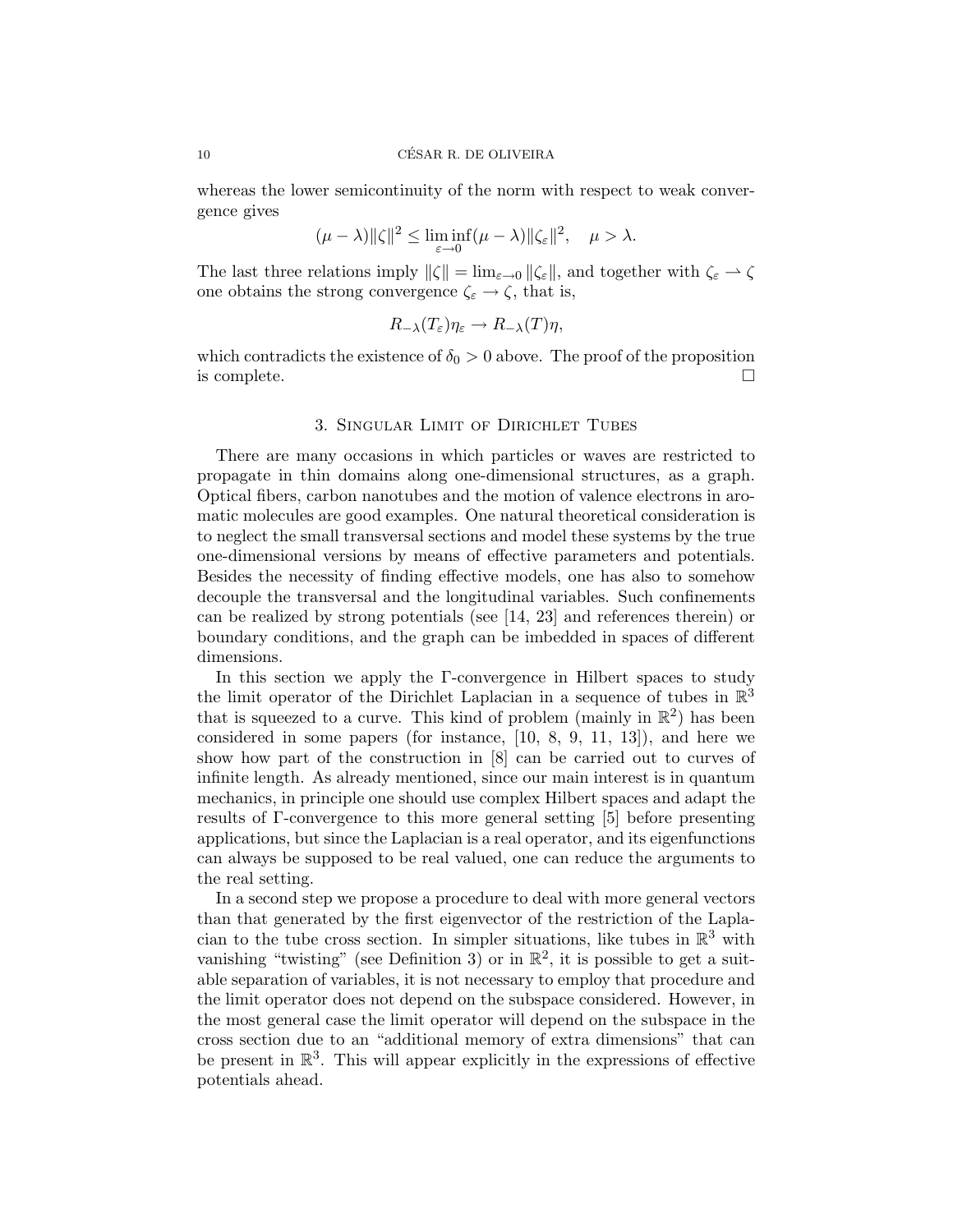3.1. Tube and Hamiltonian. Given a connected open set  $\Omega \subset \mathbb{R}^3$ , denote by  $-\Delta_{\Omega}$  the usual negative Laplacian operator with Dirichlet boundary conditions, that is, the Friedrichs extensions of  $-\Delta$  with domain dom  $(-\Delta)$  =  $C_0^{\infty}(\Omega)$ . More precisely,  $-\Delta_{\Omega}$  is the self-adjoint operator acting in  $L^2(\Omega)$ associated with the positive sesquilinear form

$$
b_{\Omega}(\psi, \varphi) = \langle \nabla_x \psi, \nabla_x \varphi \rangle
$$
, dom  $b_{\Omega} = \mathcal{H}_0^1(\Omega)$ ;

the inner product is in the space  $L^2(\Omega)$  and  $\nabla_x$  is the usual gradient in cartesian coordinates  $(x, y, z)$ . The operator  $-\Delta_{\Omega}$  describes the energy of a quantum free particle in  $\Omega$ . We are interested in  $\Omega$  representing the following kind of tubes, which will be described in some details. Let  $\gamma : \mathbb{R} \to \mathbb{R}^3$  be a  $C<sup>3</sup>$  curve parametrized by its (signed) arc length s, and introduce

$$
T(s) = \dot{\gamma}(s), \quad N(s) = \frac{1}{\kappa(s)} \dot{T}(s), \quad B(s) = T(s) \times N(s),
$$

with  $\kappa(s) = \|\ddot{\gamma}(s)\|$  being the curvature of  $\gamma$ ; the dot over a function always indicates derivative with respect to s. These quantities are the wellknown tangent, normal and binormal (orthonormal) vectors of  $\gamma$ , respectively, which constitute a distinguished Frenet frame for the curve [24]. If  $\kappa$ vanishes in suitable intervals one considers a constant Frenet frame and in many cases it is possible to join distinguished and constant Frenet frames, for instance if  $\kappa > 0$  on a bounded interval I and vanishing in  $\mathbb{R} \setminus I$  [22]; this will be implicitly used when we deal with the broken-line limit in Section 4. Here it is assumed that such a global Frenet frame exists, and so it changes along the curve  $\gamma$  according to the Serret-Frenet equations

$$
\left(\begin{array}{c}\n\dot{T} \\
\dot{N} \\
\dot{B}\n\end{array}\right) = \left(\begin{array}{ccc}\n0 & \kappa & 0 \\
-\kappa & 0 & \tau \\
0 & -\tau & 0\n\end{array}\right) \left(\begin{array}{c}\nT \\
N \\
B\n\end{array}\right),
$$

where  $\tau(s)$  is the torsion of the curve  $\gamma(s)$ . Although in principle closed curves can be allowed we will exclude this case since our main interest is in curves of infinite length. Nevertheless, the case of closed curves would lead to a bounded tube and discrete spectrum of the associated Laplacian  $-\Delta^\varepsilon_\alpha$  (see below) and would fit in a small variation of the discussion in Subsection 3.5.

Next an open, bounded and connected subset  $\emptyset \neq S \subset \mathbb{R}^2$  will be transversally linked to the reference curve  $\gamma$ , so that S will be the cross section of the tube. However, S will also be rotated with respect to the Frenet frame as one moves along the reference curve  $\gamma$ , and with rotation angle given by a  $C^1$  function  $\alpha(s)$ . Given  $\varepsilon > 0$ , the tube so obtained (i.e., by moving S along the curve  $\gamma$  together with the rotation  $\alpha(s)$  is given by

$$
\Omega_{\alpha}^{\varepsilon} := \{ (x, y, z) \in \mathbb{R}^3 : (x, y, z) = f_{\alpha}^{\varepsilon}(s, y_1, y_2), s \in \mathbb{R}, (y_1, y_2) \in S \},
$$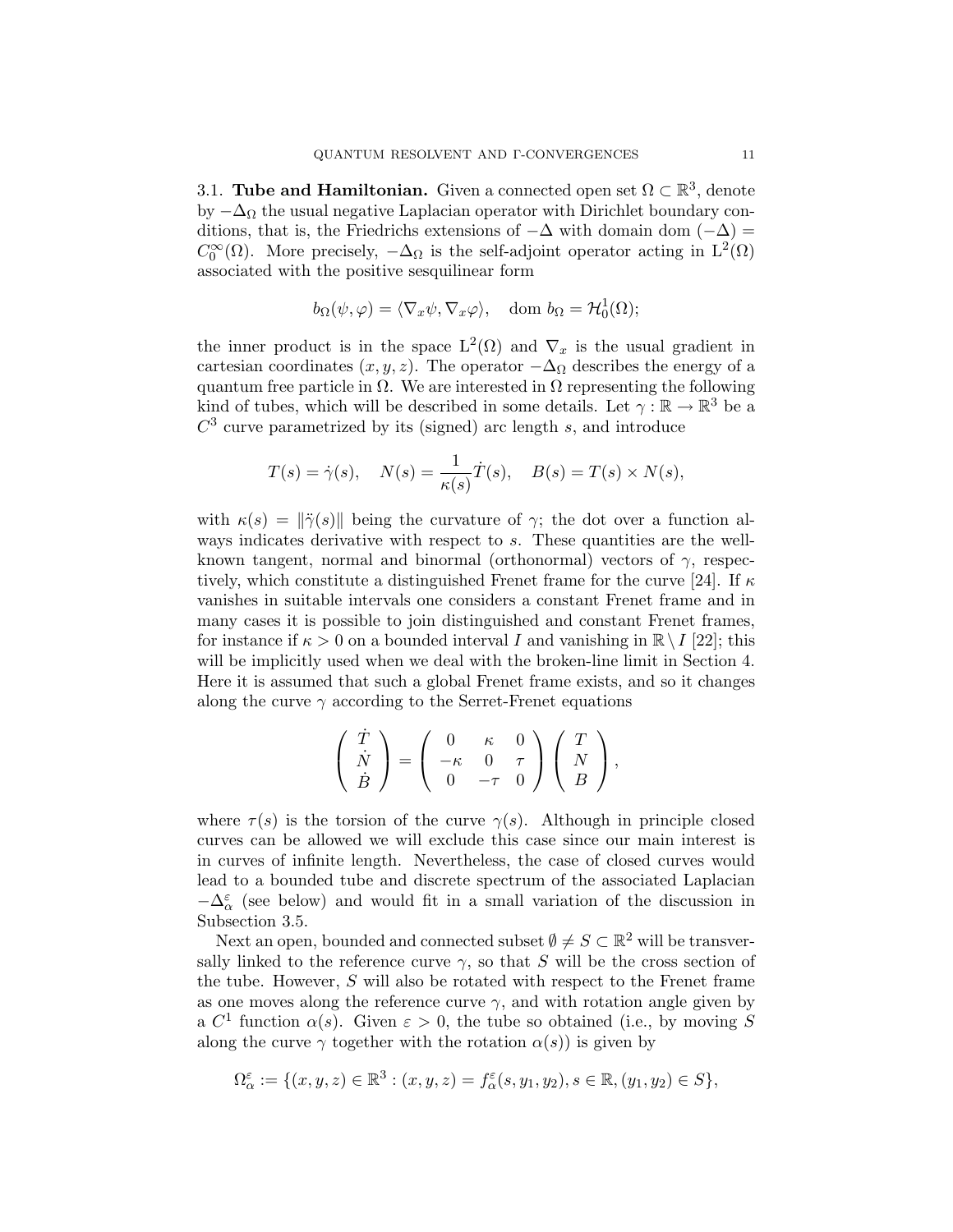with  $f_{\alpha}^{\varepsilon}(s, y_1, y_2) = \gamma(s) + \varepsilon y_1 N_{\alpha}(s) + \varepsilon y_2 B_{\alpha}(s)$ , and

$$
N_{\alpha}(s) = \cos \alpha(s)N(s) - \sin \alpha(s)B(s)
$$
  
\n
$$
B_{\alpha}(s) = \sin \alpha(s)N(s) + \cos \alpha(s)B(s).
$$

The tube is then defined by the map  $f_{\alpha}^{\varepsilon} : \mathbb{R} \times S \to \Omega_{\alpha}^{\varepsilon}$ , and we will be interested in the singular limit case  $\varepsilon \to 0$ , that is, when the tube is squeezed to the curve  $\gamma$  and what happens to the Dirichlet Laplacian  $-\Delta_{\Omega^{\varepsilon}_{\alpha}}$  in this process (see [13] for the corresponding construction in  $\mathbb{R}^n$ ). This will result in the one-dimensional quantum energy operator that arises after the confinement onto  $\gamma$ ; on basis of Proposition 8.1 in [14], it is expected that this will be the relevant operator also in the case of holonomic constraints (at least from the dynamical point of view for finite times); see also Theorem 3 in [9].

Note that the tube is completely determined by the curvature  $\kappa(s)$  and torsion  $\tau(s)$  of the curve  $\gamma(s)$ , together with the cross-section S and the rotation function  $\alpha(s)$ . Below some conditions will be imposed on  $f_{\alpha}^{\varepsilon}$  so that it becomes a  $C^1$ -diffeomorphism. It will be assumed that  $\gamma$  has no self-intersection and that its curvature is a bounded function of s, that is,  $\|\kappa\|_{\infty} < \infty$ , and, for simplicity, unless explicitly specified that  $\|\tau\|_{\infty}$ ,  $\|\dot{\alpha}\|_{\infty} <$ ∞.

As usual in this context we rescale and change variables in order to work with the fixed domain  $\mathbb{R} \times S$ ; the price we have to pay is a nontrivial Riemannian metric  $G = G_{\alpha}^{\varepsilon}$ , which is induced by the embedding  $f_{\alpha}^{\varepsilon}$ , that is,  $G = (G_{ij}), G_{ij} = e_i \cdot e_j = G_{ji}, 1 \le i, j \le 3$ , with

$$
e_1=\frac{\partial f^{\varepsilon}_{\alpha}}{\partial s},\quad e_2=\frac{\partial f^{\varepsilon}_{\alpha}}{\partial y_1},\quad e_3=\frac{\partial f^{\varepsilon}_{\alpha}}{\partial y_2}.
$$

Direct computations give

$$
G_{\alpha}^{\varepsilon} = \begin{pmatrix} \beta_{\varepsilon}^{2} + \frac{1}{\varepsilon^{2}} (\rho_{\varepsilon}^{2} + \sigma_{\varepsilon}^{2}) & \rho_{\varepsilon} & \sigma_{\varepsilon} \\ \rho_{\varepsilon} & \varepsilon^{2} & 0 \\ \sigma_{\varepsilon} & 0 & \varepsilon^{2} \end{pmatrix},
$$

with  $\beta_{\varepsilon}(s, y_1, y_2) = 1 - \varepsilon \kappa(s) (y_1 \cos \alpha(s) + y_2 \sin \alpha(s)), \rho_{\varepsilon}(s, y_1, y_2) = -\varepsilon^2 y_2(\tau(s) \dot{\alpha}(s)$  and  $\sigma_{\varepsilon}(s, y_1, y_2) = \varepsilon^2 y_1(\tau(s) - \dot{\alpha}(s))$ . Its determinant is

$$
|\det G_{\alpha}^{\varepsilon}| = \varepsilon^4 \beta_{\varepsilon}^2,
$$

so that  $f_{\alpha}^{\varepsilon}$  is a local diffeomorphism provided  $\beta_{\varepsilon}$  does not vanish on  $\mathbb{R} \times S$ , which will occur if  $\kappa$  is bounded and  $\varepsilon$  small enough (recall that S is a bounded set), so that  $\beta_{\varepsilon} > 0$ . By requiring that  $f_{\alpha}^{\varepsilon}$  is injective (that is, the tube is not self-intersecting) one gets a global diffeomorphism.

Coming back to the beginning of this subsection, we pass the sesquilinear form in usual coordinates  $(x, y, z)$ ,

$$
b_{\Omega^\varepsilon_\alpha}(\psi,\varphi)=\langle \nabla_x \psi, \nabla_x \varphi \rangle, \quad \text{dom } b_{\Omega^\varepsilon_\alpha}=\mathcal{H}^1_0(\Omega^\varepsilon_\alpha),
$$

to coordinates  $(s, y_1, y_2)$  of  $\mathbb{R} \times S$  and express the inner product and gradients appropriately. For  $\psi \in H_0^1(\Omega_\alpha^{\varepsilon})$  set  $\psi(s, y_1, y_2) := \psi(f_\alpha^{\varepsilon}(s, y_1, y_2))$ . If  $\nabla$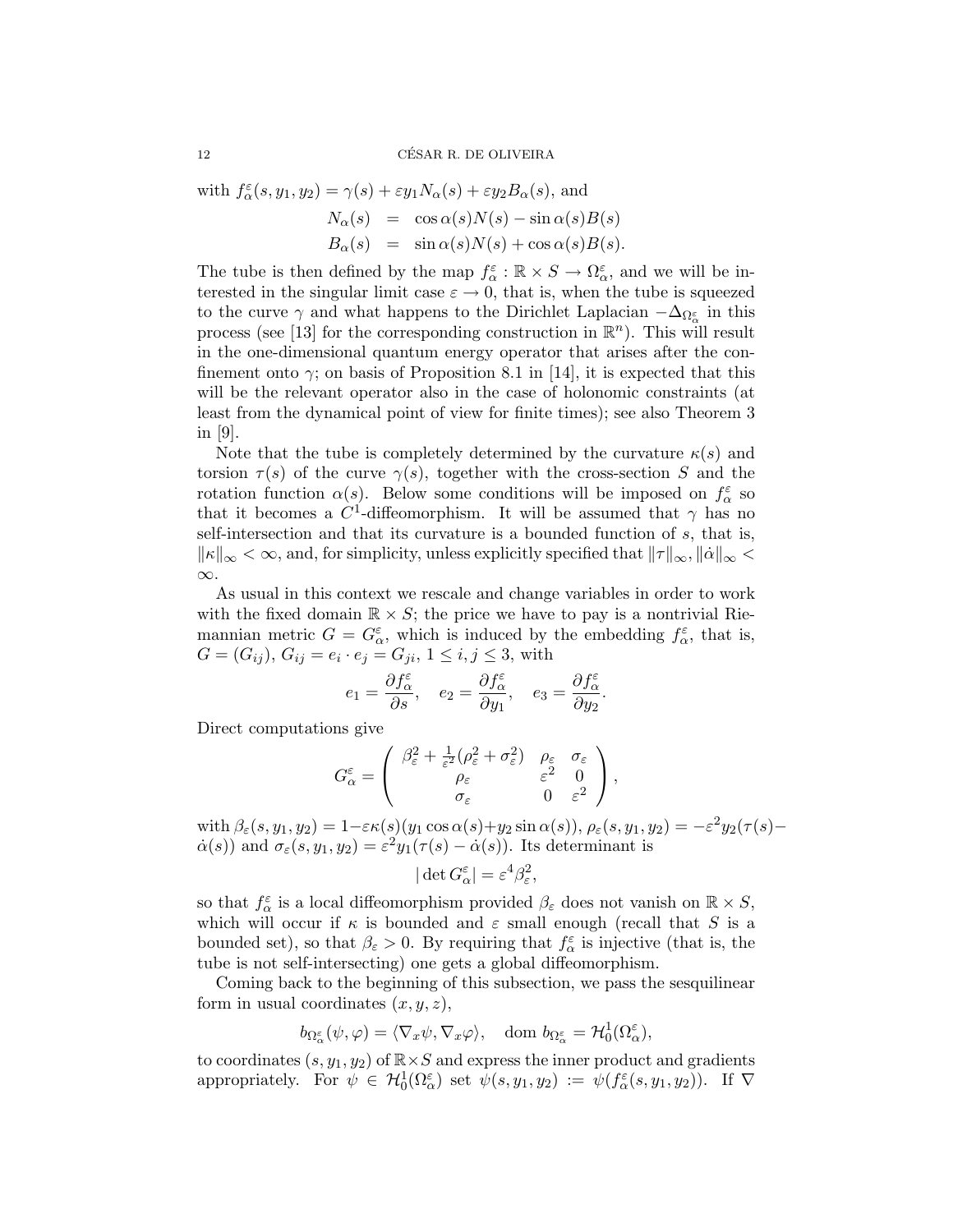denotes the gradient in the  $(s, y_1, y_2)$  coordinates, then by the chain rule  $\nabla_x \psi = J^{-1} \nabla \psi$  where J is the 3 × 3 matrix, expressed in the Frenet frame  $(T, N, B),$ 

$$
J = \begin{pmatrix} e_1 \\ e_2 \\ e_3 \end{pmatrix}
$$
  
= 
$$
\begin{pmatrix} \beta_{\varepsilon} & \varepsilon(\tau - \dot{\alpha})(y_1 \sin \alpha - y_2 \cos \alpha) & \varepsilon(\tau - \dot{\alpha})(y_2 \sin \alpha + y_1 \cos \alpha) \\ 0 & -\varepsilon \cos \alpha & \varepsilon \sin \alpha \\ 0 & \varepsilon \sin \alpha & \varepsilon \cos \alpha \end{pmatrix}.
$$

Noting that  $JJ^t = G$ ,  $\det J = |\det G|^{1/2} = \varepsilon^2 \beta_{\varepsilon}$ , and introducing the notation

$$
\langle \psi, \varphi \rangle_G = \int_{\mathbb{R} \times S} \overline{\psi(s, y_1, y_2)} \varphi(s, y_1, y_2) \ \varepsilon^2 \beta_{\varepsilon}(s) \ dsdy_1dy_2,
$$

it follows that

$$
\langle \nabla_x \psi, \nabla_x \varphi \rangle = \langle J^{-1} \nabla \psi, J^{-1} \nabla \varphi \rangle_G = \langle \nabla \psi, G^{-1} \nabla \varphi \rangle_G
$$

and the operator  $-\Delta_\alpha^\varepsilon$  can be described as the operator associated with the positive sesquilinear form

dom 
$$
\tilde{b}^{\varepsilon} = \mathcal{H}_0^1(\mathbb{R} \times S, G), \quad \tilde{b}^{\varepsilon}(\psi, \phi) := \langle \nabla \psi, G^{-1} \nabla \varphi \rangle_G,
$$

and the  $\varepsilon$  dependence is now in the Riemannian metric G. More precisely, the above change of variables is implemented by the unitary transformation

$$
U: \mathcal{L}^2(\Omega_{\alpha}^{\varepsilon}) \to \mathcal{L}^2(\mathbb{R} \times S, G), \quad U\psi = \psi \circ f_{\alpha}^{\varepsilon}.
$$

Note, however, that usually we will continue denoting  $U\psi$  simply by  $\psi$ . Explicitly the quadratic form is given by (with  $dy = dy_1 dy_2$  and  $\nabla_\perp \psi =$  $(\partial_{y_1}\psi, \partial_{y_2}\psi)$ , so that  $\nabla = (\partial_s, \nabla_\perp)$ 

$$
\tilde{b}^{\varepsilon}(\psi) = ||J^{-1}\nabla\psi||_{G}^{2}
$$
\n
$$
= \varepsilon^{2} \int_{\mathbb{R}\times S} ds dy \left[\frac{1}{\beta_{\varepsilon}} |\nabla\psi \cdot (1, y_{2}(\tau - \dot{\alpha}), y_{1}(\tau - \dot{\alpha}))|^{2} + \frac{\beta_{\varepsilon}}{\varepsilon^{2}} |\nabla_{\perp}\psi|^{2}\right]
$$
\n
$$
= \varepsilon^{2} \int_{\mathbb{R}\times S} ds dy \left[\frac{1}{\beta_{\varepsilon}} |\nabla\psi \cdot (1, Ry(\tau - \dot{\alpha}))|^{2} + \frac{\beta_{\varepsilon}}{\varepsilon^{2}} |\nabla_{\perp}\psi|^{2}\right],
$$

where  $R = \begin{pmatrix} 0 & 1 \\ 1 & 0 \end{pmatrix}$ . On functions  $\psi \in C_0^{\infty}(\mathbb{R} \times S)$  a calculation shows that the corresponding operator has the following action

$$
U(-\Delta_\alpha^\varepsilon)U^*\psi=-\varepsilon^2\frac{1}{\beta_\varepsilon}{\rm div}\beta_\varepsilon G^{-1}\nabla\psi,
$$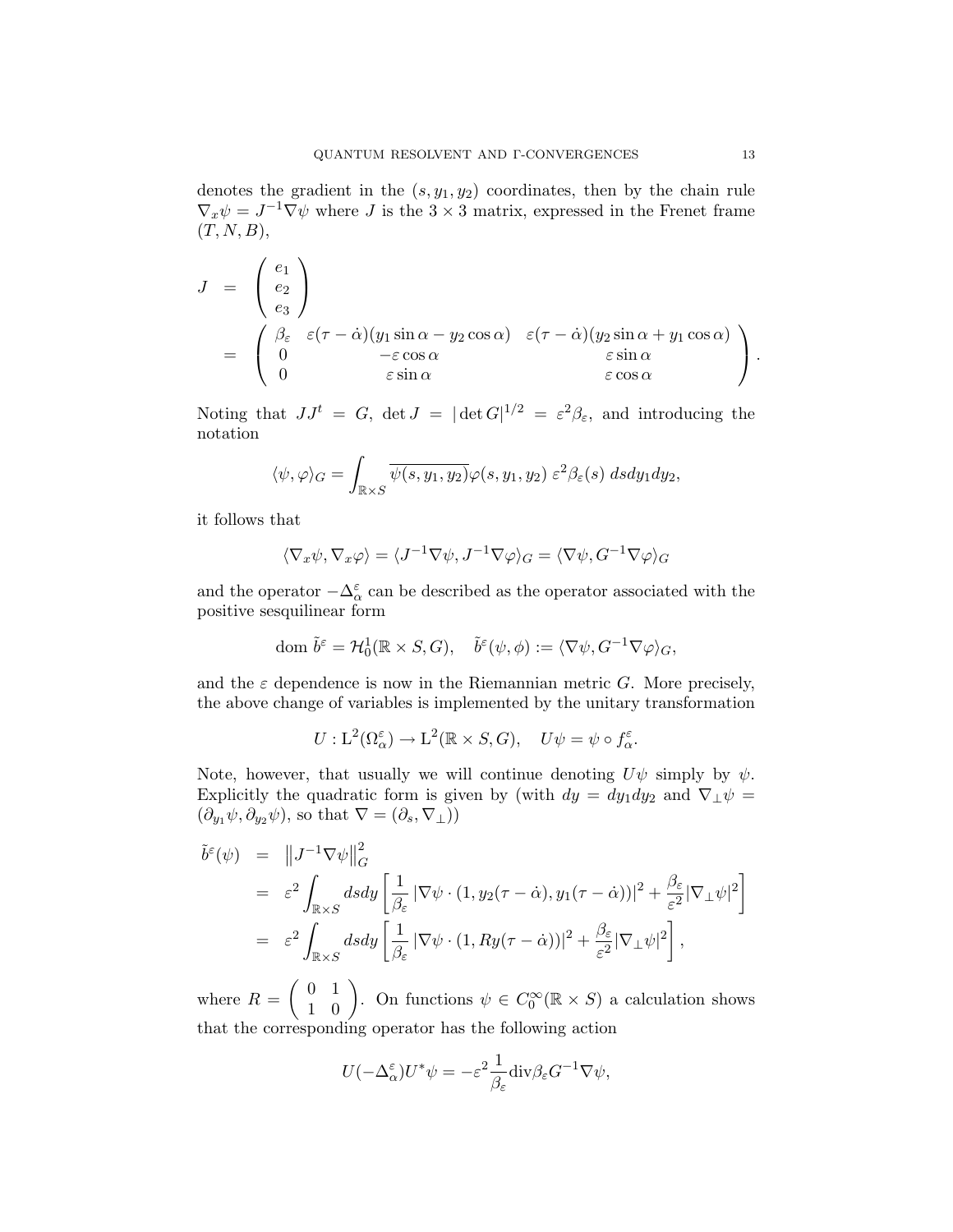and mixed derivatives will not be present iff  $\tau(s) - \dot{\alpha}(s) = 0$ , since this is the condition for  $G^{-1}$  be a diagonal matrix:

$$
G^{-1} = \left( \begin{array}{ccc} \beta_{\varepsilon}^{-2} & 0 & 0 \\ 0 & \varepsilon^{-2} & 0 \\ 0 & 0 & \varepsilon^{-2} \end{array} \right).
$$

This hypothesis simplifies the operator expression and it is the main reason this case attracted more attention [11, 12]; more recently the general case has also been considered and the spectral-geometric effects have been reviewed in [25]. With respect to the limit  $\varepsilon \to 0$  for the more general tubes we consider here, the expression of the operator actions seem prohibitive to be manipulated in a useful way; so the main advantage in using sesquilinear forms and Γ-convergence, as studied in case of bounded tubes in [8].

Since we are interested in the limit of the tube approaching the reference curve  $\gamma$ , i.e.,  $\varepsilon \to 0$ , it is still necessary to perform two kinds of "regularizations" in  $\tilde{b}^{\varepsilon}$  in order to extract a meaningful limit; these are common approaches to balance singular problems, particularly due to the presence of regions that scale in different manners, and so to put them in a tractable form [7]. The first one is physically related to the uncertainty principle in quantum mechanics and is in fact a renormalization. Let  $u_n \in H_0^1(S)$  and  $\lambda_n \in \mathbb{R}, n \geq 0$ , be the normalized eigenfunctions and corresponding eigenvalues of the (negative) Laplacian restricted to the cross section  $S$  (since S is bounded the Dirichlet Laplacian on S has compact resolvent), and we suppose that  $\lambda_0 < \lambda_1 < \lambda_2 \cdots$  and that all eigenvalues  $\lambda_n$  are simple; later on we will underline where this assumption is used (see, in particular, Subsection 3.3.1).

When the tube is squeezed there are divergent energies due to terms of the form  $\lambda_n/\varepsilon^2$ , and one needs a rule to get rid of these energies related to transverse oscillations in the tube. Since in quantum mechanics these quadratic forms  $\tilde{b}^{\varepsilon}$  correspond to expectation values of total energy, one subtracts such diverging terms from  $\tilde{b}^{\varepsilon}$ . However, in principle it is not clear which expression one should use in the subtraction process and we will consider the following possibilities

$$
\tilde{b}^{\varepsilon}(\psi) - \frac{\lambda_n}{\varepsilon^2} ||\psi||_G^2 = \tilde{b}^{\varepsilon}(\psi) - \lambda_n \int_{\mathbb{R} \times S} ds dy \ \beta_{\varepsilon}(s, y) |\psi(s, y)|^2.
$$

The second regularization is simply a division by the global factor  $\varepsilon^2$  so defining the family of quadratic forms we will work with:

$$
b_n^{\varepsilon}(\psi) := \varepsilon^{-2} \left( \tilde{b}^{\varepsilon}(\psi) - \frac{\lambda_n}{\varepsilon^2} ||\psi||_G^2 \right)
$$
  
= 
$$
\int_{\mathbb{R} \times S} ds dy \left[ \frac{1}{\beta_{\varepsilon}} |\nabla \psi \cdot (1, Ry(\tau - \dot{\alpha}))|^2 + \frac{\beta_{\varepsilon}}{\varepsilon^2} (|\nabla_{\perp} \psi|^2 - \lambda_n |\psi|^2) \right],
$$

dom  $b_n^{\varepsilon} = \mathcal{H}_0^1(\mathbb{R} \times S)$ . In [8] only  $b_0^{\varepsilon}$  was considered, and ahead we propose a procedure to deal with  $b_n^{\varepsilon}$ , for all  $n \geq 0$ . After such regularizations we finally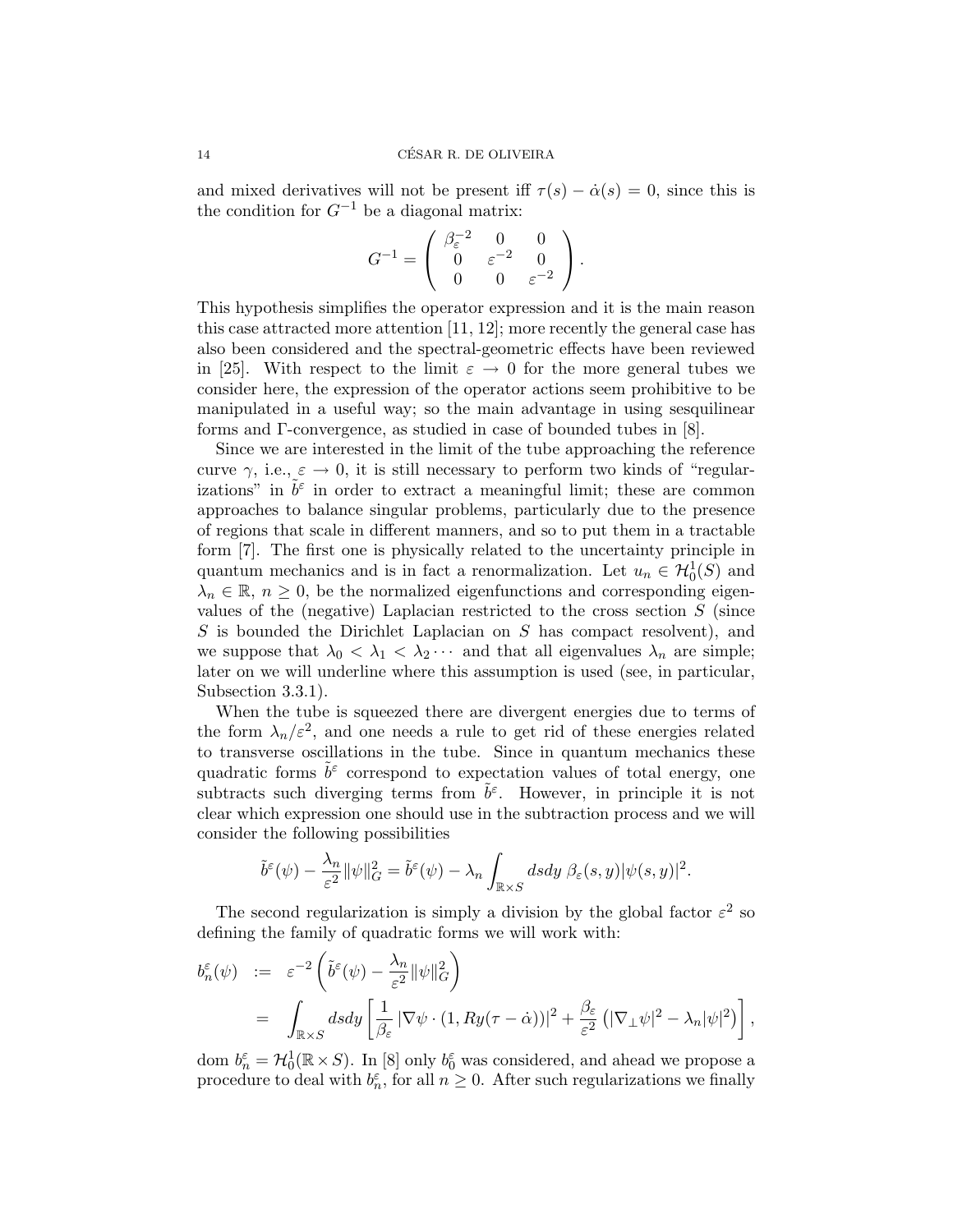obtain the operators  $H_n^{\varepsilon}$ , associated with these forms, for which we will investigate the limit  $\varepsilon \to 0$ . Let  $\mathcal{H}^{\varepsilon}$  denote the Hilbert space  $L^2(\mathbb{R} \times S, \beta_{\varepsilon})$ , that is, the inner product is given by

$$
\langle \psi, \varphi \rangle_{\varepsilon} := \int_{\mathbb{R} \times S} \overline{\psi(s, y)} \varphi(x, y) \, \beta_{\varepsilon}(s, y) \, ds dy.
$$

**Definition 2.** The operator  $H_n^{\varepsilon}$  is the self-adjoint operator associated with the sesquilinear form  $b_n^{\varepsilon}$  (see [1], page 101), whose domain dom  $H_n^{\varepsilon}$  is dense in dom  $b_n^{\varepsilon}$  and

$$
b_n^\varepsilon(\psi,\varphi)=\langle \psi,H_n^\varepsilon \varphi\rangle_\varepsilon,\quad \forall \psi\in\text{dom }b_n^\varepsilon, \forall \varphi\in\text{dom }H_n^\varepsilon.
$$

In case the functions  $\kappa, \tau, \dot{\alpha}$  are bounded and S has a smooth boundary then, by elliptic regularity [26], dom  $H_n^{\varepsilon} = \mathcal{H}^2(\mathbb{R} \times S) \cap \mathcal{H}_0^1(\mathbb{R} \times S)$ .

**Remark 5.** In the above construction of  $\mathcal{H}^{\varepsilon}$  and  $H^{\varepsilon}_n$  it was very important the uniform bound of  $\beta_{\varepsilon}$ , which implies that for all  $\varepsilon > 0$  small enough there exist  $0 < a_{\varepsilon} \leq a^{\varepsilon} < \infty$  with

$$
a_{\varepsilon} \|\cdot\| \le \|\cdot\|_{\varepsilon} \le a^{\varepsilon} \|\cdot\|,
$$

(similar inequalities also hold for the associated quadratic forms  $b_n^{\varepsilon}$ ) so that all Hilbert spaces  $\mathcal{H}^{\varepsilon}$  coincide algebraically with  $\mathcal{L}^2(\mathbb{R} \times S)$  and also have equivalent norms. Furthermore, it is possible to assume that both  $a_{\varepsilon} \to 1$ and  $a^{\varepsilon} \to 1$  hold as  $\varepsilon \to 0$ , since the sequence of functions  $\beta_{\varepsilon} \to 1$  uniformly. These properties imply the equality of the quadratic form domains for all  $\varepsilon > 0$  and permit us to speak of  $\Gamma$ -convergence of  $b_n^{\varepsilon}$  and resolvent convergence of  $H_n^{\varepsilon}$  in  $L^2(\mathbb{R} \times S)$  even though they act in, strictly speaking, different Hilbert spaces. Such facts will be freely used ahead.

**Definition 3.** Given  $\Omega_{\alpha}^{\varepsilon}$ , let  $C_n(S) := \int_S dy |\nabla_{\perp} u_n(y) \cdot Ry|^2$ , where, as before,  $u_n$  is the  $(n+1)$ th normalized eigenfunction of the negative Laplacian on S. The tube  $\Omega_{\alpha}^{\varepsilon}$  is said to be quantum twisted if for some n the function

$$
\mathcal{A}_n(s) := (\tau(s) - \dot{\alpha}(s))^2 C_n(S) \neq 0.
$$

Note that the quantities  $C_n(S)$  are parameters that depend only on the cross section  $S$ , and that  $\mathcal{A}_n$  is zero if either the cross section rotation compensates the torsion of the curve (i.e.,  $\tau - \dot{\alpha} = 0$ ) or if the eigenfunction  $u_n$  is radial (i.e.,  $C_n(S) = 0$ );  $\mathcal{A}_n$  has a geometrical nature and  $\mathcal{A}_0$  was first considered [8]. In [25] there is an interesting list of equivalent formulations of the condition  $\tau - \dot{\alpha} = 0$ .

It should be mentioned that the case of twisting has been addressed also in the case of infinite curve  $\gamma$  in [22], and that there are some studies realized in  $\mathbb{R}^n$  for  $n \geq 3$  [13].

3.2. Confinement: Statements. In this subsection we discuss results about the limit  $\varepsilon \to 0$  of  $H_n^{\varepsilon}$ . We begin with  $H_0^{\varepsilon}$  and will follow closely [8], where Γ-convergence was used to study the limit operator upon confinement and convergence of eigenvalues in case of bounded curves  $\gamma$  (so bounded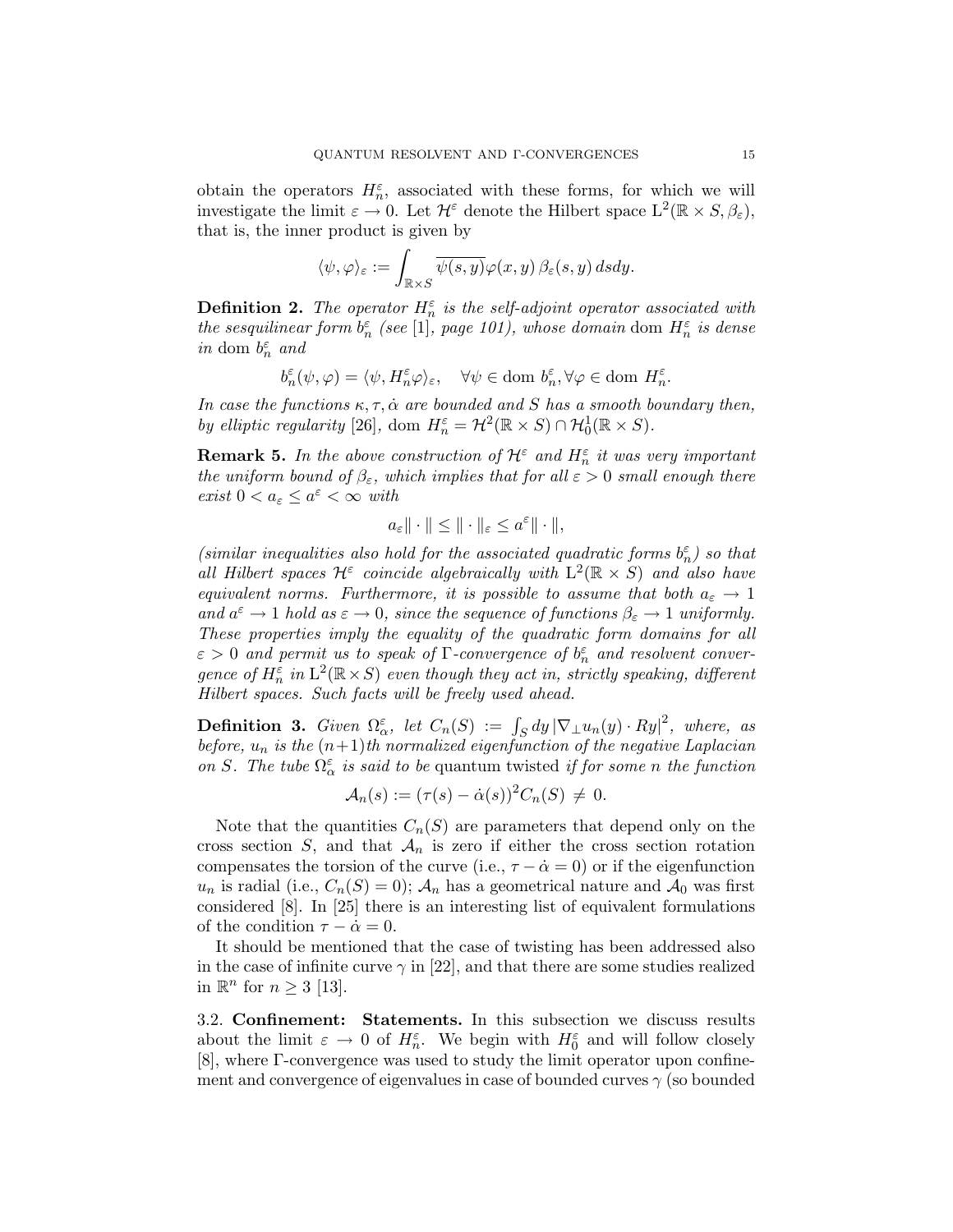tubes). We will point out the necessary modifications in their approach in order to prove Theorem 5 below, which is in the setting of  $L^2(\mathbb{R} \times S)$  and no restriction on the curve length, although our results on spectral convergence are limited to the standard consequences of strong operator resolvent convergence (not stated here; see, for instance, Corollary  $10.2.2$  in [1]); in any event, ahead we shall recover their spectral convergence by means of our Proposition 4.

For each  $n \geq 0$ , denote by  $\mathcal{L}_n$  (resp.  $h_n$ ) the Hilbert subspace of  $\mathcal{L}^2(\mathbb{R} \times S)$ (resp.  $\mathcal{H}_0^1(\mathbb{R} \times S)$ ) of vectors of the form  $\psi(s, y) = w(s)u_n(y), w \in L^2(\mathbb{R})$ (resp.  $w \in H^1(\mathbb{R}) = H_0^1(\mathbb{R})$ ), so that

$$
L^{2}(\mathbb{R} \times S) = L_{0} \oplus L_{1} \oplus L_{2} \oplus \cdots,
$$
  

$$
\mathcal{H}_{0}^{1}(\mathbb{R} \times S) = h_{0} \oplus h_{1} \oplus h_{2} \oplus \cdots,
$$

and each  $h_n$  is a dense subspace of  $L_n$ . Note that  $h_n$  is related to  $b_n^{\varepsilon}$ . In Theorem 5 we deal with the limit of  $b_0^{\varepsilon}$  and generalize some results of [8] for elements of  $h_0$ ; then we propose a procedure to deal with the relation between the limit of  $b_n^{\varepsilon}$  and  $h_n$ , for all n.

Now define the real potentials

$$
V_n^{\text{eff}}(s) := \mathcal{A}_n(s) - \frac{1}{4} \kappa(s)^2
$$
  
=  $(\tau(s) - \dot{\alpha}(s))^2 C_n - \frac{1}{4} \kappa(s)^2, \quad n \ge 0,$ 

and the corresponding Schrödinger operators

$$
(H_n^0 \psi)(s) = -\frac{d^2}{ds^2} \psi(s) + V_n^{\text{eff}}(s) \psi(s),
$$

whose domains are dom  $H_n^0 = \mathcal{H}^2(\mathbb{R})$ , for all  $n \geq 0$ , in case of bounded functions  $\kappa, \tau, \dot{\alpha}$ . Here the curvature  $\kappa$  is always assumed to be bounded, but if either the torsion  $\tau$  or the  $\dot{\alpha}$  is not bounded, the domain must be discussed on an almost case-by-case basis. The subspace  $L_n$  can be identified with  $\overline{\text{dom }\underline{H_n^0}} = L^2(\mathbb{R})$  via  $wu_n \mapsto w$ . Let  $b_n^0$  be the sesquilinear form generated by  $H_n^0$ , that is,

$$
b_n^0(\psi) = \int_{\mathbb{R}} ds \, (\, |\dot{\psi}(s)|^2 + V_n^{\text{eff}}(s) |\psi(s)|^2 \big)
$$

whose dom  $b_n^0 = \mathcal{H}^1(\mathbb{R})$  (for bounded  $\kappa, \tau, \dot{\alpha}$ ) can be identified with  $h_n$ ; hence  $b_n^0(\psi) = \infty$  if  $\psi \in L_n \setminus h_n$ .

**Theorem 5.** The sequence of self-adjoint operators  $H_0^{\varepsilon}$  converges in the strong resolvent sense to  $H_0^0$  in  $L_0$  as  $\varepsilon \to 0$ .

Remark 6. We have then obtained an explicit form of the effective operator that describes the confinement of a free quantum particle (in the subspace  $\mathrm{L}_0$ ) from  $\Omega_\alpha^\varepsilon$  to the curve  $\gamma$ . The action of the operator  $H_0^0$  is the same as that in [8] and, as already anticipated, the arguments below for its proof are based on Γ-convergence of quadratic forms and mainly consist of indications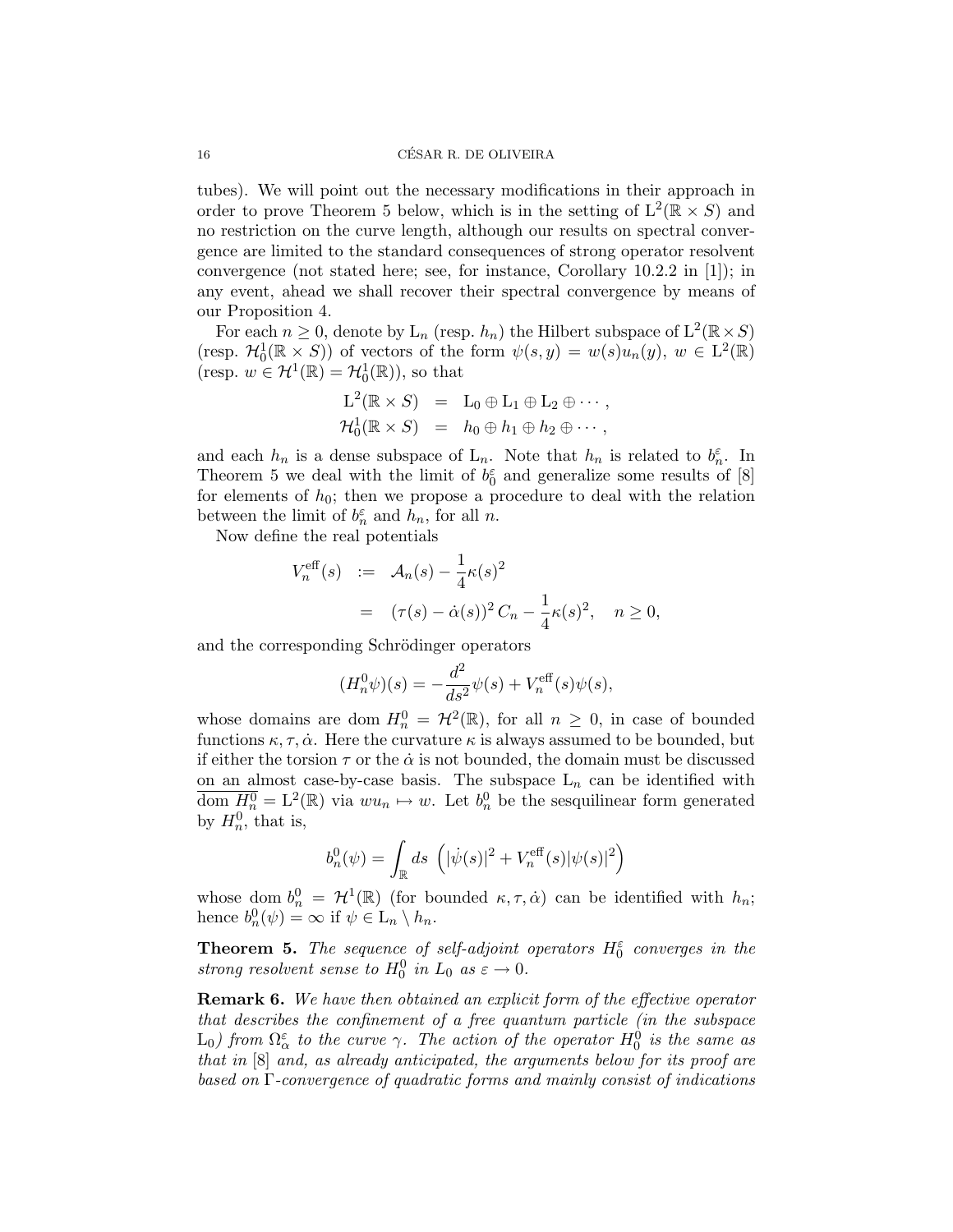of the necessary modifications to take into account unbounded curves, that is, the results of Section 2 and the important additional verification of weak Γ-convergence of the involved quadratic forms.

It is possible to get some intuition about what should be expected for the convergence of  $H_n^{\varepsilon}$ ,  $n \geq 1$ , by considering the form  $b_n^{\varepsilon}$  evaluated at vectors of  $\tilde{h}_n$ , i.e.,  $wu_n, w \in \mathcal{H}^1(\mathbb{R})$ , and some formal arguments. A direct substitution gives an integral with four terms

$$
b_n^{\varepsilon}(wu_n) = \int_{\mathbb{R}\times S} ds dy \left[ \frac{1}{\beta_{\varepsilon}} |\dot{w}|^2 |u_n|^2 + |w|^2 \left( \frac{1}{\beta_{\varepsilon}} |\nabla_{\perp} u_n \cdot Ry(\tau - \dot{\alpha})|^2 \right) + \frac{\beta_{\varepsilon}}{\varepsilon^2} \left( |\nabla_{\perp} u|^2 - \lambda_0 |u|^2 \right) \right) + \frac{1}{\beta_{\varepsilon}} 2 \text{Re} \left( \overline{w} u_n w \nabla_{\perp} u_n \cdot Ry \right),
$$

and if we approximate  $\beta_{\varepsilon} \approx 1$ , except in the third term, we find that the last term vanishes due to the Dirichlet boundary condition and thus (recall that  $u_n$  is normalized in  $L^2(S)$ )

$$
b_n^{\varepsilon}(wu_n) \approx \int_{\mathbb{R}} ds \left[ |\dot{w}(s)|^2 + C_n(S)(\tau(s) - \dot{\alpha}(s))^2 |w(s)|^2 \right] + \int_{\mathbb{R}} ds \, |w(s)|^2 \int_S dy \, \frac{\beta_{\varepsilon}}{\varepsilon^2} \left( |\nabla_{\perp} u_n(y)|^2 - \lambda_n |u_n(y)|^2 \right) \right),
$$

so that the first term  $\mathcal{A}_n(s)$  in the effective potential  $V_n^{\text{eff}}(s)$  is clearly visible. However, the remaining term

$$
K_n^{\varepsilon}(u,s) := \int_S dy \, \frac{\beta_{\varepsilon}(s,y)}{\varepsilon^2} \left( |\nabla \Psi(u(y)|^2 - \lambda_n |u(y)|^2 \right)
$$

is related to the curvature and requires much more work; this was a major contribution of  $[8]$  in case  $n = 0$  through the study of minima and strong Γ-convergence. It is shown in [8] that  $K_0^{\varepsilon}$  attains a minimum  $-\kappa^2/4 > -\infty$ since  $\lambda_0$  is the bottom of the spectrum of the Laplacian restricted to the cross section S; however, a minimum is not expected to occur in case of  $K_n^{\varepsilon}$ ,  $n \geq 1$ , since, if we take again the approximation  $\beta_{\varepsilon} \approx 1$ , there will be vectors  $u \in h_j$ ,  $j < n$ , such that

$$
K_n^{\varepsilon}(u,s) \approx \frac{1}{\varepsilon^2}(\lambda_j - \lambda_n) \to -\infty, \quad \varepsilon \to 0,
$$

and this unboundedness from below pushes  $u$  away of the natural range of applicability of quadratic forms and Γ-convergence. We then impose that if  $b_n^{\varepsilon}(\psi) \to \pm \infty$ , then the vector  $\psi$  is simply excluded from the domain of the limit sesquilinear form, and so also from the domain of the limit operator. Since Theorem 5 tells us how to deal with vectors in  $L_0$ , by taking the above discussion into account we propose to study the convergence of  $b_1^{\varepsilon}$  restricted to the orthogonal complement of  $L_0$  in  $L^2(\mathbb{R} \times S)$  and, more generally, to study the  $\Gamma$ -convergence of  $b_n^{\varepsilon}$  restricted to

$$
\mathcal{E}_n := (L_0 \oplus L_1 \oplus \cdots \oplus L_{n-1})^{\perp}, \quad n \geq 1.
$$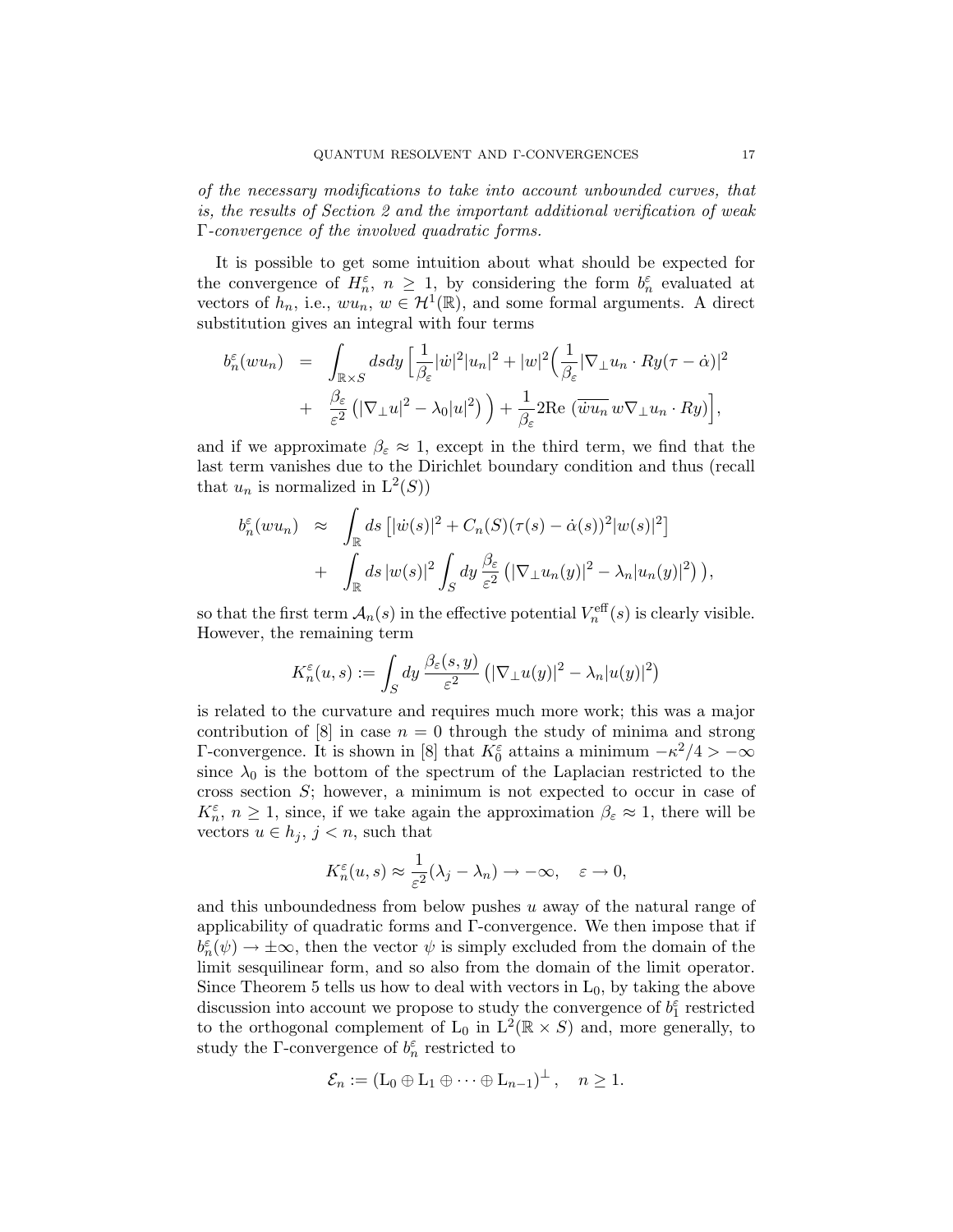In what follows these domain restrictions will also apply to the resolvent convergence of the restriction to  $\mathcal{E}_n$  of the associated self-adjoint operators and will be used without additional warnings. Under such procedure we shall obtain the following result (recall that it is assumed that all eigenvalues  $\lambda_n$ of the Laplacian restricted to the cross section S are simple).

Theorem 6. The sequence of self-adjoint operators obtained by the restriction of  $H_n^{\varepsilon}$  to dom  $H_n^{\varepsilon} \cap \mathcal{E}_n$  converges, in the strong resolvent sense in  $L_n$ , to  $H_n^0$  as  $\varepsilon \to 0$ .

**Remark 7.** Since quadratic forms can conveniently take the value  $+\infty$ , here we have rather different nomenclatures for singular convergences, that is, the sequence of forms  $b_n^{\varepsilon}$  converges in  $\mathcal{E}_n$  whereas the matching sequence of operators  $H_n^\varepsilon$  converges in  $\mathcal{L}_n.$ 

Remark 8. Note that this procedure leads to a kind of decoupling among the subspaces  $h_n$ , which is supported by some cases of plane waveguides treated in [10] where the decoupling is found through an explicitly separation of variables; see the presence of Kronecker deltas in the expressions for resolvents in Theorem 1 and Lemma 3 in [10]. In 3D such separation occurs if there is no twisting [11].

Remark 9. In the first approximation, in the vicinity of the overall spectral threshold (i.e., by considering  $\lambda_0$ ), the effective Hamiltonian describes bound states. However, at higher thresholds (i.e.,  $\lambda_n, n \geq 1$ ), the effective Hamiltonians are usually related to resonances in thin tubes (see  $[21, 20]$ ), and so this physical content is another motivation for the consideration of  $b_n, n \geq 1$ .

**Remark 10.** A novelty with respect to similar situations in  $\mathbb{R}^2$  [10, 9] is that the effective operator  $H_n^0$  describing the particle confined to the curve  $\gamma(s)$ depends on n, that is, we have different quantum dynamics for different subspaces  $L_n$ . As mentioned in the Introduction, this is a counterpart of some situations found in  $[15, 14]$ , since there the effective dynamics may depend on the initial condition.

Since the above procedure was strongly based on the mentioned estimate

$$
K_n^{\varepsilon}(u,s) \approx \frac{1}{\varepsilon^2}(\lambda_j - \lambda_n) \to -\infty, \quad j < n,
$$

as well as the rather natural expectation that it is "spontaneously" possible an energy transfer only from higher to lower energy states, we present a rigorous version of such estimate.

**Proposition 5.** For normalized  $u(s, y) = w(s)u_j(y)$ ,  $w \in H^1(\mathbb{R})$ , one has

$$
\lim_{\varepsilon \to 0} \varepsilon^2 b_n^{\varepsilon} (w u_j) = (\lambda_j - \lambda_n).
$$

In particular, for small  $\varepsilon$  and a.e. s,  $K_n^{\varepsilon}(u, s) \approx \frac{1}{\varepsilon^2}$  $\frac{1}{\varepsilon^2}(\lambda_j - \lambda_n) \to -\infty$  if  $j < n$ as  $\varepsilon \to 0$ .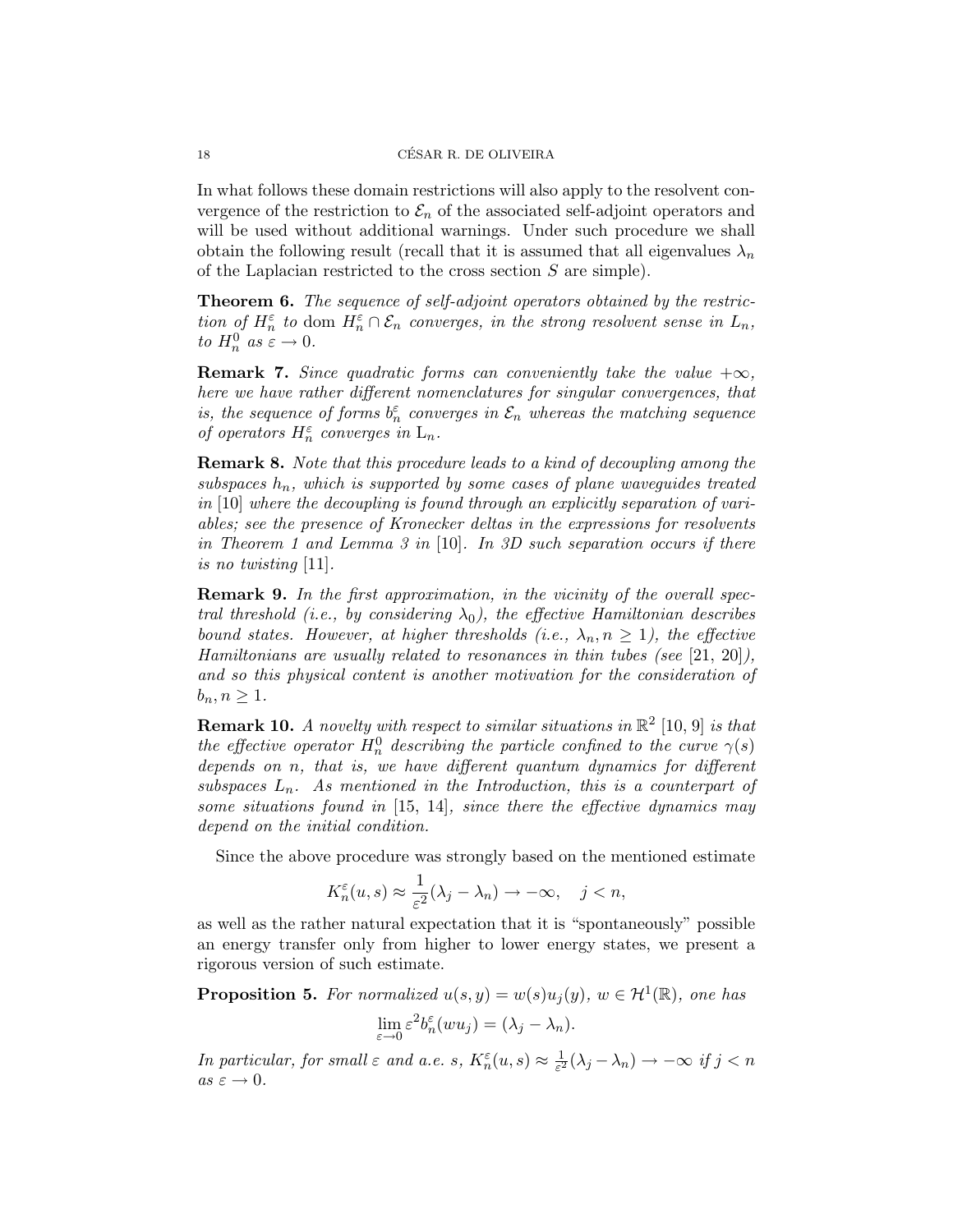Proof. Again a direct substitution and taking into account the Dirichlet boundary condition yield

$$
b_n^{\varepsilon}(wu_j) = \int_{\mathbb{R}\times S} ds dy \left[ \frac{1}{\beta_{\varepsilon}} |\dot{w}|^2 |u_j|^2 + |w|^2 \left( \frac{1}{\beta_{\varepsilon}} |\nabla_{\perp} u_j \cdot Ry(\tau - \dot{\alpha})|^2 + \frac{\beta_{\varepsilon}}{\varepsilon^2} \left( |\nabla_{\perp} u_j|^2 - \lambda_0 |u_j|^2 \right) \right) \right],
$$

and the only term that may not vanish as  $\varepsilon \to 0$  in  $\varepsilon^2 b_n^{\varepsilon}(w u_j)$  is the last one, so it is enough to analyze

$$
K_n^{\varepsilon}(u_j, s) := \int_S dy \, \frac{\beta_{\varepsilon}(s, y)}{\varepsilon^2} \left( |\nabla_{\perp} u_j(y)|^2 - \lambda_n |u_j(y)|^2 \right)
$$

Write  $\beta_{\varepsilon} = 1 - \xi \cdot y$ , with  $\xi = \varepsilon \kappa(s) z_{\alpha}$  and  $z_{\alpha} = (\cos \alpha, \sin \alpha)$ . Since  $u_j \in$  $\mathcal{H}^2(S)$  and  $u_j$  satisfies the Dirichlet boundary condition, upon integrating by parts one gets, for a.e. s,

$$
K_n^{\varepsilon}(u_j, s) = -\frac{1}{\varepsilon^2} \int_S dy \, \overline{u_j} \left( \nabla_{\perp} \cdot (\beta_{\varepsilon} \nabla_{\perp} u_j) + \lambda_n \beta_{\varepsilon} u_j \right) )
$$
  
\n
$$
= -\frac{1}{\varepsilon^2} \int_S dy \, \overline{u_j} \left( \nabla_{\perp} \beta_{\varepsilon} \cdot \nabla_{\perp} u_j + \beta_{\varepsilon} (\Delta_{\perp} u_j + \lambda_n u_j) \right)
$$
  
\n
$$
= -\frac{1}{\varepsilon^2} \int_S dy \, \overline{u_j} \left( -\xi \cdot \nabla_{\perp} u_j + \beta_{\varepsilon} (-\lambda_j + \lambda_n) u_j \right)
$$
  
\n
$$
= \frac{1}{\varepsilon} \kappa(s) z_\alpha \cdot \int_S dy \, \overline{u_j} \nabla_{\perp} u_j + \frac{(\lambda_j - \lambda_n)}{\varepsilon^2} \int_S dy \, \beta_{\varepsilon} |u_j|^2
$$

Exchanging the roles of  $u_j$  and  $\overline{u_j}$  yields

$$
K_n^{\varepsilon}(u_j, s) = \frac{1}{\varepsilon} \kappa(s) z_\alpha \cdot \int_S dy \, u_j \nabla_\perp \overline{u_j} + \frac{(\lambda_j - \lambda_n)}{\varepsilon^2} \int_S dy \, \beta_\varepsilon |u_j|^2,
$$

and by adding such expressions

$$
K_n^{\varepsilon}(u_j, s) = \frac{1}{2\varepsilon} \kappa(s) z_\alpha \cdot \int_S dy \, \nabla_{\perp} |u_j|^2 + \frac{(\lambda_j - \lambda_n)}{\varepsilon^2} \int_S dy \, \beta_{\varepsilon} |u_j|^2.
$$

The Dirichlet boundary condition implies  $\int_S dy \nabla_\perp |u_j|^2 = 0$ . Since by dominated convergence  $\int_S dy \,\beta_{\varepsilon} |u_j|^2 \to ||u_j||^2 = 1$  as  $\varepsilon \to 0$ , it follows that  $\varepsilon^2 K_{n,j}(s) \to (\lambda_j - \lambda_n)$  for a.e.  $s \in \mathbb{R}$ . Again by dominated convergence

$$
\lim_{\varepsilon \to 0} \varepsilon^2 b_n^{\varepsilon} (w u_j) = (\lambda_j - \lambda_n).
$$

The proof is complete.

The reader may protest at this point that the above procedure of considering restriction to  $\mathcal{E}_n$  when dealing with  $b_n$ ,  $n > 0$ , should in fact be deduced instead of assumed. However, we think that such deduction is certainly beyond the range of Γ-convergence, since by beginning with the form  $b_n^{\varepsilon}$  the vectors  $\psi \in h_j$ ,  $j > n$ , will not belong to the domain of the limit form  $b_n^0$  since  $\lim_{\varepsilon\to 0} b_n^{\varepsilon}(\psi) = +\infty$ , while for vectors  $\psi \in h_j$ ,  $j < n$ , the  $\lim_{\varepsilon \to 0} b_n^{\varepsilon}(\psi) = -\infty$  indicates that they would be outside the usual scope of

.

.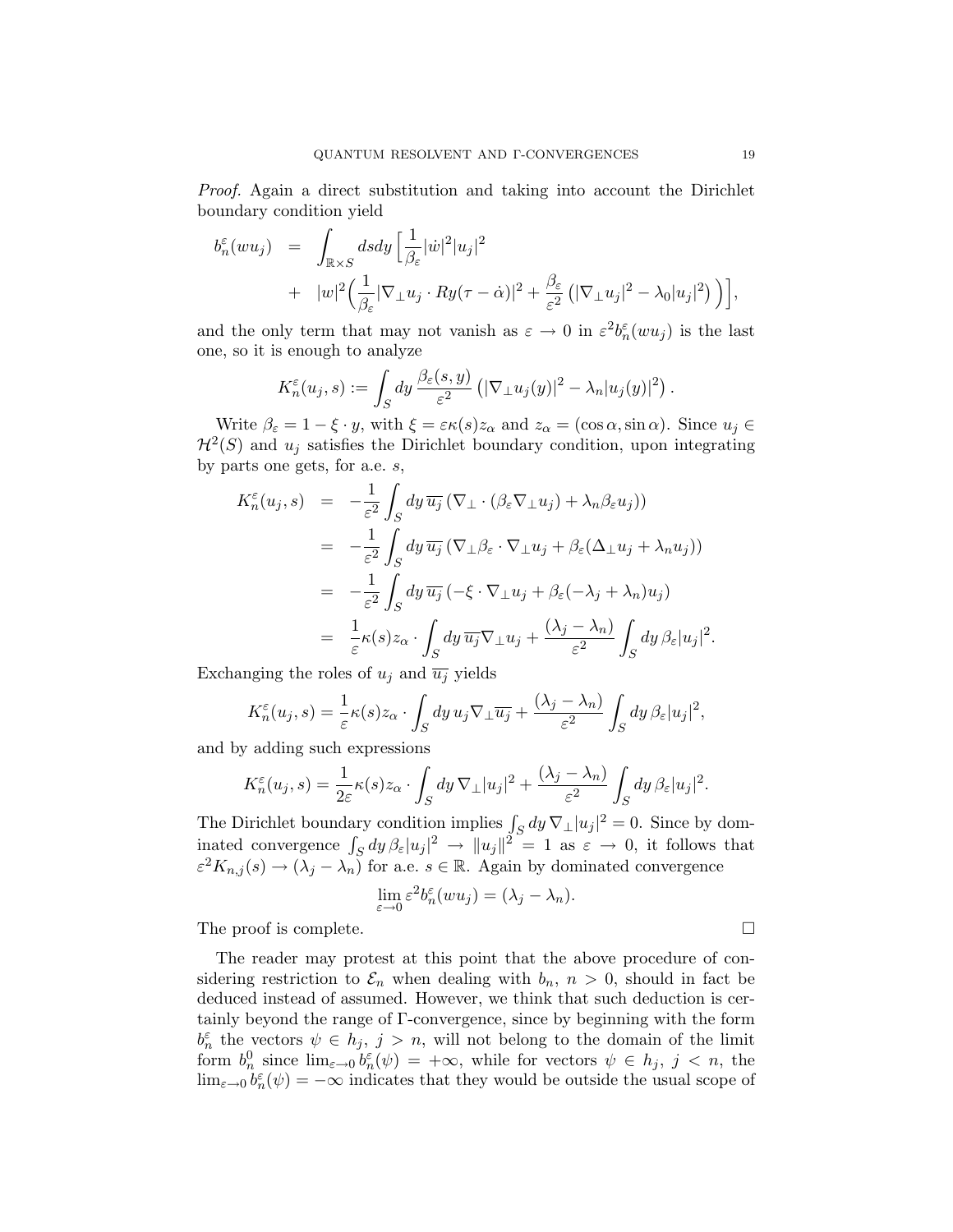limit of forms and Γ-convergence. Further, we have got reasonable expectations that the domain of the limit form  $b_n^0$  should consists of only vectors in  $h_n \subset L_n$ . By taking into account the proposed procedure of suitable domain restrictions, in the next subsection we will support such expectations by proving the above theorems; we stress that there is no mathematical issue in the formulation of the above procedure (e.g., if  $\psi \in \text{dom } H_n^{\varepsilon} \cap \mathcal{E}_n$ , then  $H_n^\varepsilon \psi \in \mathcal{E}_n)$  and that it rests only on physical interpretations.

3.3. Confinement: Convergence. In this subsection the proofs of Theorems 5 and 6 are presented. There are two main steps; the first one is to check the strong Γ-convergence (recall the restriction to the subspace  $\mathcal{E}_n$ )

$$
b_n^{\varepsilon} \overset{\mathrm{S}\Gamma}{\longrightarrow} b_n^0,
$$

and the second one is a verification that if  $\psi_{\varepsilon} \to \psi$  in  $\mathcal{E}_n \subset L^2(\mathbb{R} \times S)$ , then

$$
b_n^0(\psi) \le \liminf_{\varepsilon \to 0} b_n^{\varepsilon}(\psi_{\varepsilon}).
$$

The theorems will then follow by Theorem 3, including the additional information  $b_n^{\varepsilon} \xrightarrow{\text{WT}} b_n^0$  in  $\mathcal{E}_n$ . The proof of the first step is just a verification that the proof of the corresponding result in [8] can be explicitly carried out for unbounded tubes and for  $b_n^{\varepsilon}$  with  $n \geq 0$ . Then we shall address the proof of the second step and at the end of this subsection we briefly discuss how the spectral convergences in [8] can be recovered from our Proposition 4.

3.3.1. First Step. I will be very objective and just indicate the adaptations to the proofs in [8]; I will also use a notation similar to the one used in that work. The first point to be considered is a variation of Proposition 4.1 in [8], that is, the study of the quantities

$$
\lambda_n(\xi) := \inf_{\substack{0 \neq v \in \mathcal{H}_0^1(S) \\ v \in [u_0, \dots, u_{n-1}]^\perp}} \frac{\int_S (1 - \xi \cdot y) |\nabla_\perp v(y)|^2}{\int_S (1 - \xi \cdot y) |v(y)|^2}, \quad n > 0,
$$

and

$$
\gamma_{\varepsilon,n}(s) := \frac{1}{\varepsilon^2} \left( \lambda_n(\xi) - \lambda_n \right), \quad \xi = \varepsilon \kappa(s) z_\alpha(s);
$$

recall that  $z_{\alpha} = (\cos \alpha, \sin \alpha)$ . In case  $n = 0$  the above infimum is taken over  $0 \neq v \in H_0^1(S); [u_0, \dots, u_n]$  denotes the subspace in  $H_0^1(S)$  spanned by the first eigenvectors  $u_0, \dots, u_n$  of the (negative) Laplacian restricted to the cross section S and recall that here its eigenvalues  $\lambda_0 < \lambda_1 < \lambda_2 \cdots$  are supposed to be simple.

The prime goal is to show that

$$
\gamma_{\varepsilon,n}(s) \to -\frac{1}{4}\kappa^2(s)
$$

uniformly on R (Proposition 4.1 in [8]; don't confuse  $\gamma_{\varepsilon,n}(s)$  with the reference curve  $\gamma(s)$ ). In order to prove this we consider the unique solution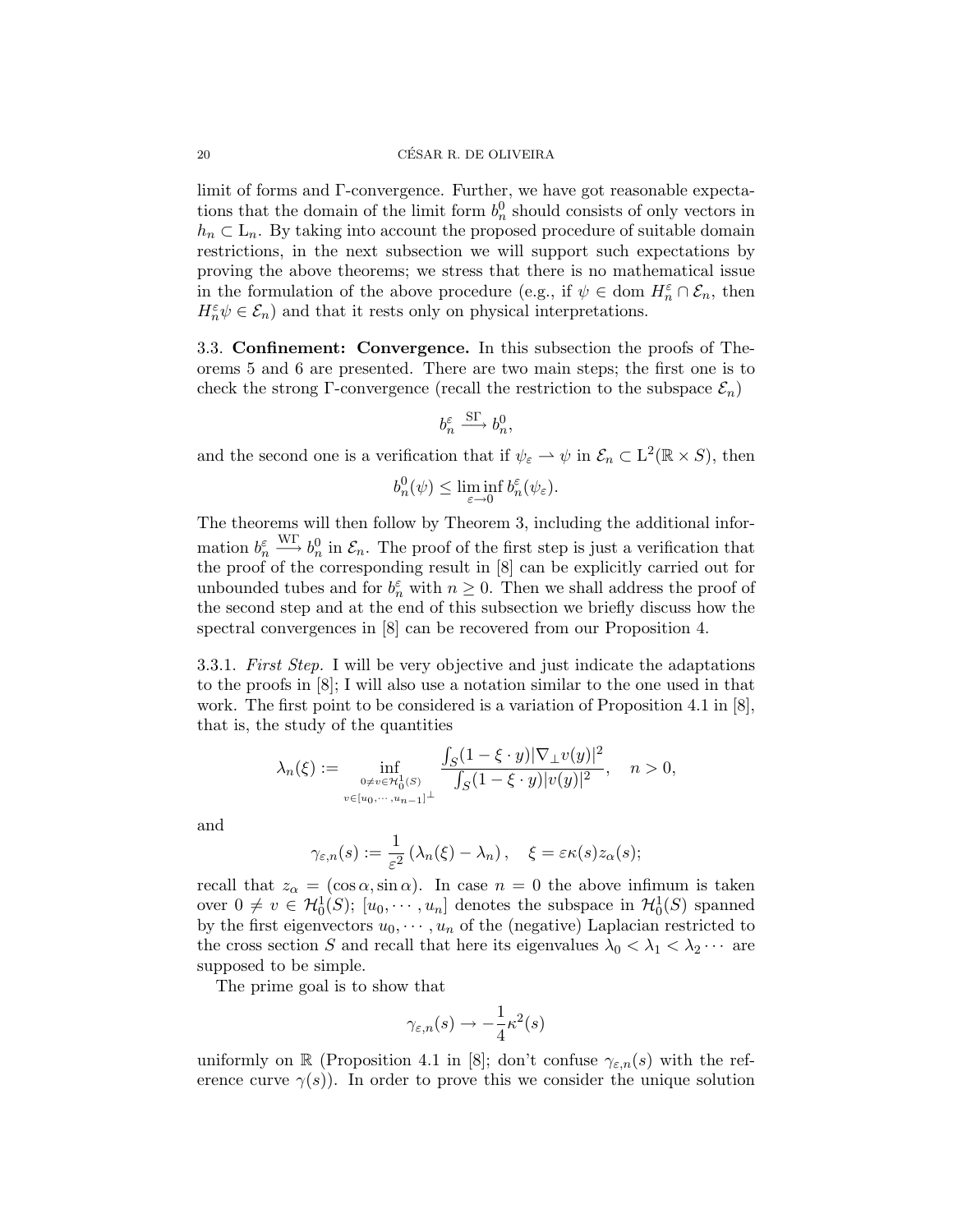$u_{\xi,n} \in \mathcal{H}_0^1(S)$  of the problem

$$
-\Delta_{\perp}u_{\xi,n}-\lambda_n u_{\xi,n}=-\xi\cdot\nabla_{\perp}u_n,\quad u_{\xi,n}\in[u_0,\cdots,u_n]^{\perp},
$$

which exists by Fredholm alternative since  $[u_0, \dots, u_n]^\perp$  is invariant under the operator  $(-\Delta_{\perp})$ , the real number  $\lambda_n$  belongs to the resolvent set of the restriction  $(-\Delta_{\perp})|_{[u_0,\dots,u_n]^\perp}$  (again because the eigenvalues are simple) and  $\xi \cdot \nabla_{\perp} u_n$  is orthogonal to  $u_n$ . Note that the simplicity of eigenvalues was again invoked to guarantee the unicity of solution and that  $u_{\xi,n}$  is real since its complex conjugate is also a solution of the same problem.

Since we can take real-valued eigenfunctions  $u_n$ , the Lemma 4.3 in [8] will read

$$
\inf_{\substack{v\in\mathcal{H}_0^1(S)\\v\in[u_0,\cdots,u_{n-1}]^\perp}} \int_S dy \, \left[|\nabla_\perp v|^2 - \lambda_n |v|^2 + (\xi \cdot \nabla_\perp u_n)(v+\bar{v})\right] = -\frac{1}{4}\xi^2,
$$

with the infimum reached precisely for  $u_{\xi,n}$ , also a real-valued function. With such remarks the proof of Lemma 4.3 in [8] also works for all  $n \geq$ 0. The same words can be repeated for the proof of the above mentioned Proposition 4.1, the only necessary additional remark is that the function  $\varphi$ in their equation (4.12) can also be taken real, since in our context it always appears in the form  $(\varphi + \overline{\varphi})$ . With such modifications we obtain suitable versions of that proposition, that is,  $\gamma_{\varepsilon,n}(s) \to -\frac{1}{4}\kappa^2(s)$  uniformly on R as  $\varepsilon \to 0$  for all  $n \geq 0$ . With such tools at hand the proof of  $b_n^{\varepsilon} \xrightarrow{\text{ST}} b_n^0$  in  $\mathcal{E}_n$ , for all  $n \geq 0$ , is exactly that done in Section 4.3 of [8]. This completes our first main step.

3.3.2. Second Step. Now we are going to complete the proofs of Theorems 5 and 6. However we consider a simple modification of the forms  $b_n^{\varepsilon}$ , that is, we shall consider

$$
b_{n,c}^{\varepsilon}(\psi) := b_n^{\varepsilon}(\psi) + c \|\psi\|_{\varepsilon}^2, \quad \text{dom } b_{n,c}^{\varepsilon} = \text{dom } b_n^{\varepsilon} \subset \mathcal{E}_n,
$$

for some  $c \geq ||\kappa||_{\infty}^2$  so that we work with the more natural set of positive forms. This implies that if  $H_n^{\varepsilon}$  is the self-adjoint operator associated with  $b_n^{\varepsilon}$ , then  $H_{n,c}^{\varepsilon} := H_n^{\varepsilon} + c\mathbf{1}$  is the operator associated with  $b_{n,c}^{\varepsilon}$  and vice versa; so strong resolvent convergence  $H_n^{\varepsilon} \to H_n^0$  in  $L_n$  is equivalent to strong resolvent convergence  $H_{n,c}^{\varepsilon} \to H_{n,c}^0 := H_n^0 + c\mathbf{1}$  in  $L_n$  as  $\varepsilon \to 0$ .

For each  $\varepsilon > 0$  and  $\psi \in \text{dom } b_{n,c}^{\varepsilon}$  we have the important lower bound (by the definitions of the forms and  $\gamma_{\varepsilon,n}$ ; see also equation 4.19 in [8])

$$
b_{n,c}^{\varepsilon}(\psi) \geq \int_{\mathbb{R}\times S} ds dy \left( \frac{1}{\beta_{\varepsilon}} \left| \dot{\psi} + \nabla_{\perp} \psi \cdot Ry(\tau - \dot{\alpha}) \right|^{2} + \beta_{\varepsilon} (c - \gamma_{\varepsilon,n}) |\psi|^{2} \right).
$$

Our interest in considering the modified forms  $b^{\varepsilon}_{n,c}$  is also that, for  $\varepsilon$  small enough,

$$
b_{n,c}^{\varepsilon}(\psi) \ge \left(c - \frac{1}{2} \|\kappa\|_{\infty}^2\right) \|\psi\|^2 \ge \frac{1}{2} \|\kappa\|_{\infty}^2 \|\psi\|^2
$$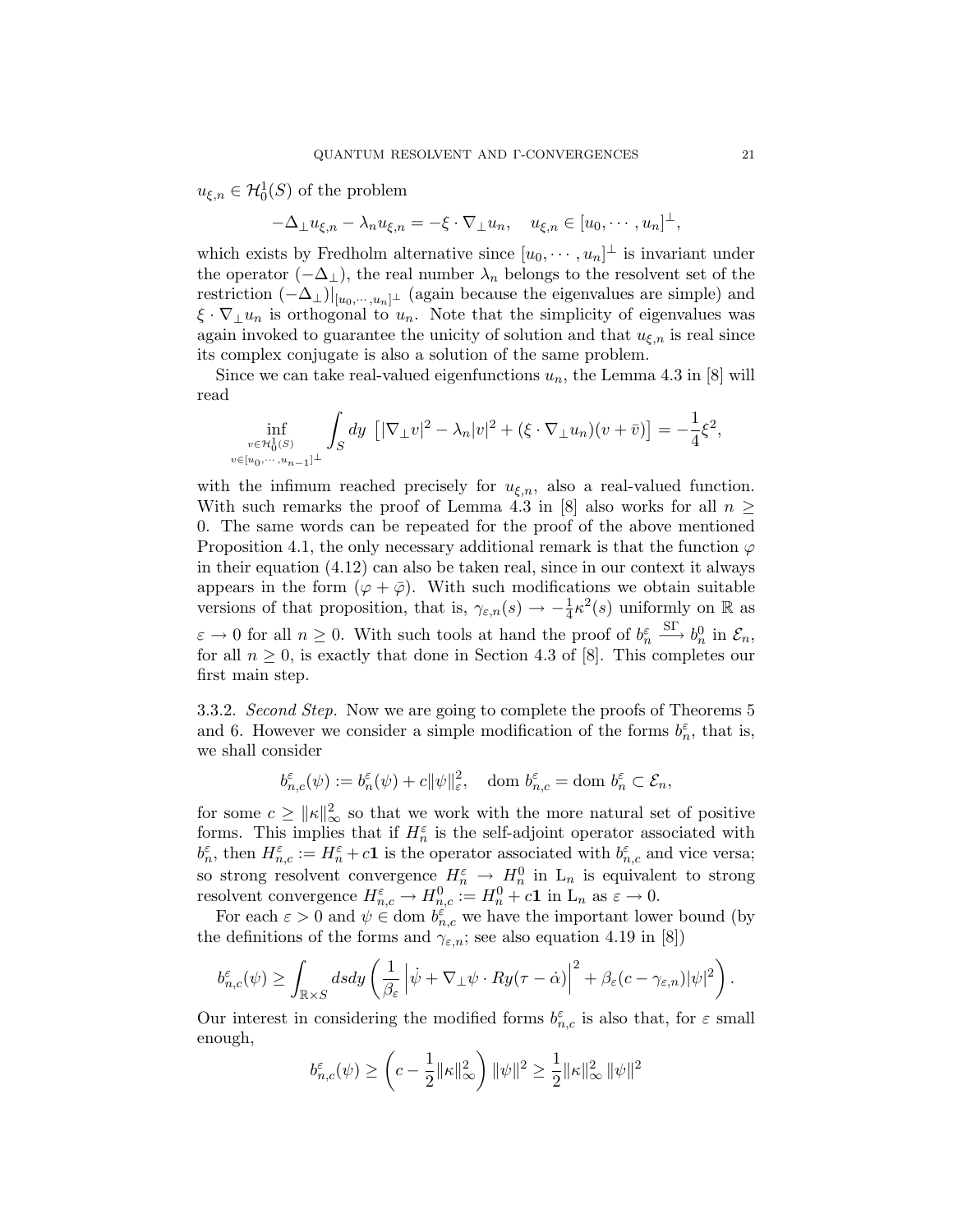and so both  $b_{n,c}^{\varepsilon}$  and  $H_{n,c}^{\varepsilon}$  are positive; this will be important when dealing with weak convergence ahead. Furthermore, the arguments in First Step above and Theorem 2, with  $f$  playing the role of the norm, which is strongly continuous, also show that

$$
b_{n,c}^{\varepsilon} \xrightarrow{\text{ST}} b_{n,c}^0 \quad \text{in} \quad \mathcal{E}_n,
$$

where

$$
b_{n,c}^0(\psi) := \int_{\mathbb{R}} ds \, \left( |\dot{\psi}(s)|^2 + \left[ (\tau(s) - \dot{\alpha}(s))^2 C_n + c - \frac{1}{4} \kappa(s)^2 \right] |\psi(s)|^2 \right)
$$

is the form generated by  $H_{n,c}^0$ , with dom  $b_{n,c}^0 = \mathcal{H}_0^1(\mathbb{R})$  identified with  $h_n$ .

Now we have the task of checking that if  $\psi_{\varepsilon} \to \psi$  in  $\mathcal{E}_n \subset L^2(\mathbb{R} \times S)$ , then

$$
\liminf_{\varepsilon \to 0} b_{n,c}^\varepsilon(\psi_\varepsilon) \ge b_{n,c}^0(\psi),
$$

in other words, the second main step mentioned above. By Theorem 3 i) we will then conclude the strong resolvent convergence  $H_{n,c}^{\varepsilon} \to H_{n,c}^0$  in  $L_n$ , which will complete the desired proofs. So assume the weak convergence  $\psi_{\varepsilon} \to \psi$ . If  $\psi_{\varepsilon}$  does not belong to  $\mathcal{H}_0^1(\mathbb{R} \times S) \cap \mathcal{E}_n$ , then  $b_{n,c}^{\varepsilon}(\psi_{\varepsilon}) = \infty$ , for all  $\varepsilon > 0$ ; so we can assume that  $(\psi_{\varepsilon}) \subset H_0^1(\mathbb{R} \times S) \cap \mathcal{E}_n$  and, up to subsequences, that

$$
\liminf_{\varepsilon \to 0} b_{n,c}^{\varepsilon}(\psi_{\varepsilon}) = \lim_{\varepsilon \to 0} b_{n,c}^{\varepsilon}(\psi_{\varepsilon}).
$$

Since  $(\psi_{\varepsilon})$  is a weakly convergent sequence, it is bounded in  $L^2(\mathbb{R} \times S)$  and we can also suppose that  $\sup_{\varepsilon} b^{\varepsilon}_{n,c}(\psi_{\varepsilon}) < \infty$ ; hence, as on page 804 of [8], it follows that  $(\psi_{\varepsilon})$  is a bounded sequence in  $\mathcal{H}_0^1(\mathbb{R} \times S)$ . Since Hilbert spaces are reflexive,  $(\psi_{\varepsilon})$  has a subsequence, again denoted by  $(\psi_{\varepsilon})$ , so that  $\psi_{\varepsilon} \to \phi$ in  $\mathcal{H}_0^1(\mathbb{R} \times S)$ . Since also  $\psi_{\varepsilon} \to \psi$  in  $L^2(\mathbb{R} \times S)$  it follows that  $\psi = \phi$ . Therefore

$$
\dot{\psi}_{\varepsilon} + \nabla_{\perp} \psi_{\varepsilon} \cdot Ry(\tau - \dot{\alpha}) \rightharpoonup \dot{\psi} + \nabla_{\perp} \psi \cdot Ry(\tau - \dot{\alpha})
$$

and the weak lower semicontinuity of the  $L^2$ -norm (again the importance of introducing the parameter c above), the above lower bound  $b_{n,c}^{\varepsilon}(\psi) \geq$  $1/2\|\kappa\|_{\infty}^2\|\psi\|^2$ , together with the uniform convergences

$$
\beta_{\varepsilon} \to 1, \quad \gamma_{\varepsilon,n} \to -\frac{1}{4}\kappa^2,
$$

imply that

$$
\begin{array}{lcl} \displaystyle \lim_{\varepsilon\rightarrow 0} b^{\varepsilon}_{n,c}(\psi_{\varepsilon}) & \geq & \mathcal{G}(\psi) \\ & := & \displaystyle \int_{\mathbb{R}\times S} ds dy \left( \left| \dot{\psi} + \nabla_{\perp} \psi \cdot Ry(\tau - \dot{\alpha}) \right|^{2} + \left( c - \frac{1}{4} \kappa^{2} \right) |\psi|^{2} \right). \end{array}
$$

If  $\psi \in \text{dom } b_{n,c}^0$ , that is,  $\psi = w(s)u_n(y)$ ,  $w \in H^1(\mathbb{R})$ , then a direct substitution infers that  $\mathcal{G}(wu_n) = b_{n,c}^0(wu_n)$  and so

$$
\lim_{\varepsilon \to 0} b_{n,c}^\varepsilon(\psi_\varepsilon) \ge b_{n,c}^0(\psi)
$$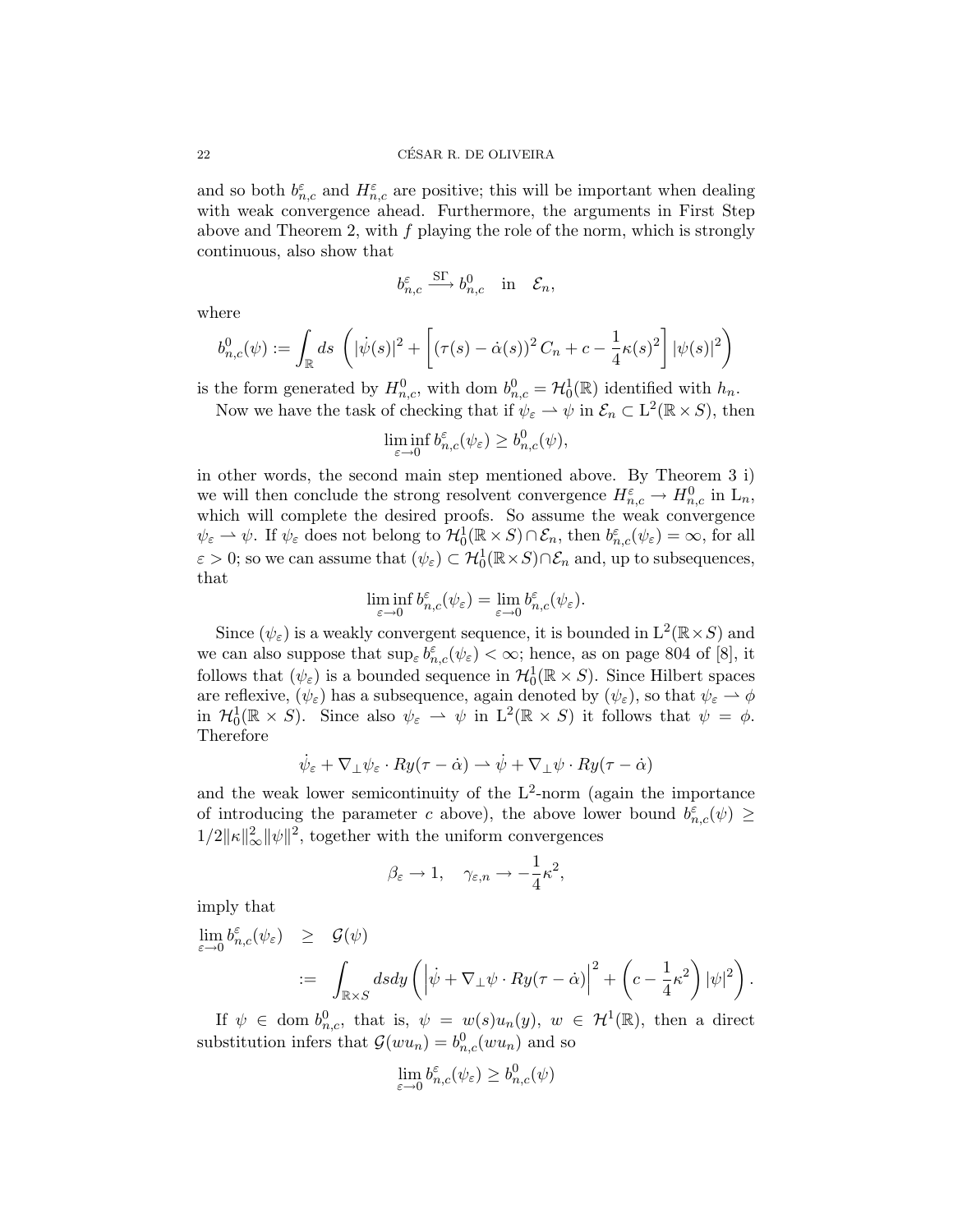in this case. Now we will show that, for  $\psi$  with a nonzero component in the complement of dom  $b_{n,c}^0$ , necessarily  $\lim_{\varepsilon\to 0} b_{n,c}^{\varepsilon}(\psi_{\varepsilon}) = \infty$ . In fact, if  $\psi$ does not belong to dom  $b_{n,c}^0$  then  $||P_{n+1}\psi|| > 0$  where  $P_{n+1}$  is the orthogonal projection onto  $\mathcal{E}_{n+1}$ . Because  $\psi_{\varepsilon} \to \psi$  in  $\mathcal{E}_n \cap \mathcal{H}_0^1(\mathbb{R} \times S)$  it follows that  $P_{n+1}\psi_{\varepsilon} \rightharpoonup P_{n+1}\psi$ , and since the L<sup>2</sup>-norm is weakly l.sc. we find

$$
\liminf_{\varepsilon \to 0} ||P_{n+1}\psi_{\varepsilon}|| \ge ||P_{n+1}\psi|| > 0.
$$

Hence for  $\varepsilon$  small enough the function  $\psi_{\varepsilon}$  has a nonzero component  $P_{n+1}\psi_{\varepsilon}$ in  $\mathcal{E}_{n+1}$  and the  $L^2(\mathbb{R} \times S)$ -norm of such components are uniformly bounded from zero by  $||P_{n+1}\psi||$ . Now,  $\sup_{\varepsilon} ||\psi_{\varepsilon}||_{\varepsilon} < \infty$  and recalling that

$$
\beta_{\varepsilon}(s,y) = 1 - \xi \cdot y, \quad \xi = \varepsilon \kappa(s) z_{\alpha},
$$

one has

$$
b_{n,c}^{\varepsilon}(\psi_{\varepsilon}) = \int_{\mathbb{R}\times S} ds dy \Big[ \frac{1}{\beta_{\varepsilon}} |\nabla \psi_{\varepsilon} \cdot (1, Ry(\tau - \dot{\alpha}))|^2 + \frac{\beta_{\varepsilon}}{\varepsilon^2} (|\nabla_{\perp} \psi_{\varepsilon}|^2 - \lambda_n |\psi_{\varepsilon}|^2) \Big] + c ||\psi_{\varepsilon}||_{\varepsilon}^2 \geq \int_{\mathbb{R}\times S} ds dy \frac{\beta_{\varepsilon}}{\varepsilon^2} (|\nabla_{\perp} \psi_{\varepsilon}|^2 - \lambda_n |\psi_{\varepsilon}|^2) = \frac{1}{\varepsilon^2} \int_{\mathbb{R}\times S} ds dy (|\nabla_{\perp} \psi_{\varepsilon}|^2 - \lambda_n |\psi_{\varepsilon}|^2) - \frac{1}{\varepsilon^2} \int_{\mathbb{R}\times S} ds dy (\xi \cdot y) (|\nabla_{\perp} \psi_{\varepsilon}|^2 - \lambda_n |\psi_{\varepsilon}|^2).
$$

Let us estimate the remanning two integrals above; for

$$
\phi \in \mathcal{H}_0^1(S) \cap [u_0, \cdots, u_{n-1}]^{\perp}
$$

denote by  $\phi^{(n)}$  the component of  $\phi$  in  $[u_n]$  and by  $Q_{n+1}$  the orthogonal projection onto  $[u_0, \dots, u_n]^\perp$  in  $\mathcal{H}_0^1(S)$ . The first integral is positive and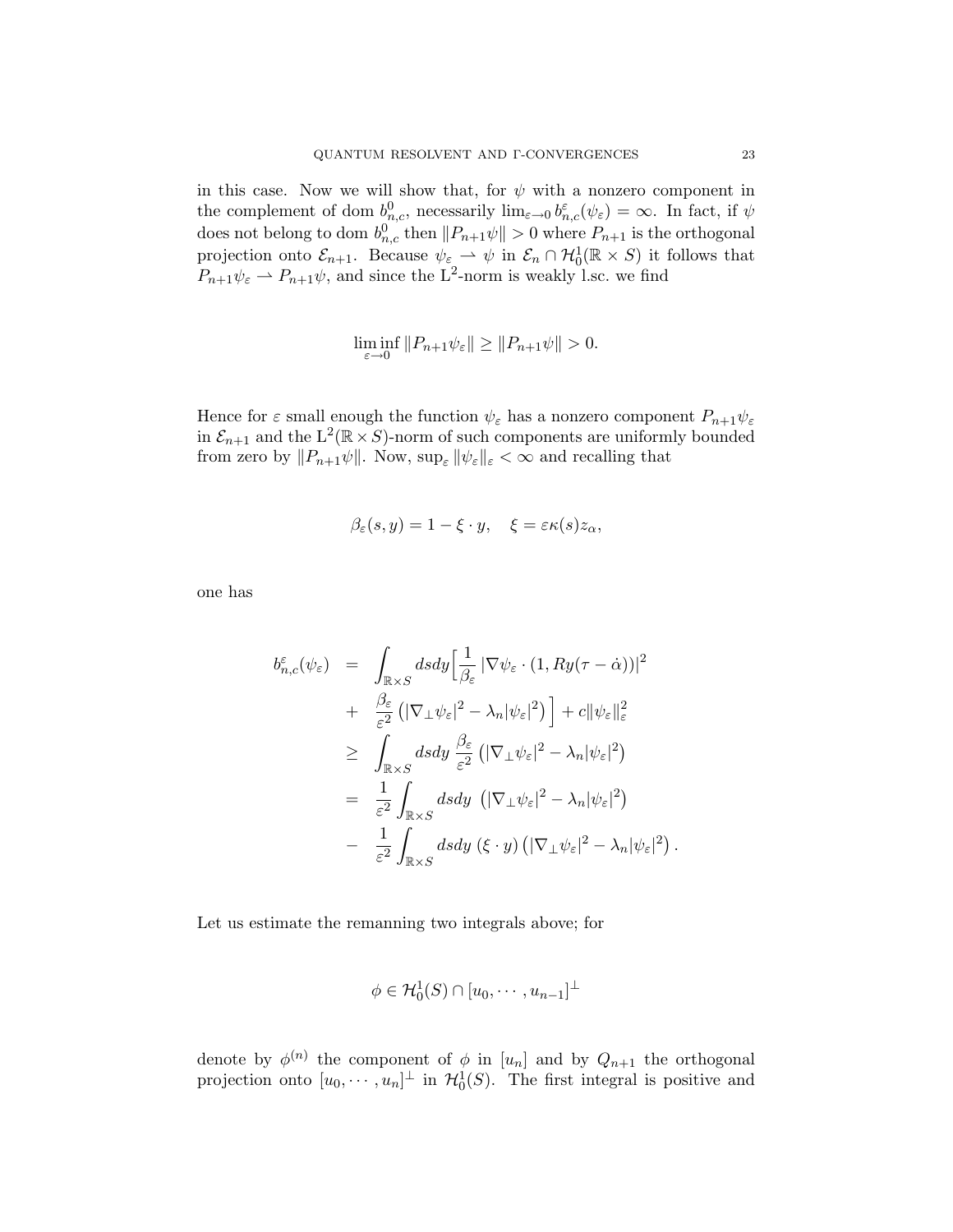divergent as  $1/\varepsilon^2$  to  $+\infty$  since for  $\varepsilon$  small enough

$$
\int_{\mathbb{R}\times S} dsdy = \frac{1}{\varepsilon^2} \left( |\nabla_{\perp}\psi_{\varepsilon}|^2 - \lambda_n |\psi_{\varepsilon}|^2 \right)
$$
  
\n
$$
= \frac{1}{\varepsilon^2} \int_{\mathbb{R}} ds \left( \|\nabla_{\perp}\psi_{\varepsilon}(s)\|_{\mathbf{L}^2(S)}^2 - \lambda_n |\psi_{\varepsilon}(s)\|_{\mathbf{L}^2(S)}^2 \right)
$$
  
\n
$$
= \frac{1}{\varepsilon^2} \int_{\mathbb{R}} ds \left( \|\psi_{\varepsilon}(s)\|_{\mathcal{H}_0^1(S)}^2 - (\lambda_n + 1) \|\psi_{\varepsilon}(s)\|_{\mathbf{L}^2(S)}^2 \right)
$$
  
\n
$$
= \frac{1}{\varepsilon^2} \int_{\mathbb{R}} ds \left( \|\mathbf{Q}_{n+1}\psi_{\varepsilon}(s)\|_{\mathcal{H}_0^1(S)}^2 + \|\psi_{\varepsilon}^{(n)}(s)\|_{\mathcal{H}_0^1(S)}^2 \right)
$$
  
\n
$$
- (\lambda_n + 1) \|\psi_{\varepsilon}(s)\|_{\mathbf{L}^2(S)}^2 \right)
$$
  
\n
$$
+ \|\nabla_{\perp}\psi_{\varepsilon}^{(n)}(s)\|_{\mathbf{L}^2(S)}^2 + \|\psi_{\varepsilon}^{(n)}(s)\|_{\mathbf{L}^2(S)}^2
$$
  
\n
$$
+ \|\nabla_{\perp}\psi_{\varepsilon}^{(n)}(s)\|_{\mathbf{L}^2(S)}^2 \right)
$$
  
\n
$$
- (\lambda_n + 1) \|\psi_{\varepsilon}(s)\|_{\mathbf{L}^2(S)}^2
$$
  
\n
$$
- (\lambda_n + 1) \|\psi_{\varepsilon}(s)\|_{\mathbf{L}^2(S)}^2
$$
  
\n
$$
- \lambda_n \|\psi_{\varepsilon}(s)\|_{\mathbf{L}^2(S)}^2
$$
  
\n
$$
- \lambda_n \|\psi_{\varepsilon}(s)\|_{\mathbf{L}^2(S)}^2
$$
  
\n
$$
- \lambda_n \|\psi_{\varepsilon}(s)\|_{\mathbf{L}
$$

and, by hypothesis,  $\lambda_{n+1} > \lambda_n$ . The absolute value of the second integral diverges at most as  $1/\varepsilon$ ; indeed, since  $(\psi_{\varepsilon})$  is a bounded sequence in  $\mathcal{H}_0^1(\mathbb{R} \times$  $S$ ) and we have

$$
\frac{1}{\varepsilon^2} \left| \int_{\mathbb{R} \times S} ds dy \, (\xi \cdot y) \left( |\nabla_{\perp} \psi_{\varepsilon}|^2 - \lambda_n |\psi_{\varepsilon}|^2 \right) \right|
$$
\n
$$
\leq \frac{\|\kappa\|_{\infty}}{\varepsilon} \int_{\mathbb{R} \times S} ds dy \, |z_{\alpha} \cdot y| \left( |\nabla_{\perp} \psi_{\varepsilon}|^2 + \lambda_n |\psi_{\varepsilon}|^2 \right)
$$
\n
$$
\leq \frac{\|\kappa\|_{\infty}}{\varepsilon} \sup |z_{\alpha} \cdot y| \times \max \{\lambda_n, 1/\lambda_n\} \|\psi_{\varepsilon}\|_{\mathcal{H}_0^1}^2.
$$

Therefore, if  $\psi$  does not belong to dom  $b_{n,c}^0$ , then

$$
\liminf_{\varepsilon \to 0} b_{n,c}^{\varepsilon}(\psi_{\varepsilon}) = +\infty.
$$

We have then verified the statement i) of Theorem 3, and so Theorem 6 follows by Theorem 3v); Theorem 5 is just a particular case with  $n = 0$ .

Z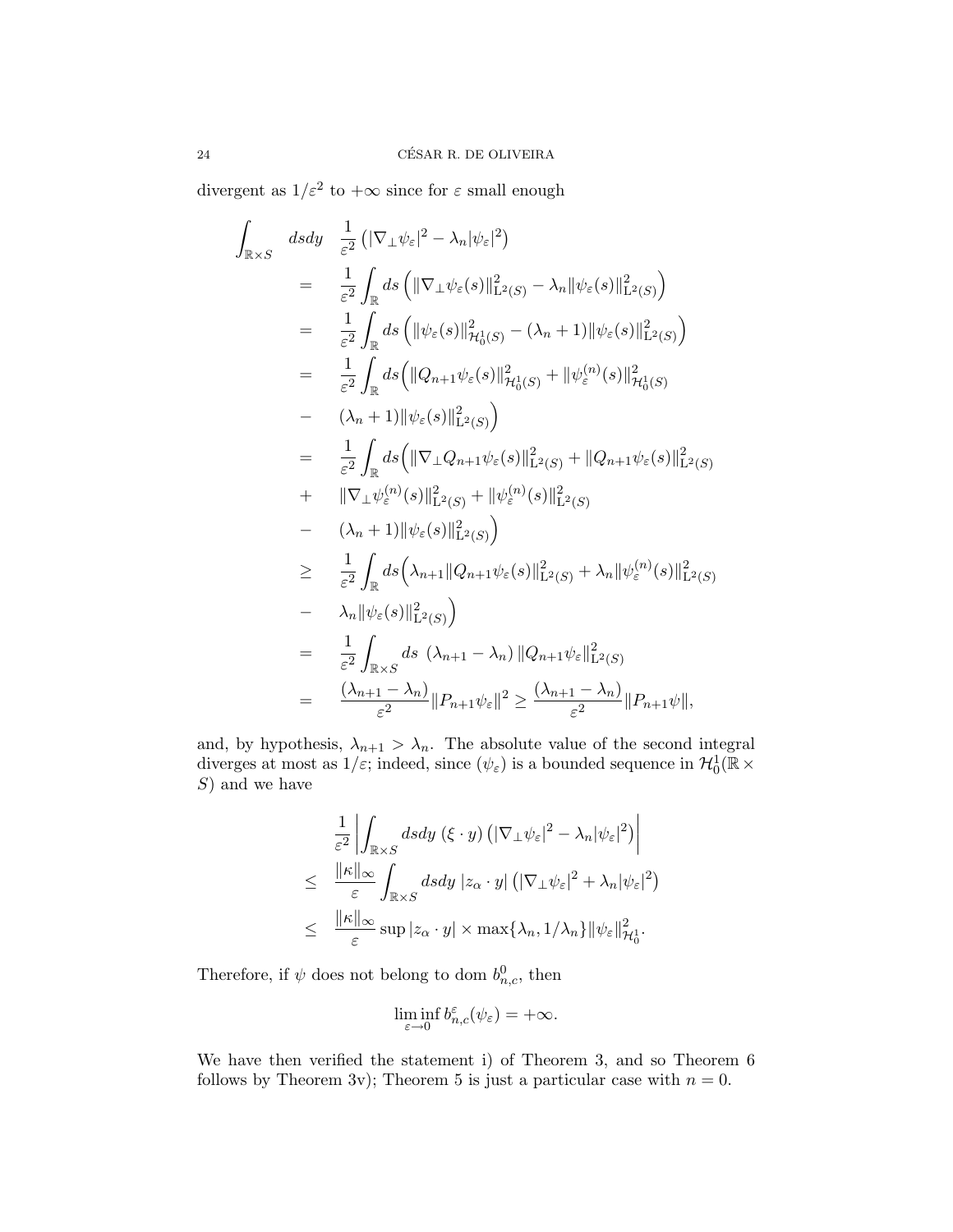3.4. Spectral Possibilities. There is a competition between the curvature and the twisting terms in the effective potential

$$
V_n^{\text{eff}}(s) = (\tau(s) - \dot{\alpha}(s))^2 C_n(S) - \frac{1}{4}\kappa(s)^2, \quad n \ge 0,
$$

since the curvature gives an attractive term and the twisting a repulsive one.

This effective potential is the net result of a memory of higher dimensions that takes into account the geometry of the confining region. In planar (2D) cases only the curvature term is present and (if its not zero) a bound state does always exist. In the spatial (3D) case, by tuning up the tubes, and so the functions that define effective potentials, one finds a huge amount of spectral possibilities for the effective Schrödinger operator in the reference curve  $\gamma(s)$ . Below some of them are selected; it will be assumed that  $C_n(S) \neq$ 0 and that  $\tau, \dot{\alpha}$  are not necessarily bounded; this is only related to the domain of the forms and involved operators, differently from the essential technical condition of bounded curvature. It is worth mentioning that for lower bounded potentials V (in particular for  $V_n^{\text{eff}}$  above) that belong to  $L^2_{loc}(\mathbb{R}^k)$  the operators  $-\Delta + V$  are essentially self-adjoint when defined on  $C_0^{\infty}(\mathbb{R}^k)$ ; see, for instance, Section 6.3 in [1].

- (1) No twisting. In this case  $A_n(s) = 0$  and the 3D situation is quite similar to the 2D one; the effective potential  $V_n^{\text{eff}}(s) = -1/4 \kappa(s)^2$  is purely attractive and the spectrum of  $H_n^0$  has at least one negative eigenvalue. See Subsection 11.4.4 in [1].
- (2) **Periodic.** By choosing bounded  $\kappa, \tau, \dot{\alpha}$  so that  $V_n^{\text{eff}}(s)$  becomes periodic the resulting effective operators  $H_n^0$  have purely absolutely continuous spectra and with a band-gap structure [27]. Such periodicity may come from different combinations; for instance, the tube curvature and torsion could be periodic (with the same period) and  $\alpha(s)$  a constant function, or the tube could be straight so that  $\kappa(s) = 0 = \tau(s)$  but the cross section S rotates at a periodic speed  $\dot{\alpha}(s)$ . See also [28].
- (3) **Purely discrete.** The operators  $H_n^0$  will have this kind of spectrum if  $\lim_{|s|\to\infty} V_n^{\text{eff}}(s) = \infty$  (see Section 11.5 in [1]); this happens iff the torsion  $\tau$  or  $\dot{\alpha}$ , as well as their difference, diverge at both  $\pm\infty$ . In particular  $H_n^0$  will have discrete spectrum in case this limit operator is obtained from a straight tube with growing rotation speed of the cross section such that  $\lim_{|s| \to \infty} \dot{\alpha}(s) = \infty$ .
- (4) Quasiperiodic. For one of the simplest situations select  $\dot{\alpha}$  and  $\kappa$  periodic functions with (minimum) periods  $t_{\alpha} > 0$  and  $t_{\kappa} > 0$ , respectively; if  $t_{\alpha}/t_{\kappa}$  is an irrational number we are in the case of quasiperiodic potentials. In this case there are many spectral possibilities that usually are very sensitive to details of the potential. Of course one may also take  $V_n^{\text{eff}}$  in the more general class of almost periodic functions; see, for instance, [29].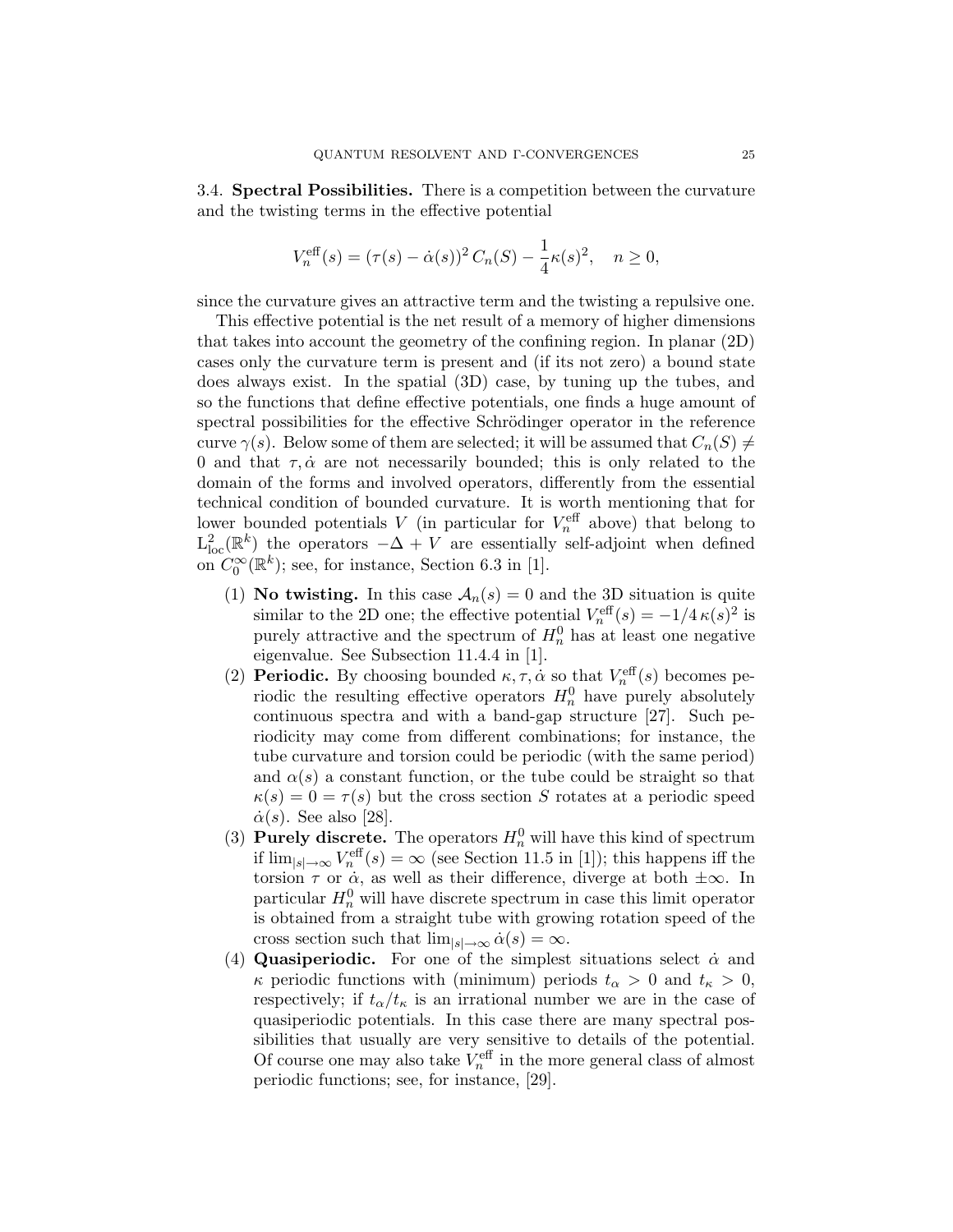(5) Singular continuous. An appealing possibility is the choice of decaying potentials  $V_n^{\text{eff}}$  in the class studied by Pearson [30], which leads to singular continuous spectrum for  $H_n^0$ . See also explicit examples in [31].

The reader can play with his/her imagination in order to consider tubes that give rise to previously selected spectral types.

3.5. Bounded Tubes. Now we say something about the particular case of bounded tubes; the goal is to recover the spectral results of [8]. Since the cross section  $S$  is a bounded set, the boundedness of the tube

 $\Omega_{\alpha,L}^{\varepsilon} := \left\{ (x, y, z) \in \mathbb{R}^3 : (x, y, z) = f_{\alpha}^{\varepsilon}(s, y_1, y_2), s \in [0, L], (y_1, y_2) \in S \right\},\$ 

is a consequence of a bounded generating curve  $\gamma(s)$  defined, say, on a compact set  $s \in [0, L]$  instead of on the whole line R as before. In this case the negative Laplacian operator  $-\Delta_{\Omega_{\alpha,L}^\varepsilon}$  has compact resolvent and its spectrum is composed only of eigenvalues  $\lambda_j^{\varepsilon}$ ,  $j \in \mathbb{N}$ ; denote by  $\psi_j^{\varepsilon}$  the normalized eigenfunction associated with  $\lambda_j^{\varepsilon}$ . Let  $b_L^{\varepsilon}$  and  $H_0^{\varepsilon}(L)$  be the the corresponding sesquilinear form and self-adjoint operator, after the "regularizations" and acting in subspaces of  $L^2([0, L] \times S)$ , suitably adapted from Subsection 3.1 (the same quantities as in [8]).

**Theorem 7.** For each  $j \in \mathbb{N}$  one has

$$
\lim_{\varepsilon \to 0} \left( \lambda_j^{\varepsilon} - \frac{\lambda_0}{\varepsilon^2} - \mu_j \right) = 0,
$$

where  $\mu_j$  are the eigenvalues of the of the Schrödinger operator

dom 
$$
H_0^0(L) = \mathcal{H}^2(0, L) \cap \mathcal{H}_0^1(0, L),
$$
  
\n $(H_0^0(L)\psi)(s) = -\ddot{\psi}(s) + ((\tau(s) - \dot{\alpha}(s))^2 C_0(S) - \frac{1}{4}\alpha^2(s)) \psi(s).$ 

Furthermore, there are subsequences of  $f_{\alpha}^{\varepsilon}(\psi_{j}^{\varepsilon})$  that converge to  $w_{j}(s)u_{0}(y)$ in  $L^2([0,L] \times S)$  as  $\varepsilon \to 0$ , where  $w_j$  are the normalized eigenfunctions corresponding to  $\mu_i$ .

*Proof.* The proof will be an application of Proposition 4, with  $T = H_0^0(L)$ ,  $T_{\varepsilon} = H_0^{\varepsilon}(L)$ ,  $\mathcal{H}_0 = \{w(s)u_0(y) : w \in \mathcal{H}_0^1(0,L)\}$ . Let  $b_L^0$  be the form generated by  $H_0^0(L)$ . Previously discussed results in the case of unbounded tubes apply also here and they show that

$$
b_L^{\varepsilon} \xrightarrow{\text{ST}} b_L^0, \qquad b_L^{\varepsilon} \xrightarrow{\text{WT}} b_L^0,
$$

that is, item a) of Proposition 4 holds in this setting. Since  $H_0^0(L)$  has compact resolvent, item b) in that proposition follows at once.

Finally, for each  $\varepsilon > 0$  the two hypotheses,  $(\psi_{\varepsilon})$  is bounded in  $L^2(\mathbb{R} \times S)$ and  $b_{L}^{\varepsilon}(\psi_{\varepsilon})$  is bounded, imply that (see page 804 of [8])  $(\psi_{\varepsilon})$  is a bounded sequence in  $\mathcal{K} = \mathcal{H}_0^1([0, L] \times S)$ . By Rellich-Kondrachov Theorem the space K is compactly embedded in  $L^2([0,L] \times S)$  (due to the boundedness of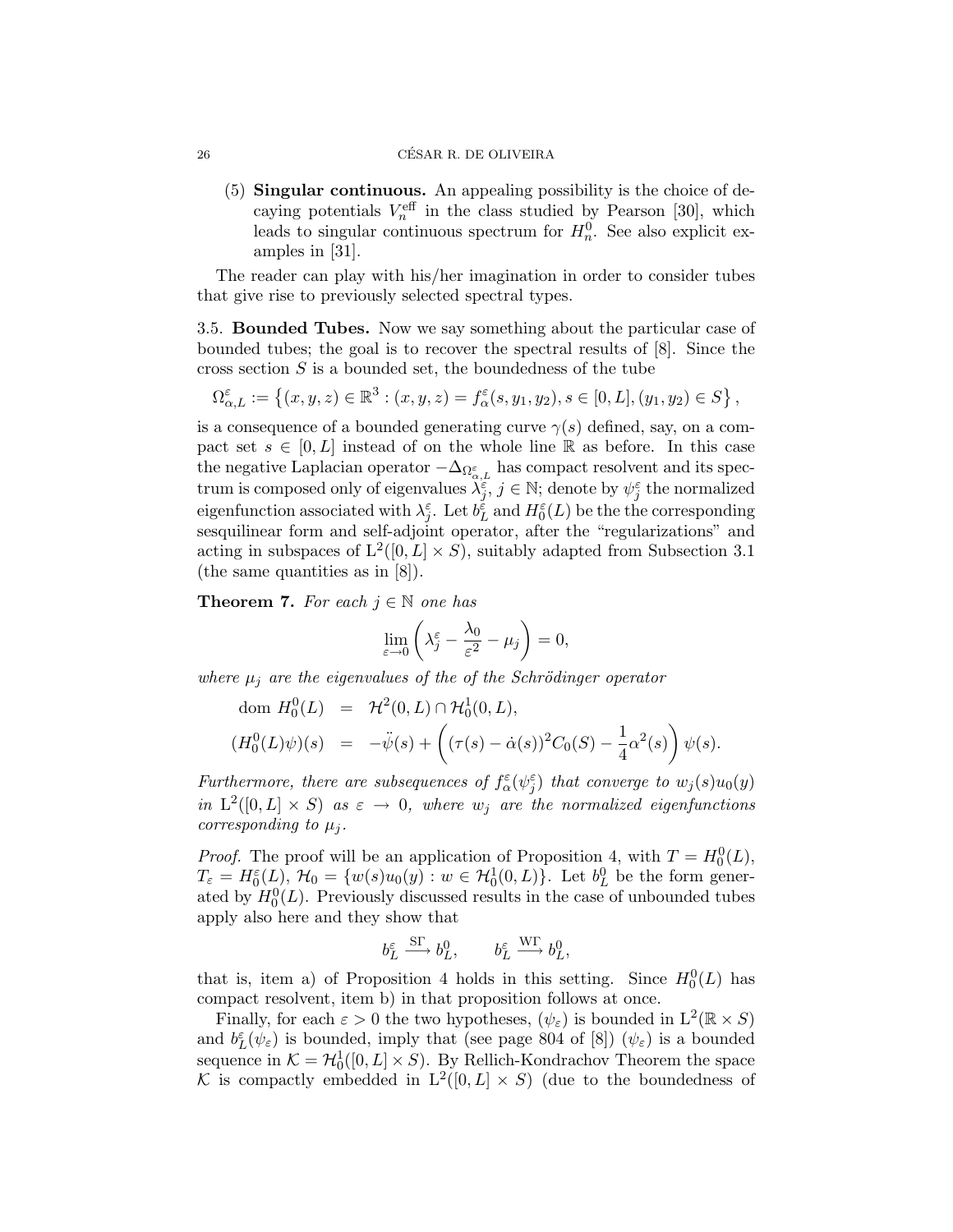$[0, L] \times S$ , and so item c) of Proposition 4 holds. By that proposition  $H_0^{\varepsilon}(L)$  converges in the norm resolvent sense to  $H_0^0(L)$  in  $\mathcal{H}_0$ , and it is well known that the spectral assertions in Theorem 7 follow by this kind of convergence, that is, the convergence of eigenvalues of  $H_0^{\varepsilon}(L)$  to eigenvalues of  $H_0^0(L)$  as well as the assertion about convergence of eigenfunctions. Taking into account that in the construction of  $H_0^{\varepsilon}(L)$  there was the "regularization" subtraction of  $(\lambda_0/\varepsilon^2) ||\psi||^2_{\varepsilon}$  from the original form of the Laplacian  $-\Delta_{\Omega_{\alpha,L}^{\varepsilon}}$ , the conclusions of Theorem 7 follow.

Remark 11. Theorem 7 makes clear the mechanism behind the spectral approximations in case of bounded tubes, that is, the powerful norm resolvent convergence is in action!

**Remark 12.** Although we expect that for Theorem 6 the norm resolvent convergence takes place, we were not able to prove it; at the moment, to get norm convergence we need a combination of Γ-convergence and compactness of the tube (as in Theorem 7). A very simple example indicates how subtle those properties can be combined and that our expectations might be wrong.

Consider the sequence of multiplication operators  $T_n\psi(x) = x\psi(x)/n$  and  $T=0$ . In the space  $\mathrm{L}^2(\mathbb{R})$ , dominated convergence implies that  $T_n$  converges to T in the strong resolvent sense. Now,  $\sigma(T_n) = \mathbb{R}$ , for all n, while  $\sigma(T) =$  ${0}$ ; thus,  $T_n$  does not converge in the norm resolvent sense to T. However, for the same operator actions in  $\mathrm{L}^2[0,1]$  one gets that  $T_n$  converges to  $T$  in the norm resolvent sense (due to the compactness of  $[0, 1]$ ).

**Remark 13.** It is also possible to consider semi-infinite tubes, that is,  $s \in$  $[0, \infty]$ . In this case all previous constructions apply and the limit operator has the expected action but with Dirichlet boundary condition at zero. The details are similar to the arguments previously discussed here and in [8] and will be omitted.

### 4. Broken-Line Limit

In this section we discuss the operators  $H_n^0$ , defined on a spacial curve  $\gamma(s)$  with compactly supported curvature, that approximate another singular limit, now given by two infinite straight edges with one vertex at the origin. The angle between the straight edges is  $\theta$  and is kept fixed during the approximation process. In case of planar curves this problem has been considered in [9, 10] and a variation of it in [32], and those authors had at hand explicitly expressions for the resolvents of the Hamiltonians as integral kernels.

This geometrical broken line is a simple instance of a *quantum graph* and the main question is about the boundary conditions that is selected at the vertex in the convergence process; that is expected to be the physical boundary conditions. We refer to the above cited references for more physical and mathematical details. Note that in this work we have restricted ourselves to first confine the quantum system from the tube to the curve, and then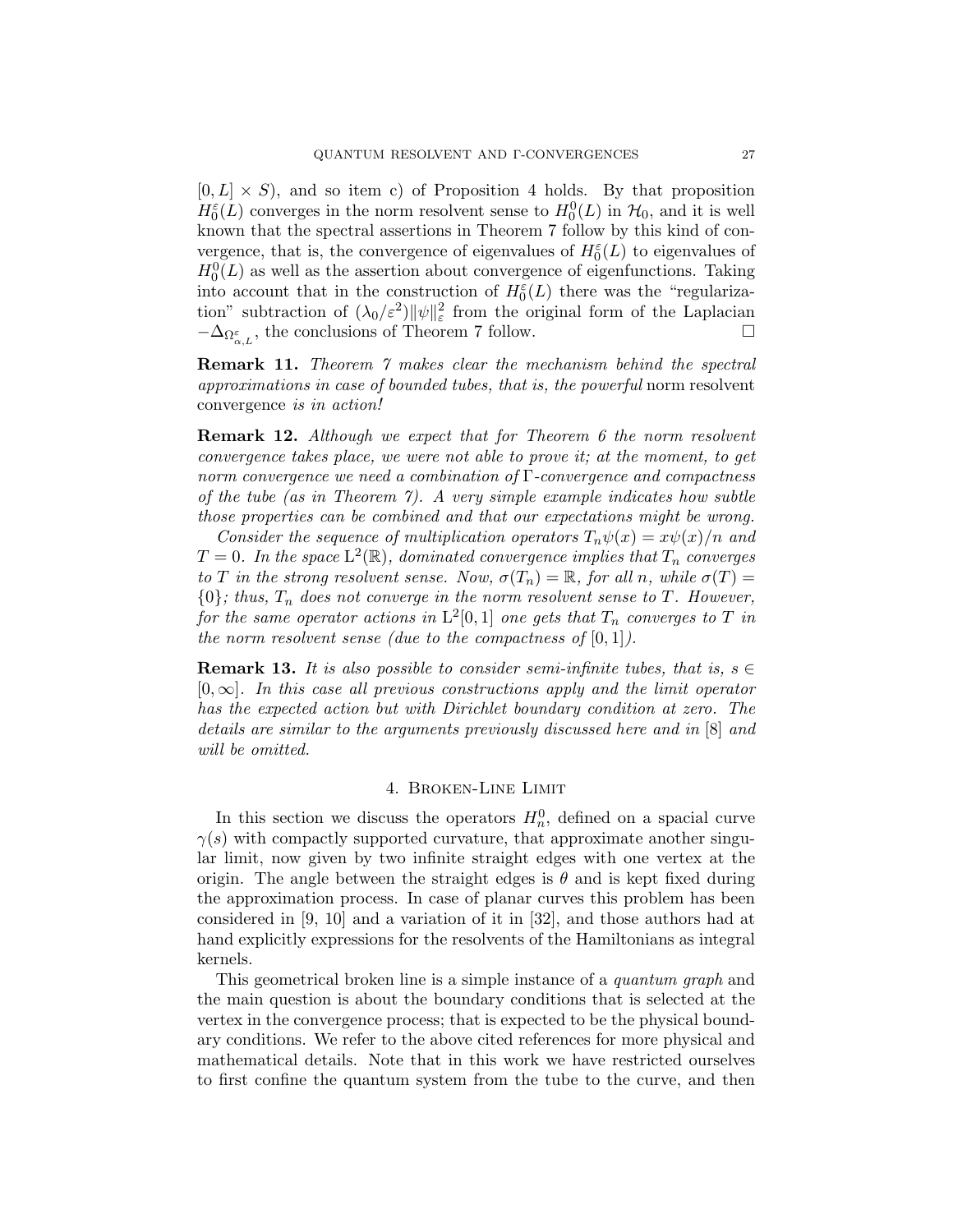#### 28 CESAR R. DE OLIVEIRA ´

take the broken-line limit. In the planar curve cases both limits are taken together (as in [9, 10, 32]) and with no reference to  $\Gamma$ -convergence; but since it may involve sequences of operators that are not uniformly bounded from below [9], it is not clear that in our 3D setting we could address both limits together by using Γ-convergence; this seems to be an interesting open problem.

Of course a novelty here is the possibility of quantum twisting in the effective potentials

$$
V_n^{\text{eff}}(s) = (\tau(s) - \dot{\alpha}(s))^2 C_n - \frac{1}{4} \kappa(s)^2, \quad n \ge 0,
$$

since in the plane cases [9, 10] only the curvature term  $-\kappa(s)^2/4$  is present. Another interesting point is the dependence of the effective potential on the  $(n + 1)$ th sector spanned by the eigenvector  $u_n$  of the Laplacian restricted to the cross section  $S$ . Thus the limit operator depends on  $n$  and since this additional term  $\mathcal{A}_n(s)$  is positive we have a wide range of possibilities in the 3D case, that is, not just an attractive potential as in 2D. From the technical point of view we will follow closely the proof of Lemma 1 in [10], which uses results of [33]. However, differently than the planar situation, the condition

$$
\langle V^{\text{eff}}_n \rangle := \int_{\mathbb{R}} ds \, V^{\text{eff}}_n (s) \neq 0
$$

may not hold in 3D, but we will see that the same proof can be adapted to the case  $\langle V_n^{\text{eff}} \rangle = 0$  by using results of [34]; the boundary conditions at the vertex depend explicitly on the curvature and twisting.

We will be rather economical in the proofs below, since we do not intend to just repeat whole parts of published works; we are sure that from the statements below and references to papers and specific equations, the interested reader will have no special difficulties in filling out the missing details.

Assume that the curvature, torsion and the speed of the rotation angle  $\dot{\alpha}$ are compactly supported in  $(-1, 1)$  and scale them as

$$
\kappa_\delta(s) := \frac{1}{\delta} \kappa\left(\frac{s}{\delta}\right), \quad \tau_\delta(s) := \frac{1}{\delta} \tau\left(\frac{s}{\delta}\right), \quad \dot{\alpha}_\delta(s) := \frac{1}{\delta} \dot{\alpha}\left(\frac{s}{\delta}\right),
$$

and the continuations of the half-lines to the left and to the right of that support joint at the origin with an angle  $\theta$ ; this angle is exactly the integral

$$
\theta = \int_{\mathbb{R}} ds \, \kappa_{\delta}(s) = \int_{\mathbb{R}} ds \, \kappa(s), \quad \forall \delta > 0.
$$

Of course, as above, the curve  $\gamma$  is supposed to be smooth and without selfintersection. Here we consider only the above scales. Our concern now is to study the limit  $\delta \to 0$  of the families of operators

$$
(H_n^0(\delta)\psi)(s) = -\ddot{\psi}(s) + V_{n,\delta}^{\text{eff}}(s)\psi(s), \quad \text{dom } H_n^0(\delta) = \mathcal{H}^2(\mathbb{R}), \quad n \ge 0,
$$

where

$$
V_{n,\delta}^{\text{eff}}(s) := (\tau_{\delta}(s) - \dot{\alpha}_{\delta}(s))^2 C_n - \frac{1}{4} \kappa_{\delta}(s)^2.
$$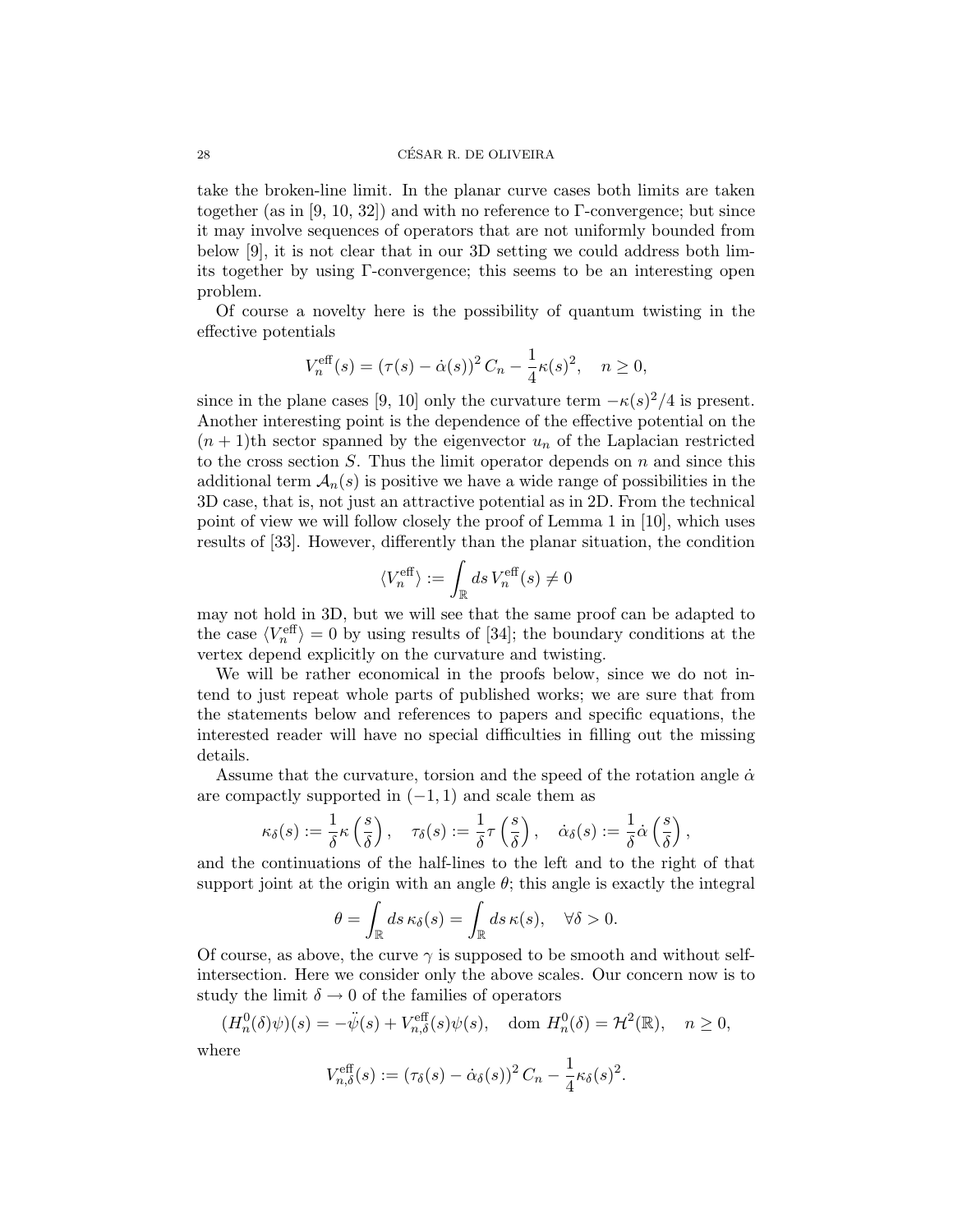It turns out that this limit  $\delta \to 0$  is related to the low energy expansion of the resolvent  $R_{k^2}(H_n^0)$ , Im  $k > 0$ , as explained on page 8 of [10]. The operator  $H_n^0$  is said to have a *resonance at zero* if there exists  $\psi_r \in L^\infty(\mathbb{R}),$  $\psi \notin L^2(\mathbb{R})$ , such that  $H_n^0\psi_r = 0$  in the sense of distributions; in this case  $\psi_r$  can be chosen real and is unique (as a subspace). Since all  $V_n^{\text{eff}}$  have compact support, one has  $\int_{\mathbb{R}} ds e^{as} |V_n^{\text{eff}}(s)| < \infty$  for some  $a > 0$ , which is a technical condition necessary for what follows [10, 34, 33]. Now we consider two complementary cases:  $\langle V_n^{\text{eff}} \rangle \neq 0$  and  $\langle V_n^{\text{eff}} \rangle = 0$ .

4.1.  $\langle V_n^{\text{eff}} \rangle \neq 0$ . Assume that this condition holds. In this case we may directly apply Lemma 1 in [10], which employs results of [33], to obtain:

**Proposition 6.** (a) If  $H_n^0$  has no resonance at zero, then  $H_{n,\delta}^0$  converges in the norm resolvent sense, as  $\delta \to 0$ , to the one-dimensional Laplacian  $-\Delta^D$ with Dirichlet boundary condition at the origin, that is,

dom 
$$
(-\Delta^D)
$$
 = { $\psi \in H^1(\mathbb{R}) \cap H^2(\mathbb{R} \setminus \{0\}) : \psi(0) = 0$ },  
 $(-\Delta^D \psi)(s) = -\ddot{\psi}(s).$ 

(b) If  $H_n^0$  has a resonance at zero, then  $H_{n,\delta}^0$  converges in the norm resolvent sense, as  $\delta \to 0$ , to the one-dimensional Laplacian  $-\Delta^r$  given by

dom 
$$
(-\Delta^r)
$$
 = { $\psi \in \mathcal{H}^2(\mathbb{R} \setminus \{0\}) : (c_1^n + c_2^n)\psi(0^+) = (c_1^n - c_2^n)\psi(0^-),$   
\n $(c_1^n - c_2^n)\psi(0^+) = (c_1^n + c_2^n)\psi(0^-),$   
\n $(-\Delta^r\psi)(s) = -\psi(s),$ 

where

$$
c_1^n = \frac{1}{2\langle V_n^{\text{eff}} \rangle} \int_{\mathbb{R} \times \mathbb{R}} ds dy V_n^{\text{eff}}(s) |s - y| V_n^{\text{eff}}(y) \psi_r(y),
$$
  

$$
c_2^n = -\frac{1}{2} \int_{\mathbb{R}} ds \ s V_n^{\text{eff}}(s) \psi_r(s).
$$

Moreover,  $c_1^n$  and  $c_2^n$  do not vanish simultaneously.

4.2.  $\langle V_n^{\text{eff}} \rangle = 0$ . Assume that this condition holds. Now we cannot apply directly Lemma 1 in [10], but by invoking results of [34] we can check that the proof of such Lemma 1 may be replicated to conclude:

**Proposition 7.** (a) If  $H_n^0$  has no resonance at zero, then  $H_{n,\delta}^0$  converges in the norm resolvent sense, as  $\delta \to 0$ , to the one-dimensional Laplacian  $-\Delta^D$ with Dirichlet boundary condition at the origin.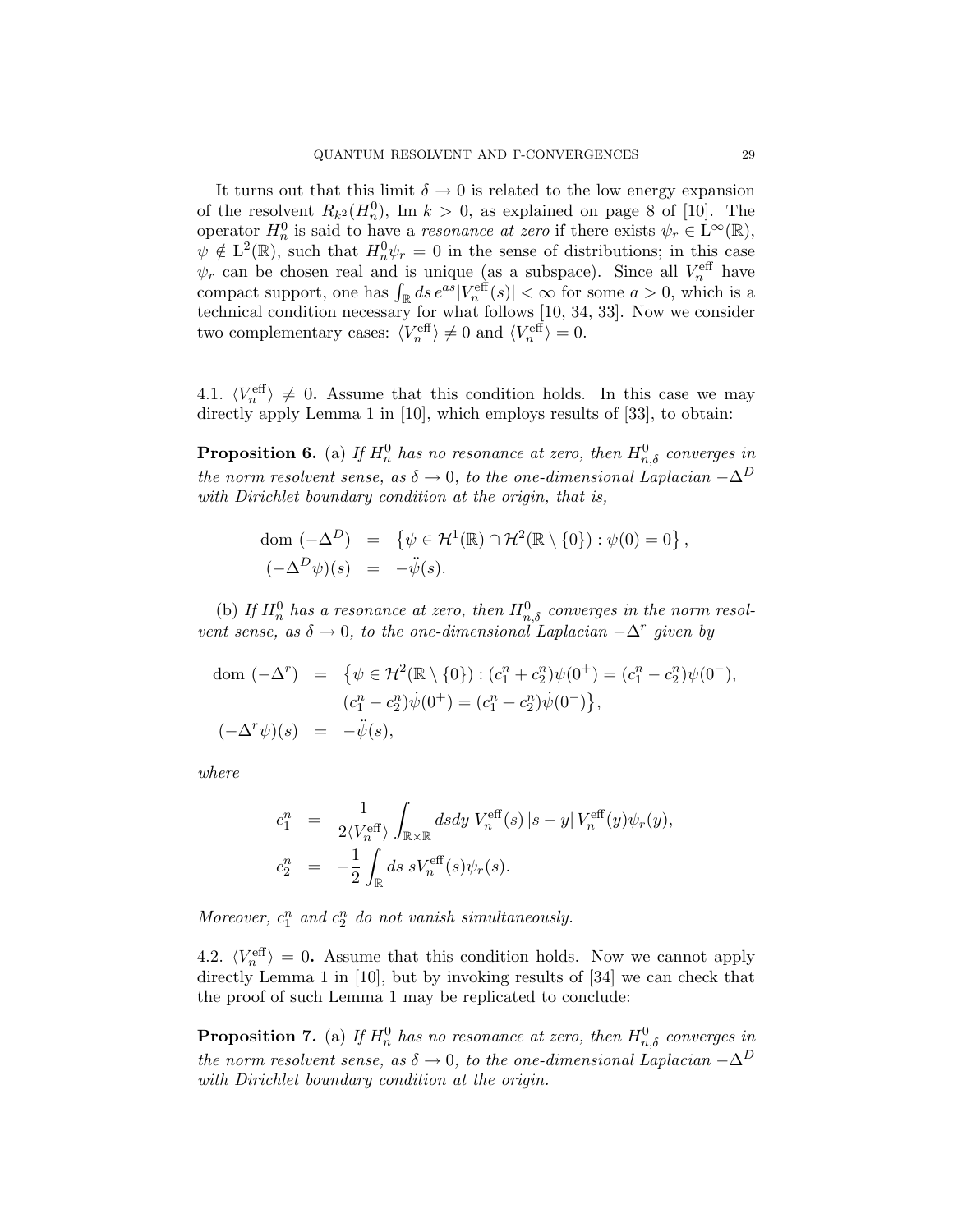(b) If  $H_n^0$  has a resonance at zero, then  $H_{n,\delta}^0$  converges in the norm resolvent sense, as  $\delta \to 0$ , to the one-dimensional Laplacian  $-\Delta^r$ , as in Proposition  $6(b)$ , but now

$$
c_1^n = \frac{1}{2W} \int_{\mathbb{R}^3} ds dx dy V_n^{\text{eff}}(s) |s - x| V_n^{\text{eff}}(x) |x - y| V_n^{\text{eff}}(y) \psi_r(y),
$$
  
\n
$$
c_2^n = -\frac{1}{2} \int_{\mathbb{R}} ds \ s V_n^{\text{eff}}(s) \psi_r(s),
$$
  
\n
$$
W = \int_{\mathbb{R}^2} ds dy V_n^{\text{eff}}(s) |s - y| V_n^{\text{eff}}(y) > 0.
$$

Moreover,  $c_1^n$  and  $c_2^n$  do not vanish simultaneously.

Note the different expressions for the parameter  $c_1^n$  from the case  $\langle V^{\text{eff}}_n \rangle \neq$ 0; in both Propositions 6 and 7, the expressions for  $c_1^n, c_2^n$  were obtained by working with relations in references [33] and [34], respectively. In order to replicate the proof of the above mentioned Lemma 1, it is enough to check some key properties that can be found spread along reference [34]; there is a complete parallelism between both cases, although the expressions defining the involved quantities are different (that was a chief contribution of [34]). In what follows we indicate what are such properties, where their versions in case  $\langle V_n^{\text{eff}} \rangle = 0$  can be found in [34] and we use the notation of [10, 34] without explaining the meaning of some of the symbols employed (e.g.,  $t_i, M_i, \phi_0, \cdots$ ). Unfortunately a short explanation of the involved symbols will not be very helpful to the understanding of the large amount of involved technicalities; at any rate, they are not necessary to state the above results, they can be easily found in the references and the equations in [10, 34] we shall use in the proof below will be explicitly indicated.

Proof. Introduce the functions

$$
v = |V_n^{\text{eff}}|^{1/2}, \quad u = |V_n^{\text{eff}}|^{1/2} (\text{sgn} V_n^{\text{eff}}),
$$

so that  $V_n^{\text{eff}} = vu$  and  $\langle V_n^{\text{eff}} \rangle = (v, u)$  (inner product in  $\mathcal{L}^2(\mathbb{R})$ ). The properties needed for the proof of Proposition  $7(a)$  appear in equation (25) of [10], that is,

$$
(v, t_0 u) = 0, \quad ((\cdot)v, t_0 u) = (v, t_0 u(\cdot)) = 0, \quad (v, t_1 u) = -2.
$$

The first and the third ones can be found in equation (3.83) of [34], while the second one is obtained by combining equations (2.8) and (3.98) of that work.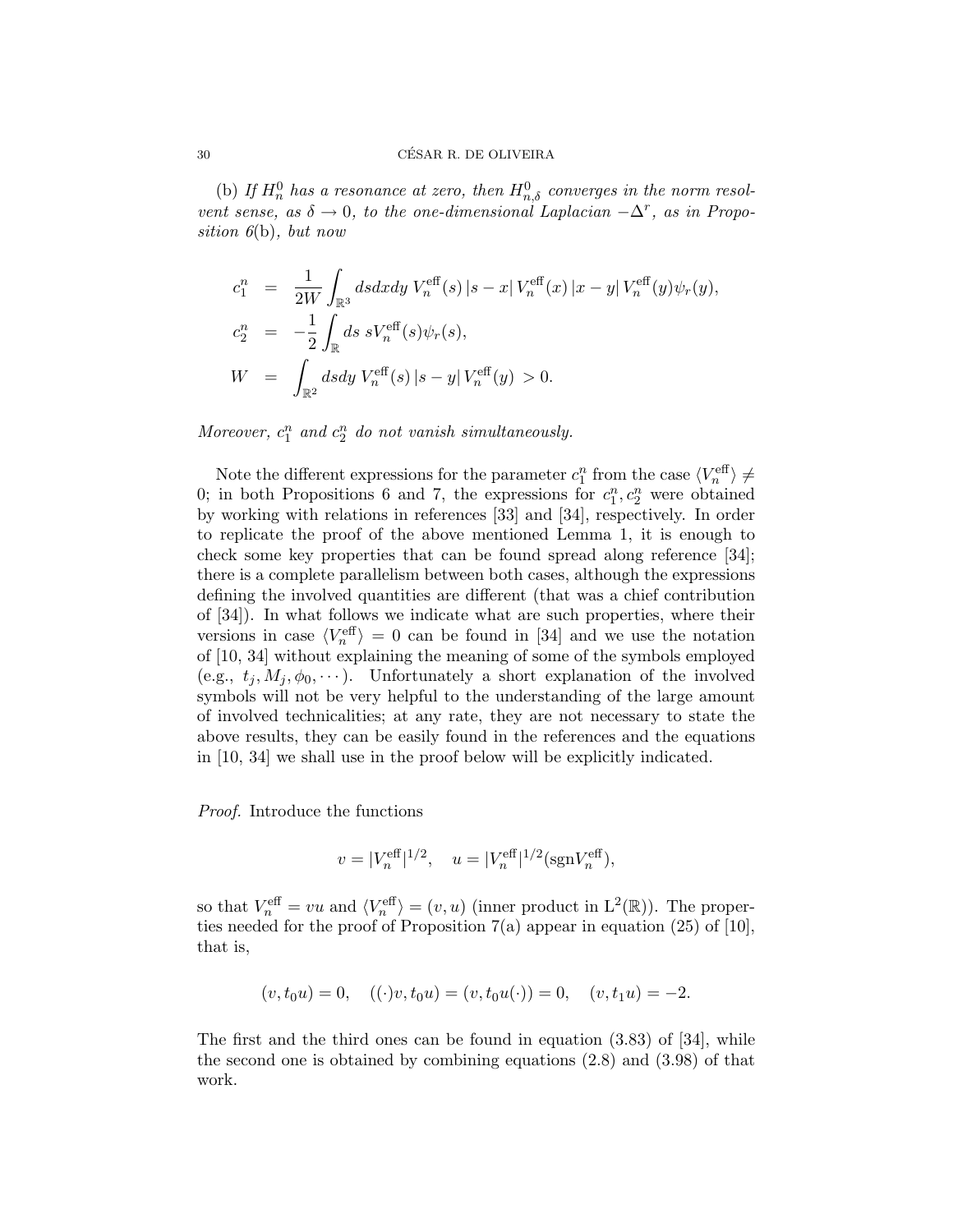For the proof of Proposition 7(b) one need to check equations (17) and (18) of [10]; equation (18) reads

$$
((\cdot)v, t_{-1}u(\cdot)) = \frac{2(c_2^n)^2}{(c_1^n)^2 + (c_2^n)^2},
$$
  

$$
((\cdot)v, t_0u) = \frac{2c_1^n c_2^n}{(c_1^n)^2 + (c_2^n)^2},
$$
  

$$
(v, t_1u) = -\frac{2(c_2^n)^2}{(c_1^n)^2 + (c_2^n)^2};
$$

these relations are found in equations  $(4.16)$ ,  $(4.15)$  and  $(3.91)$  of  $[34]$ , respectively. Now equation (17) of [10] reads

$$
t_{-1}u = 0
$$
,  $t_{-1}^*v = 0$ ,  $(v, t_0u) = 0$ .

The third relation follows from equation (3.90) of [34], and their equation (3.93) implies (recall we are using their notation)

$$
t_{-1}^* v = (\text{sgn} V_n^{\text{eff}}) t_{-1} (\text{sgn} V_n^{\text{eff}}) v = (\text{sgn} V_n^{\text{eff}}) t_{-1} u = 0,
$$

that is, we have got the second relation by accepting that the first one holds. Now we show how to derive the first one from [34]. By equations (3.45) and (3.5) in [34] it is found that

$$
t_{-1} = -c_0 P_0 \hat{Q} = -c_0 P_0 (1 - \hat{P})
$$
  
= -c\_0 P\_0 \left( 1 - \frac{1}{c} M\_0 P \right)  
= -c\_0 P\_0 + \frac{c\_0}{c} M\_0 P,

with  $P(\cdot) = (v, \cdot)u$  and (see also equations (3.2) and (3.3) in [34])

$$
P_0(\cdot) = (\hat{\phi}_0, \cdot)\phi_0, \quad \hat{\phi}_0 = (\text{sgn}V_n^{\text{eff}})M_0\phi_0.
$$

The proof finishes as soon as we check that  $P_0u = 0$  and  $Pu = 0$ . By the hypothesis on the potential we have

$$
Pu = (v, u)u = \langle V_n^{\text{eff}} \rangle u = 0,
$$

and

$$
P_0 u = (\hat{\phi}_0, u)\phi_0 = ((\text{sgn}V_n^{\text{eff}})M_0\phi_0, u)\phi_0
$$
  
=  $(M_0\phi_0, (\text{sgn}V_n^{\text{eff}})u)\phi_0 = (M_0\phi_0, v)\phi_0$ 

which vanishes by equation  $(3.10)$  in [34].

Acknowledgements. The author thanks Profs. R. Froese and J. Feldman for discussions, the warm hospitality of PIMS and UBC (Vancouver), and the partial support by CAPES (Brazil). I also thank one of the referees for suggesting the interesting Remark 9.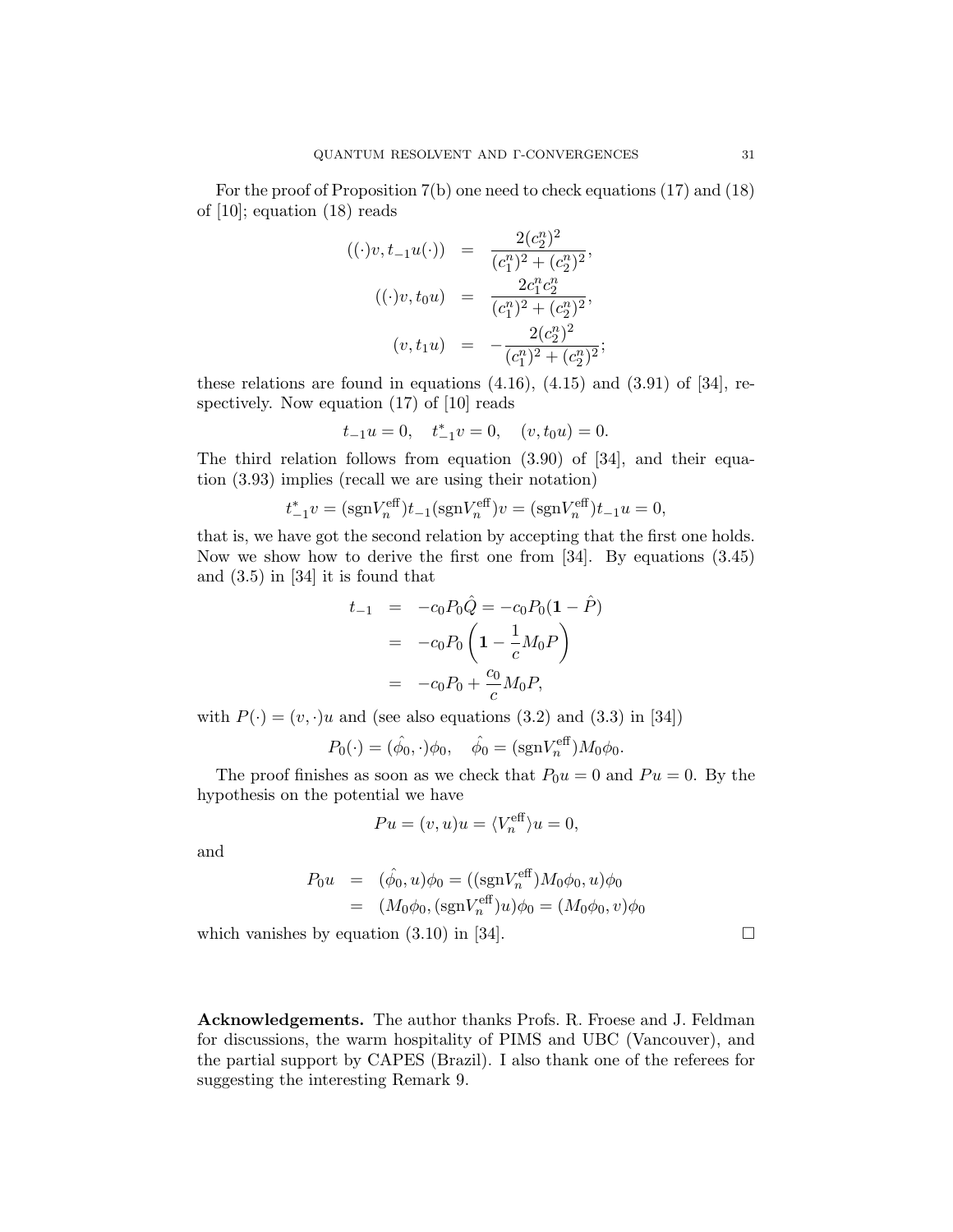#### 32 CESAR R. DE OLIVEIRA ´

#### **REFERENCES**

- [1] C. R. de Oliveira: *Intermediate Spectral Theory and Quantum Dynamics*, Birkhäuser, Basel 2009.
- [2] M. Reed and B. Simon: Functional Analysis, revised edition, Academic Press, San Diego 1980.
- [3] C. Magni and F. Valz-Gris: Can elementary quantum mechanics explain the Aharonov-Bohm effect?, J. Math. Phys. 36, 177–186 (1995).
- [4] C. R. de Oliveira and M. Pereira: Mathematical justification of the Aharonov-Bohm Hamiltonian, J. Stat. Phys. 133, 1175–1184 (2008).
- [5] C. R. de Oliveira: Resolvent and Γ convergences in complex Hilbert spaces. In preparation.
- [6] G. Dal Maso: An Introduction to  $\Gamma$ -Convergence. Birkhäuser, Basel 1993.
- [7] A. Braides: Γ-Convergence for Beginners, Oxford University Press, Oxford 2002.
- [8] G. Bouchitté, M. Luísa Mascarenhas and L. Trabucho: On the curvature and torsion effects in one dimensional waveguides, ESAIM: Control, Optimisation and Calculus of Variations 13 793–808 (2007).
- [9] G. Dell'Antonio and L. Tenuta: Quantum graphs as holonomic constraints, J. Math. Phys. 47, 072102 (2006).
- [10] S. Albeverio, C. Cacciapuoti and D. Finco: Coupling in the singular limit of thin quantum waveguides, J. Math. Phys. 48, 032103 (2007).
- [11] P. Duclos and P. Exner: Curvature-induced bound states in quantum waveguides in two and three dimensions, Rev. Math. Phys. 7, 73–102 (1995).
- [12] I. J. Clark and A. J. Bracken: Bound states in tubular quantum waveguides with torsion, J. Phys. A: Math. Gen. 29, 4527–4535 (1996).
- [13] P. Freitas and D. Krejčiřík: Location of the nodal set for thin curved tubes, *Indiana* Univ. Math. J. 57, 343–376 (2008).
- [14] R. Froese and I. Herbst: Realizing holonomic constraints in classical and quantum mechanics, Commun. Math. Phys. 220, 489–535 (2001).
- [15] F. Takens: Motion under the influence of a strong constraining force, in: Global theory of dynamical systems, LNM 819, Springer-Verlag, Heidelberg 1980, 425–445.
- [16] D. Borisov and P. Freitas: Singular asymptotic expansions for Dirichlet eigenvalues and eigenfunctions of the Laplacian on thin planar domains, Ann. Inst. H. Poincaré: Anal. Non Lineaire 26, 547–560 (2009).
- [17] L. Friedlander and M. Solomyak: On the spectrum of the Dirichlet Laplacian in a narrow strip, Israel J. Math. 170, 337–354 (2009).
- [18] L. Friedlander and M. Solomyak: On the spectrum of the Dirichlet Laplacian in a narrow infinite strip, Amer. Math. Soc. Transl. 225, 103-116 (2008).
- [19] D. Krejčiřík, Spectrum of the Laplacian in a narrow curved strip with combined Dirichlet and Neumann boundary conditions, ESAIM: Control, Optimisation and Calculus of Variations 15 (2009) 555–568.
- [20] P. Duclos, P. Exner and P. Stovíček: Curvature-induced resonances in a twodimensional Dirichlet tube, Ann. Inst. H. Poincaré: Phys. Théor. 62, (1995) 81–101.
- [21] P. Duclos, P. Exner and B. Meller: Exponential bounds on curvature–induced resonances in a two-dimensional Dirichlet tube. Helv. Phys. Acta 71, (1998) 133–162.
- [22] T. Ekholm and H. Kovařík and D. Krejčiřík: A Hardy inequality in twisted waveguides. Arch. Ration. Mech. Anal. 188, 245–264 (2008).
- [23] J. Wachsmuth and S. Teufel: Effective dynamics for constrained quantum systems, http://arxiv.org/abs/0907.0351
- [24] W. Klingenberg: A Course in Differential Geometry, Springer-Verlag, Berlin 1978.
- [25] D. Krejčiřík, Twisting versus bending in quantum waveguides, in P. Exner, J. Keating, P. Kuchment, T. Sunada and A.Teplyaev, (eds.), Analysis on Graphs and its Applications, Proceedings of Symposia in Pure Mathematics, AMS, 2008.